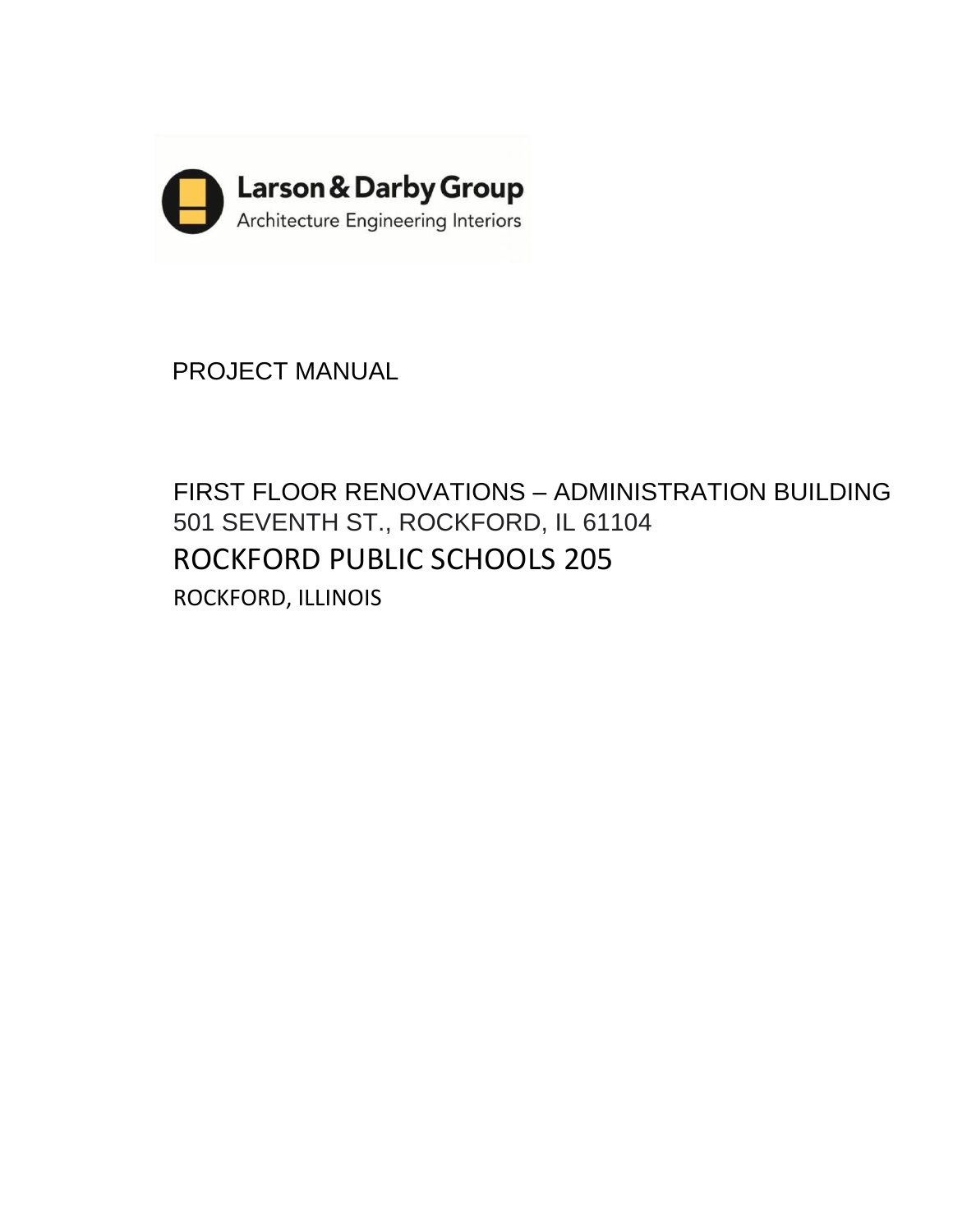## PROJECT MANUAL

FOR

# FIRST FLOOR RENOVATIONS – ADMINISTRATION BUILDING 501 SEVENTH ST., ROCKFORD, IL 61104 ROCKFORD PUBLIC SCHOOLS 205 ROCKFORD, ILLINOIS

RPS PROJECT NO.: 2125, IFB 21-12

LDG Project # 31010

DATE: February 22, 2021

BY:

Illinois Design Firm Registration Number: 184-000280

## LARSON & DARBY GROUP ARCHITECTURE-ENGINEERING–INTERIORS 4949 HARRISON AVENUE, SUITE 100 ROCKFORD, ILLINOIS 61108

TIMOTHY GAUMOND Licensed Architect LIC. EXPIRES: 11/30/2022 RAED SALEM Registered Professional Engineer LIC. EXPIRES: 11/30/2021

Date

Date

Fire Suppression: Work of Division 21 – Fire Suppression is the engineering responsibility of the Contractor selected by Owner for this Work.

© 2021, LARSON & DARBY GROUP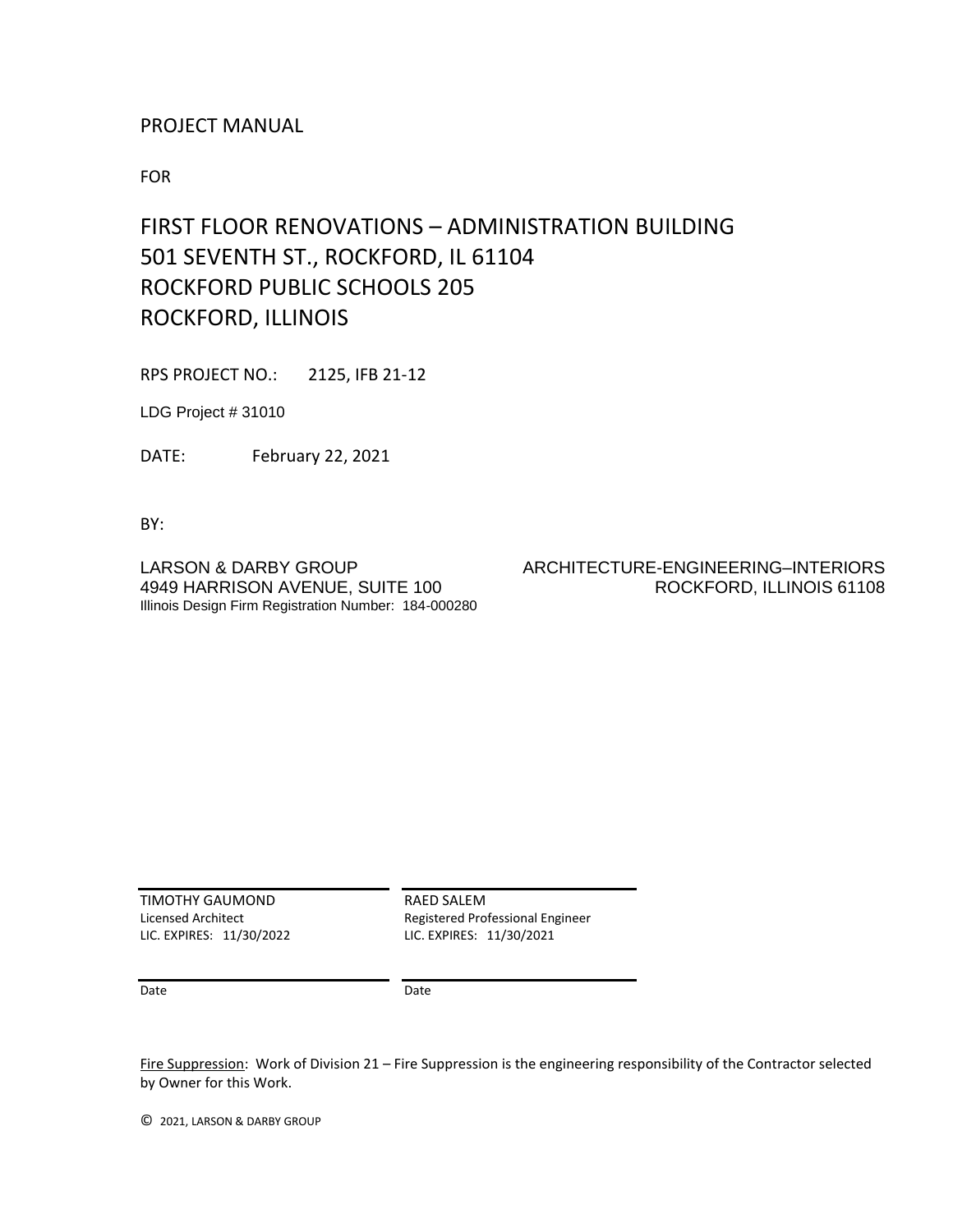TABLE OF CONTENTS

#### PROCUREMENT AND CONTRACTING DOCUMENTS

DIVISION 00 - PROCUREMENT AND CONTRACTING REQUIREMENTS BY RPS

- 00 41 00 Bid Offer Form
- 00 73 00 Supplementary Conditions

## **SPECIFICATIONS**

#### DIVISION 01 - GENERAL REQUIREMENTS

- 01 10 00 Summary
- 01 20 00 Price and Payment Procedures
- 01 30 00 Administrative Requirements
- 01 50 00 Temporary Facilities and Controls
- 01 60 00 Product Requirements
- 01 70 00 Execution and Closeout Requirements
- 01 78 23 Operation and Maintenance Data
- 01 78 39 Project Record Documents
- DIVISION 03 CONCRETE
- 03 30 00 Cast-in-place Concrete

DIVISION 05 - METALS

05 31 00 Steel Decking

#### DIVISION 06 - WOOD, PLASTICS, AND COMPOSITES

- 06 10 53 Miscellaneous Rough Carpentry<br>06 41 16 Plastic Laminate Faced Architect
- Plastic Laminate Faced Architectural Cabinets
- 06 42 16 Flush Wood Paneling

#### DIVISION 07 - THERMAL AND MOISTURE PROTECTION

- 07 84 13 Penetration Firestopping
- 07 92 00 Joint Sealants

DIVISION 08 - OPENINGS

- 08 12 13 Hollow Metal Frames
- 08 14 16 Flush Wood Doors
- 08 42 13 Aluminum-framed Entrances
- 08 71 00 Door Hardware
- 08 80 00 Glazing
- DIVISION 09 FINISHES
- 09 22 16 Non-structural Metal Framing
- 09 29 00 Gypsum Board
- 09 51 13 Acoustical Panel Ceilings

DIVISION 12 - FURNISHINGS

12 36 61.16 Solid Surfacing Material Countertops

DIVISION 22 – PLUMBING – By Owner

DIVISION 23 – HEATING, VENTILATING, AND AIR CONDITIONING

| RPS 2125 IFB 21-12 | PROJECT MANUAL TABLE OF CONTENTS | <b>TOC - 1</b> |
|--------------------|----------------------------------|----------------|
| LDG 31010          |                                  |                |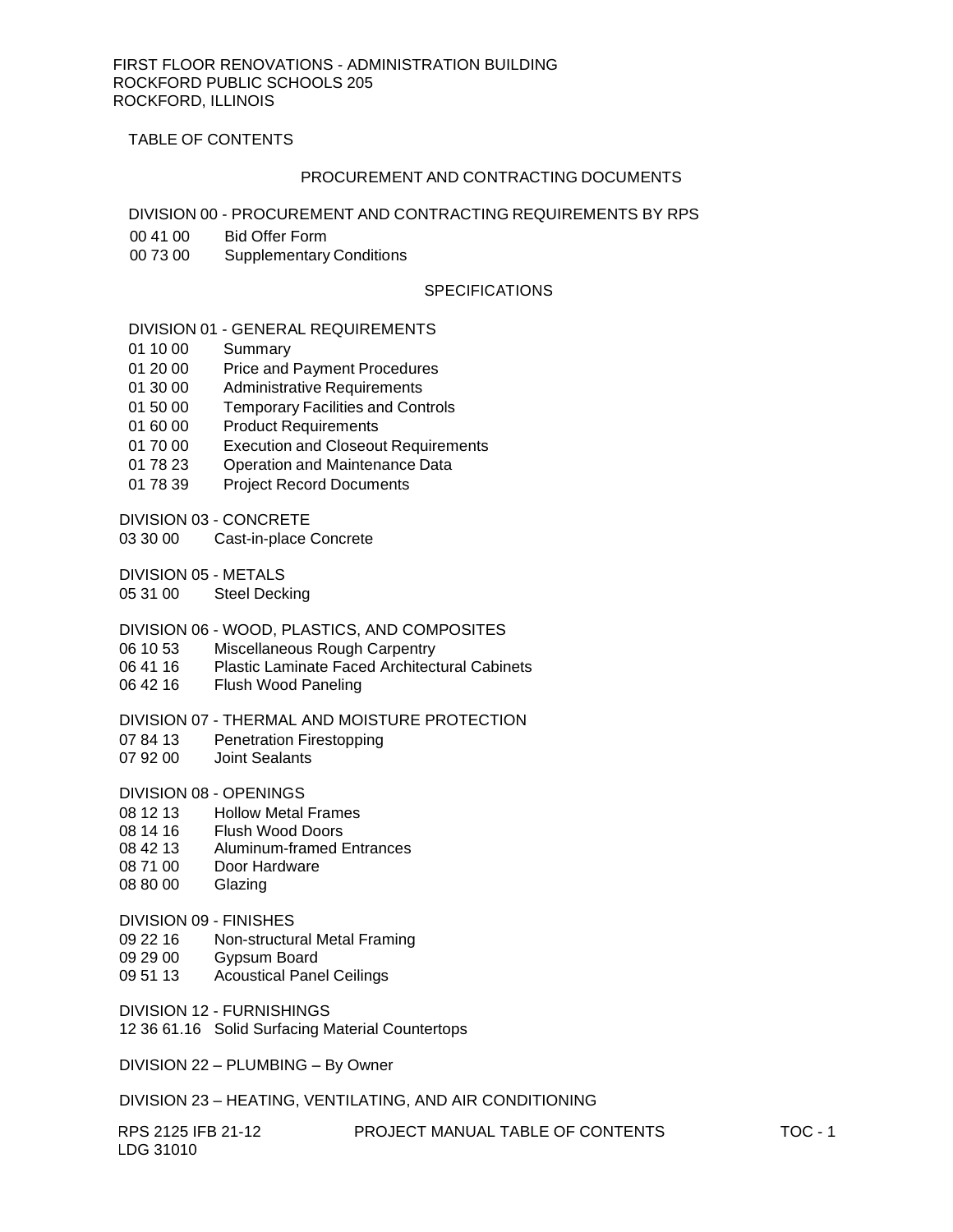FIRST FLOOR RENOVATIONS - ADMINISTRATION BUILDING ROCKFORD PUBLIC SCHOOLS 205 ROCKFORD, ILLINOIS

See HVAC Drawings

DIVISION 26 – ELECTRICAL – By Owner

END TABLE OF CONTENTS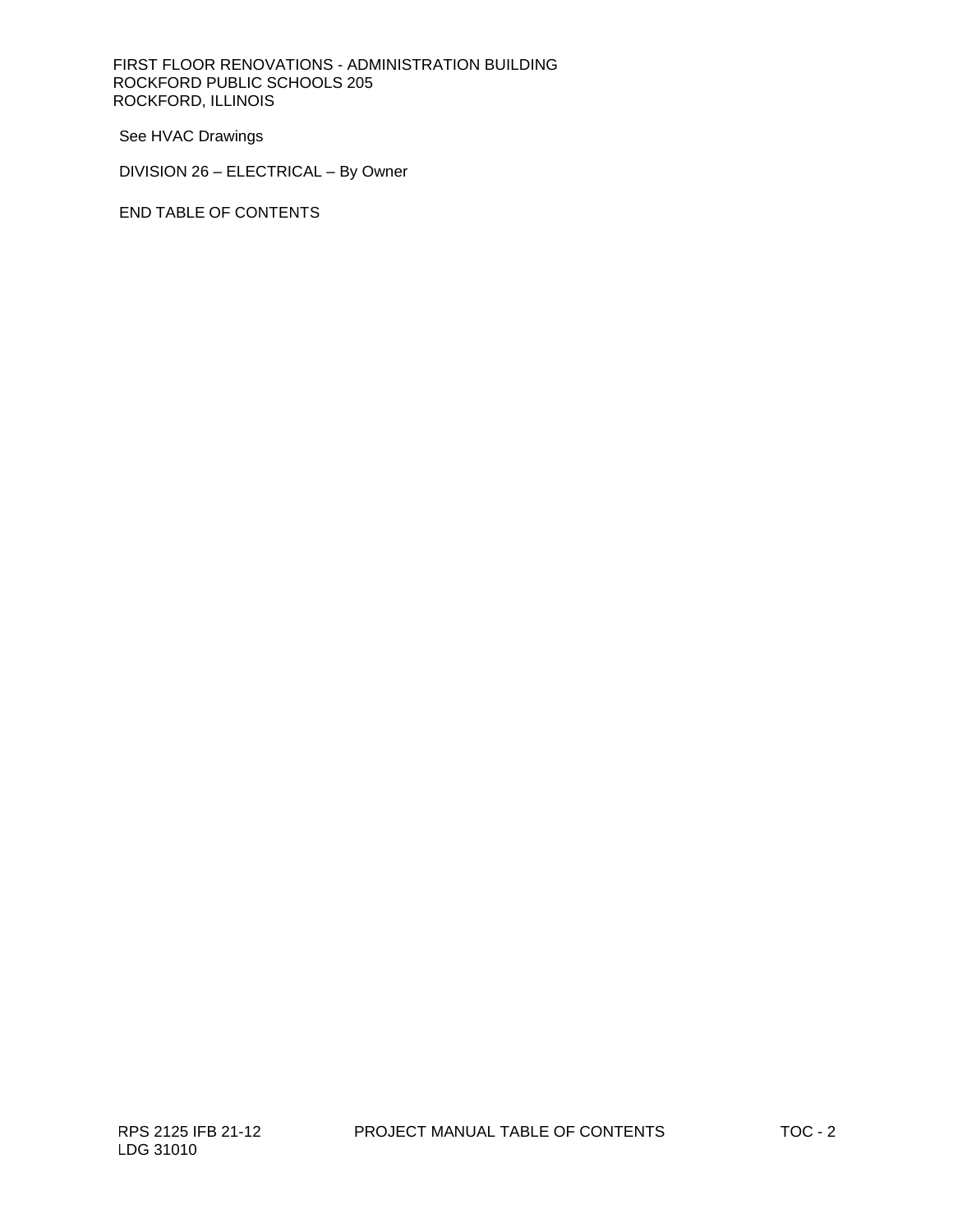## BID OFFER FORM

## Bid # 21-12 FIRST FLOOR RENOVATION FOR ADMINISTRATION BUILDING, for ROCKFORD PUBLIC SCHOOLS DISTRICT 205.

BID SUBMITTED BY: \_\_\_\_\_\_\_\_\_\_\_\_\_\_\_\_\_\_\_\_\_\_

Date: February 22, 2021

The undersigned, having become familiar with the local conditions affecting cost of work and with the Bidding Documents, including the advertisement of the Invitation for Bid, the Instructions and Supplementary Instructions to Bidders, this Bid Offer Form, the General and Supplementary Conditions, the Drawings and Specifications, and Addenda issued thereto, as prepared and issued by the Board of Education of Rockford School District No. 205, Winnebago and Boone Counties, Illinois hereby agrees to furnish all labor, material and equipment necessary to do the Work required for the project and IFB identified above, for the amount shown below:

## **Note: Contractor to write "No Bid" in the dollar amount section for any line items not bid.**

## **BASE BID:**

A. BASE BID:

DOLLARS (\$

#### **ADDENDA RECEIVED**

The undersigned acknowledges receipt of Addenda \_\_\_\_ to \_\_\_\_ inclusive.

## **PRE-BID MEETING ATTENDANCE**

A Bidder representative attended the Pre-Bid Meeting? YES\_\_\_\_\_\_\_\_\_\_\_\_\_ OR No\_\_\_\_\_\_\_\_\_\_

#### **SITE VISIT**

Existing premises and conditions were checked by an on-site inspection on .

#### **CONTRACTOR'S QUALIFICATION STATEMENT**

A fully completed AIA Document A305-1986 Contractor's Qualification Statement is **required** AND MUST BE SUBMITTED WITH THE BID. Include at least three references from projects completed in the past five (5) years with phone number, date of completion, description of work, and project architect (or engineer) contact name with phone number. Projects must be similar to the scope of this bid, and the bidder must have acted in the capacity of prime or general contractor.

Contractor has adequate equipment to perform the work properly and expeditiously: Yes No.

## **COMMENCEMENT AND COMPLETION OF CONTRACT**

The undersigned agrees, if awarded the Contract, to commence the contract work within five (5) days of receipt of Order to Proceed or if required, upon execution of a formal written contract and to complete said Work within the specified completion time. The undersigned further agrees to execute the Contract, furnish satisfactory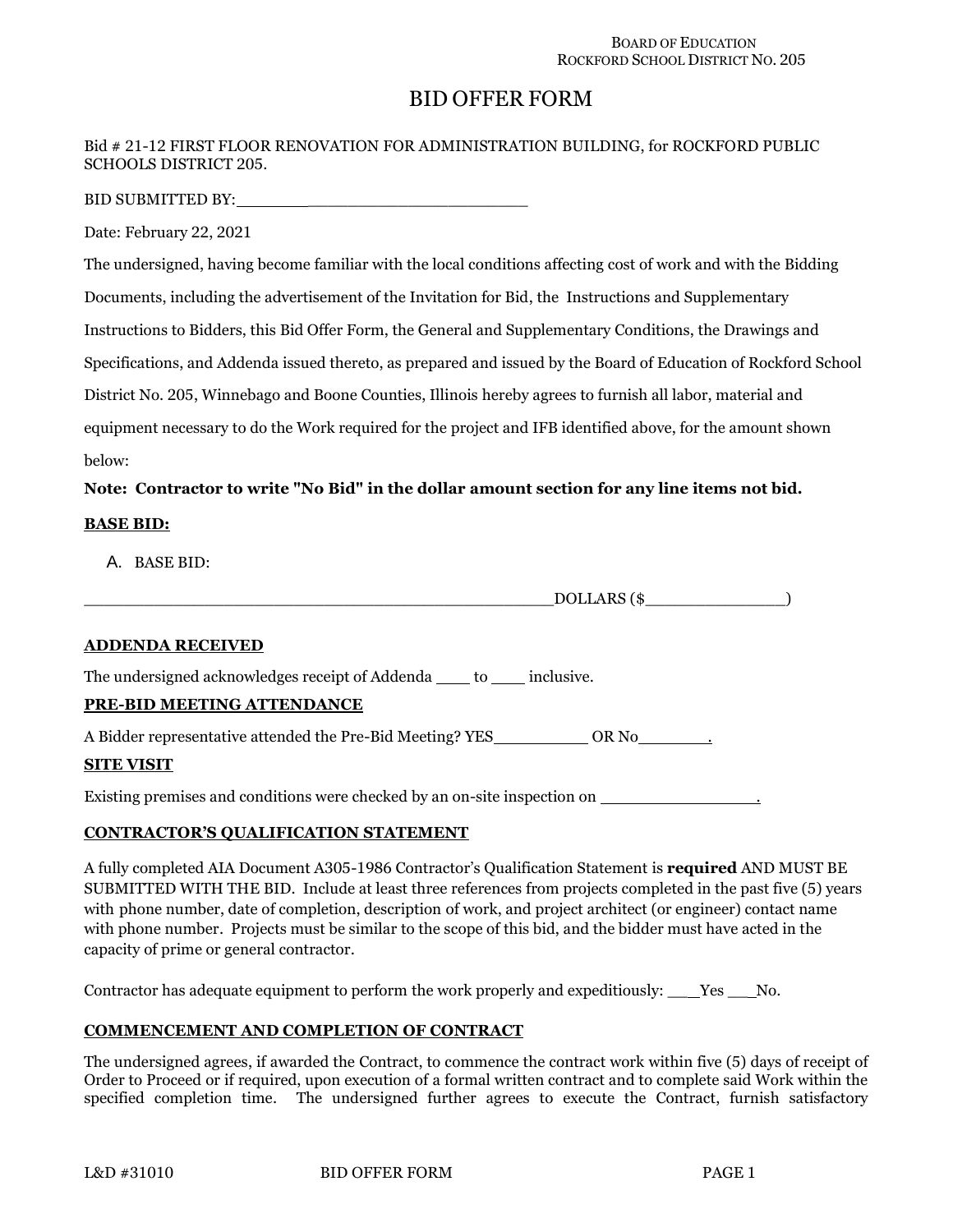## BID OFFER FORM

performance and payment bond as well as insurance coverage, as specified in strict accordance with the Contract Documents.

| Date of Commencement of Construction:                                                                               | April 12, 2021                                                                                                                                                                                                                         |
|---------------------------------------------------------------------------------------------------------------------|----------------------------------------------------------------------------------------------------------------------------------------------------------------------------------------------------------------------------------------|
| Date of Substantial Completion:                                                                                     | June 14, 2021                                                                                                                                                                                                                          |
| Date of Final Completion:                                                                                           | June 28, 2021                                                                                                                                                                                                                          |
|                                                                                                                     |                                                                                                                                                                                                                                        |
|                                                                                                                     | (Corporation) (Partnership) (Individual) Circle One                                                                                                                                                                                    |
| Street                                                                                                              |                                                                                                                                                                                                                                        |
| City<br>State                                                                                                       | Zip Code                                                                                                                                                                                                                               |
| Phone No.                                                                                                           | Email address                                                                                                                                                                                                                          |
| BIDDER FEIN/SSN NO.                                                                                                 |                                                                                                                                                                                                                                        |
|                                                                                                                     |                                                                                                                                                                                                                                        |
| By: Bidder or Authorized Agent Signature                                                                            | Print name                                                                                                                                                                                                                             |
|                                                                                                                     |                                                                                                                                                                                                                                        |
| Subscribed and sworn to before this ____ day of ________________________________.                                   |                                                                                                                                                                                                                                        |
| Notary Public                                                                                                       |                                                                                                                                                                                                                                        |
| My commission expires:                                                                                              |                                                                                                                                                                                                                                        |
| <b>BID DEPOSIT CERTIFICATION</b>                                                                                    |                                                                                                                                                                                                                                        |
| that if awarded all or part of the Bid, the firm will enter into a contract to perform with the Board of Education. | A Bid Deposit is required in the amount of 5% of the total Bid including Alternate Bids. This Bid Deposit is to be a<br>Bid Bond, Bank Draft or Certified Check made payable to the "Rockford School District No. 205", as a guarantee |
| Amount of Total Bid                                                                                                 | the control of the control of the control of the control of the control of the control of the control of the control of the control of the control of the control of the control of the control of the control of the control          |
| Amount of Bank draft or Certified Check \$                                                                          |                                                                                                                                                                                                                                        |
|                                                                                                                     |                                                                                                                                                                                                                                        |
| Signature of Bidder or Authorized Agent<br><b>SUBCONTRACTOR LISTING</b>                                             |                                                                                                                                                                                                                                        |
| Pursuant to bidding requirements for the Work:<br>1.                                                                |                                                                                                                                                                                                                                        |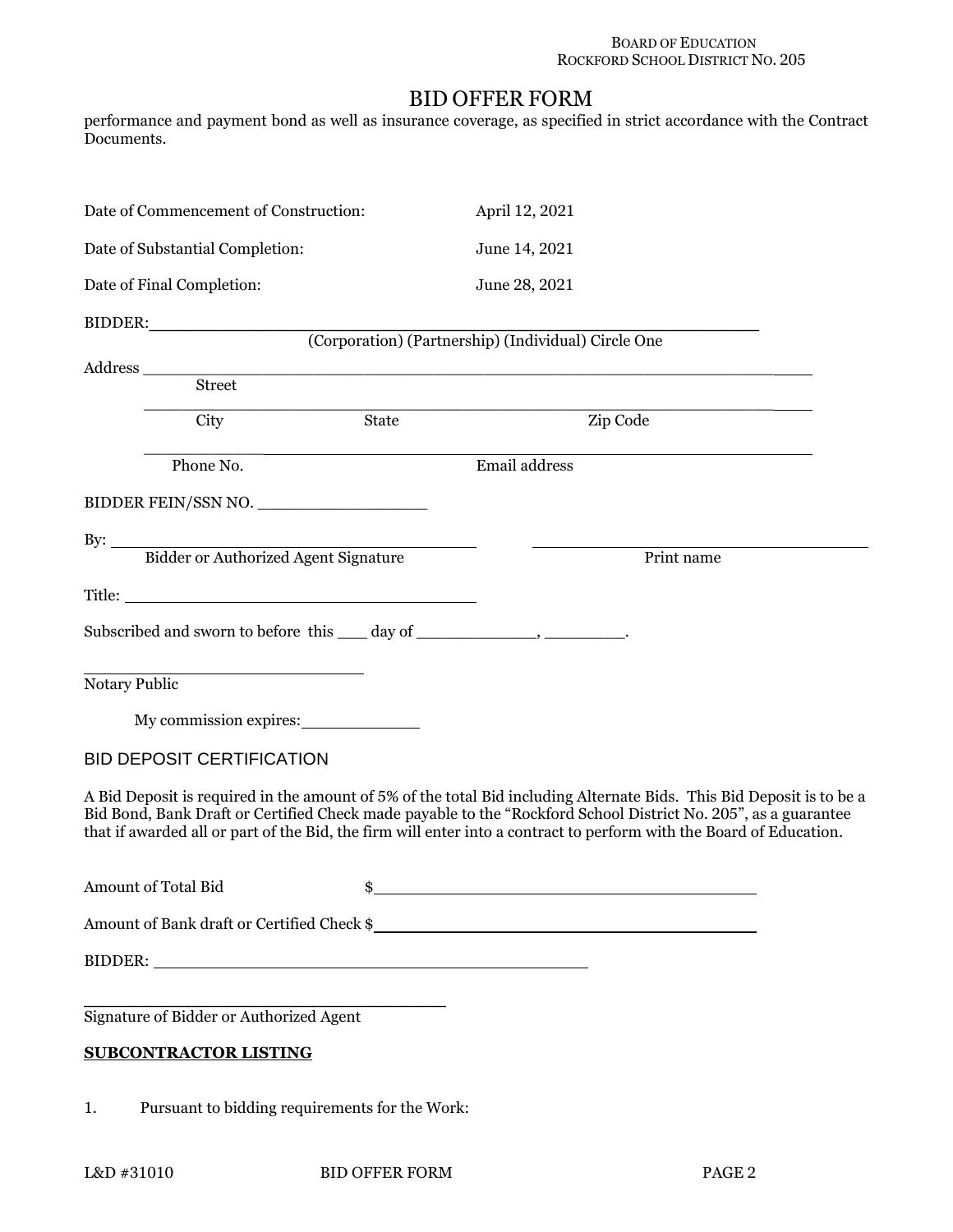#### BOARD OF EDUCATION ROCKFORD SCHOOL DISTRICT NO. 205

## BID OFFER FORM

The Bidder, for portions of the Work equaling or exceeding ½ of 1% of the total Contract Sum, proposes to use the following Subcontractors. The Bidder proposes to perform all other portions of the Work with Its own forces. The District reserves the right to qualify all Subcontractors. COPY AND ATTACH ADDITIONAL SHEETS AS NECESSARY.

| Portion of the Work | <b>Subcontractor Name and Address</b>       |
|---------------------|---------------------------------------------|
|                     |                                             |
|                     |                                             |
|                     |                                             |
|                     |                                             |
|                     |                                             |
|                     |                                             |
|                     |                                             |
|                     |                                             |
|                     |                                             |
|                     |                                             |
|                     |                                             |
|                     |                                             |
|                     |                                             |
|                     |                                             |
|                     |                                             |
|                     |                                             |
|                     |                                             |
|                     |                                             |
|                     |                                             |
|                     | Bidder:                                     |
|                     |                                             |
|                     | By: $\_\_$                                  |
|                     | <b>Bidder or Authorized Agent Signature</b> |

-END OF BID OFFER FORM-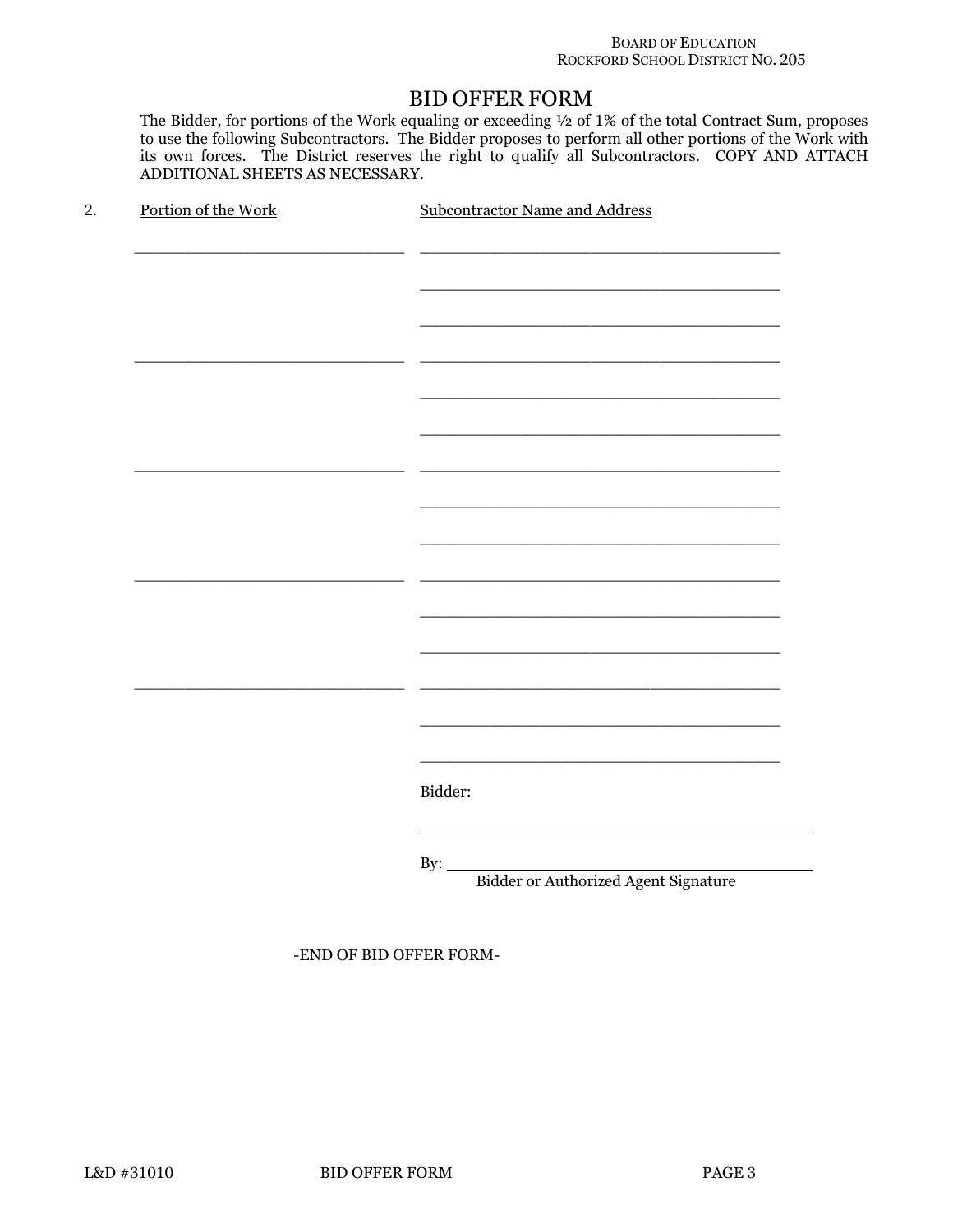## DOCUMENT 007300 – SUPPLEMENTARY CONDITIONS

- 1. CHANGE ORDER MARK-UPS: Add the following to provisions regarding Change Order markups in the Conditions of the Contract:
	- A. The combined overhead and profit included in the total cost to the Owner for a change in the Work shall be based on the following schedule:
		- .1 For the Contractor, for Work performed by the Contractor's own forces, twelve percent (12%) of the cost.
		- .2 For the Contractor, for Work performed by the Contractor's Subcontractors, five percent (5%) of the amount due the Subcontractors.
		- .3 For each Subcontractor involved, for Work performed by that Subcontractor's own forces, twelve percent (12%) of the cost.
		- .4 For each Subcontractor involved, for Work performed by the Subcontractor's Subcontractors, five percent (5%) of the amount due the Sub-subcontractor.
		- .5 In order to facilitate checking of quotations for extras or credits, all proposals, except those so minor that their propriety can be seen by inspection, shall be accompanied by a complete itemization of costs including labor, materials and Subcontracts. Labor and materials shall be itemized in the manner prescribed above. Where major cost items are Subcontracts, they shall be itemized also.

END OF DOCUMENT 007300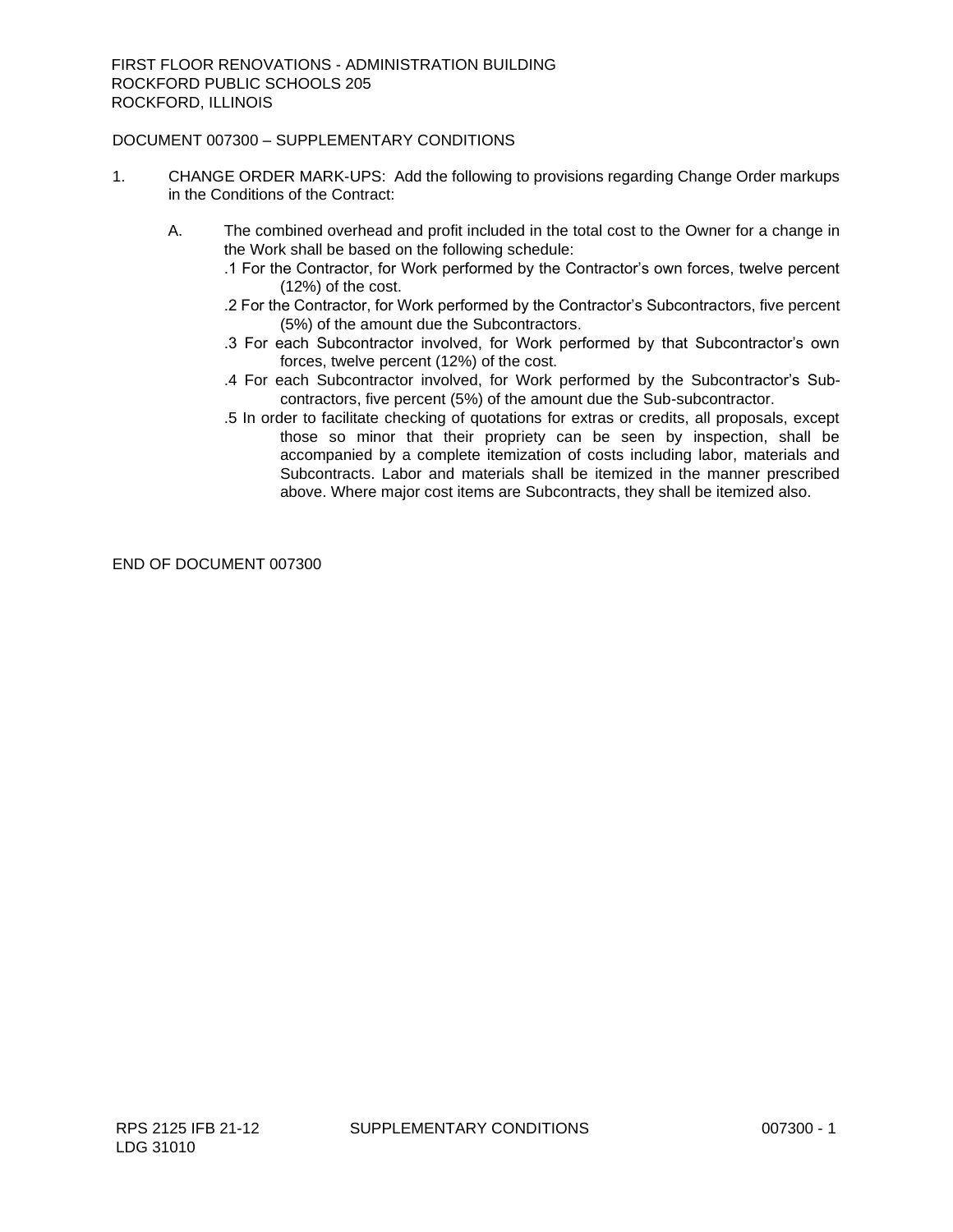SECTION 01 10 00 - SUMMARY

PART 1 - GENERAL

- 1.1 SUMMARY OF WORK
	- A. Project: First Floor renovations at RPS Administration Building.
	- B. Owner: Rockford Public Schools District 205.
	- C. The Work includes but is not limited to the following: 1. General construction and HVAC Work.
	- D. Work Under Other Contracts:
		- 1. General: Cooperate fully with separate contractors so work on those contracts may be carried out smoothly, without interfering with or delaying work under this Contract or other contracts. Coordinate the Work of this Contract with work performed under separate contracts.
		- 2. Owner will perform plumbing and electrical work with Owner's own forces.

## 1.2 WORK RESTRICTIONS

- A. Contractor's Use of Premises: During construction, Contractor will have limited use of site and building indicated.
	- 1. Owner will occupy premises during construction. Perform construction during normal working hours (7 AM to 4 PM Monday thru Friday, other than holidays), unless otherwise agreed to in advance by Owner. Clean up work areas and return to a useable condition at the end of each work period.
- PART 2 PRODUCTS (Not Applicable)
- PART 3 EXECUTION (Not Applicable)

END OF SECTION 01 10 00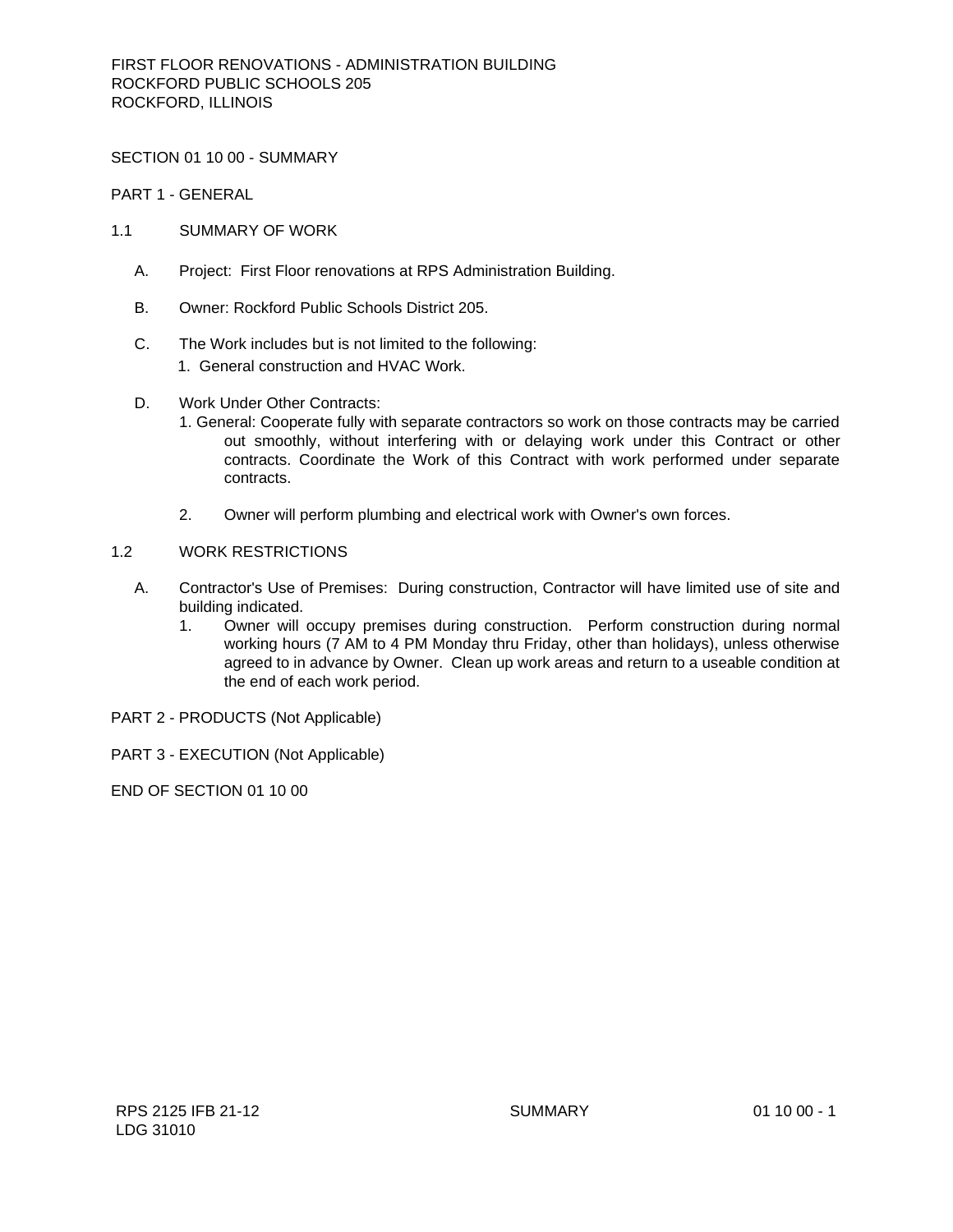## SECTION 01 20 00 - PRICE AND PAYMENT PROCEDURES

#### PART 1 - GENERAL

#### 1.1 ALLOWANCES

- A. Allowances shall include cost to Contractor of specific products and materials ordered by Owner under allowance and shall include taxes, freight, and delivery to Project site. Allowances are specified in the Bid Form.
- B. Obtain three proposals for each allowance and submit to Architect with recommendations. Purchase products and systems selected by Owner.
- C. Advise Architect of the date when selection and purchase of each product or system described by an allowance must be completed to avoid delaying the Work.
- D. Submit invoices to show cost of products furnished under each allowance. Reconciliation of Allowance amounts with actual costs will be by Change Order.

## 1.2 ALTERNATES

A. An alternate is an amount proposed by bidder for certain work that may be added to or deducted from the Base Bid amount if Owner accepts the Alternate. The cost or credit for each alternate is the net addition to or deduction from the Contract Sum to incorporate the Alternate into the Work. No other adjustments are made to the Contract Sum. B. Alternates are specified in the Bid Form.

## 1.3 UNIT PRICES

- A. A unit price is an amount proposed by bidders and stated on the Bid Form as a price per unit of measurement for work added to or deducted from the Contract Sum by appropriate modification, if estimated quantities of Work required by the Contract Documents are increased or decreased. Unit prices are specified in the Bid Form.
- B. Unit prices include all necessary material, plus cost for delivery, installation, insurance, overhead, and profit.

#### PART 2 - PRODUCTS (Not Applicable)

#### PART 3 - EXECUTION (Not Applicable)

END OF SECTION 01 20 00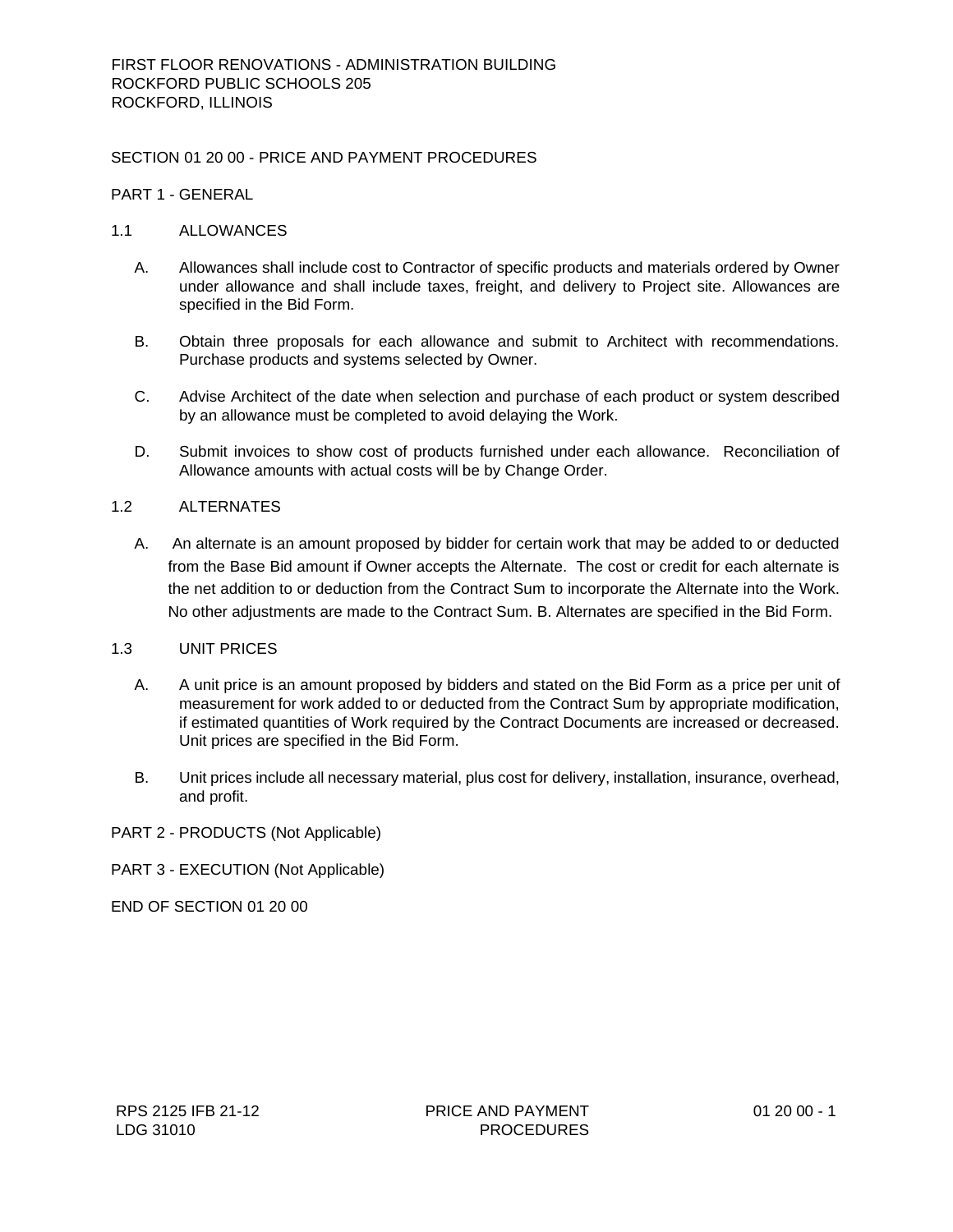## SECTION 01 30 00 - ADMINISTRATIVE REQUIREMENTS

#### PART 1 - GENERAL

## 1.1 PROJECT MANAGEMENT AND COORDINATION

- A. Coordinate construction to ensure efficient and orderly installation of each part of the Work.
- B. Schedule and conduct progress meetings at Project site at regular intervals. Notify Owner and Architect of meeting dates and times. Require attendance of each subcontractor or other entity concerned with current progress or involved with planning or coordination of future activities.
	- 1. Record minutes and distribute to everyone concerned, including Owner and Architect.

## 1.2 SUBMITTAL PROCEDURES

- A. Coordinate each submittal with fabrication, purchasing, testing, delivery, other submittals, and related activities that require sequential activity.
	- 1. No extension of the Contract Time will be authorized because of failure to transmit submittals enough in advance of the Work to permit processing, including resubmittals.
	- 2. Prepare submittals as PDF packages and transmit to Architect by email.
		- 1 Email Address: DocumentAdmin@Larsondarby.com.
		- 2 Architect will annotate PDF submittal and return.
	- 3. Architect will return submittals, without review, received from sources other than Contractor.
- B. Place a permanent label or title block on each submittal for identification. Provide a space approximately 6 by 8 inches on label or beside title block to record Contractor's review and approval markings and action taken by Architect. Include the following information on the label:
	- 1. Project name.
	- 2. Date.
	- 3. Name and address of Contractor.
	- 4. Name and address of subcontractor or supplier.
	- 5. Number and title of appropriate Specification Section.
- C. Identify deviations from the Contract Documents on submittals.
- D. Contractor's Construction Schedule Submittal Procedure: Submit two copies of schedule within 10 working days after date established for Commencement of the Work.

#### PART 2 - PRODUCTS

## 2.1 ACTION SUBMITTALS

- A. Product Data: Mark each copy to show applicable products and options. Include the following:
	- 1. Manufacturer's written recommendations, product specifications, and installation instructions.
	- 2. Testing by recognized testing agency.
	- 3. Compliance with specified standards and requirements.

ADMINISTRATIVE REQUIREMENTS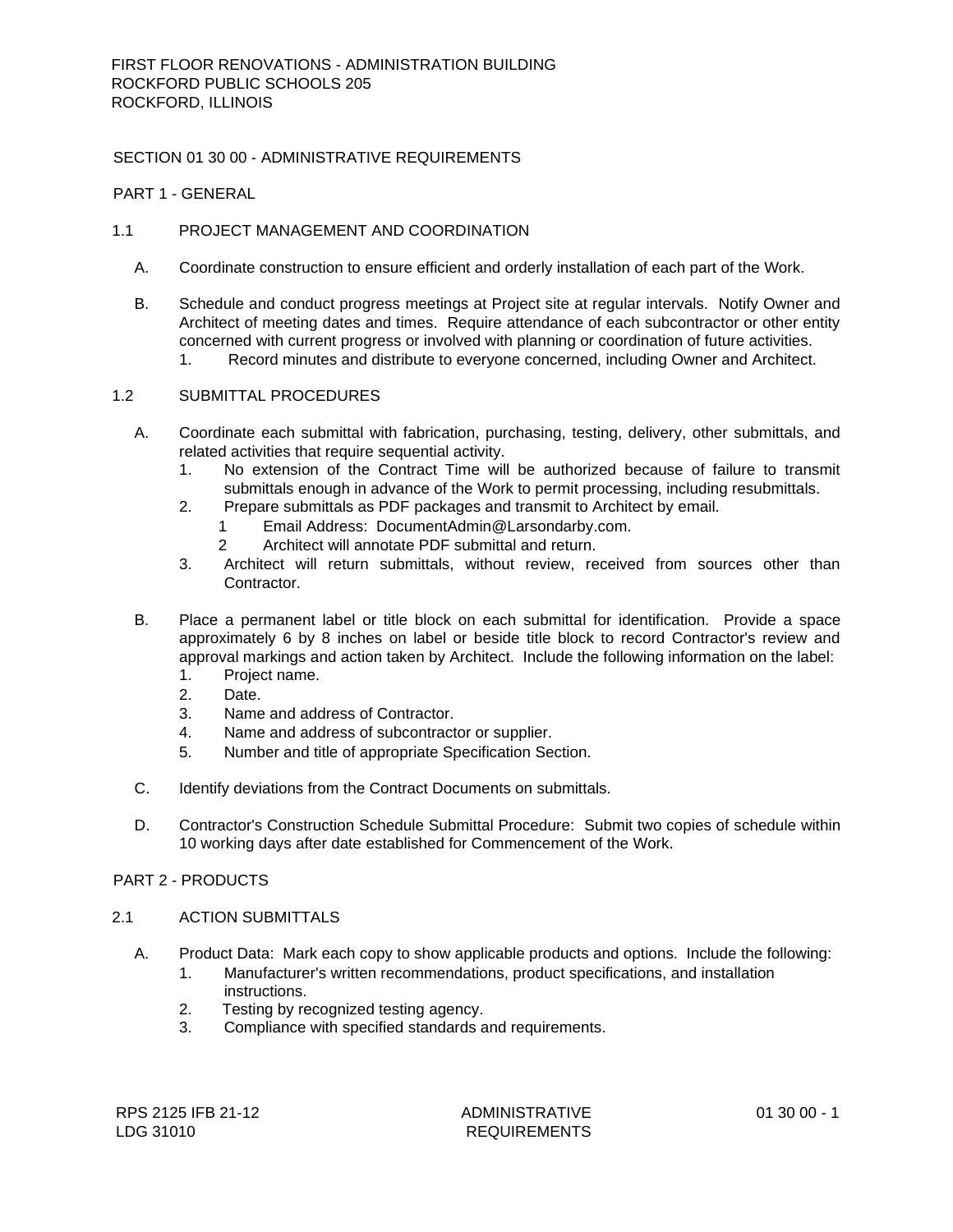- B. Shop Drawings: Prepare Project-specific information, drawn accurately to scale. Do not base Shop Drawings on reproductions of the Contract Documents or standard printed data. Submit on sheets at least 8-1/2 by 11 inches but no larger than 30 by 42 inches. Include the following:
	- 1. Dimensions and identification of products.
	- 2. Fabrication and installation drawings and roughing-in and setting diagrams.
- C. Samples: Submit Samples for review of kind, color, pattern, and texture and for a comparison of these characteristics between submittal and actual component as delivered and installed. Include name of manufacturer and product name on label.

1. If variation is inherent in material or product, submit at least three sets of paired units that show variations.

#### 2.2 INFORMATION SUBMITTALS

- A. Qualification Data: Include lists of completed projects with project names and addresses, names and addresses of architects and owners, and other information specified.
- B. Product Certificates: Prepare written statements on manufacturer's letterhead certifying that product complies with requirements in the Contract Documents.

#### 2.3 DELEGATED DESIGN

- A. Performance and Design Criteria: Where professional design services or certifications by a design professional are specifically required of Contractor by the Contract Documents, provide products and systems complying with specific performance and design criteria indicated.
	- 1. If criteria indicated are not sufficient to perform services or certification required, submit a written request for additional information to Architect.
- B. Delegated-Design Submittal: In addition to Shop Drawings, Product Data, and other required submittals, submit three copies of a statement, signed and sealed by the responsible design professional, for each product and system specifically assigned to Contractor to be designed or certified by a design professional.
	- 1. Indicate that products and systems comply with performance and design criteria in the Contract Documents. Include list of codes, loads, and other factors used in performing these services.

## 2.4 CONTRACTOR'S CONSTRUCTION SCHEDULE

- A. Gantt-Chart Schedule: Submit a comprehensive, fully developed, horizontal Gantt-chart-type schedule within 10 days of date established for the Notice of Award.
- B. Preparation: Indicate each significant construction activity separately. Identify first workday of each week with a continuous vertical line.

## PART 3 - EXECUTION

3.1 SUBMITTAL REVIEW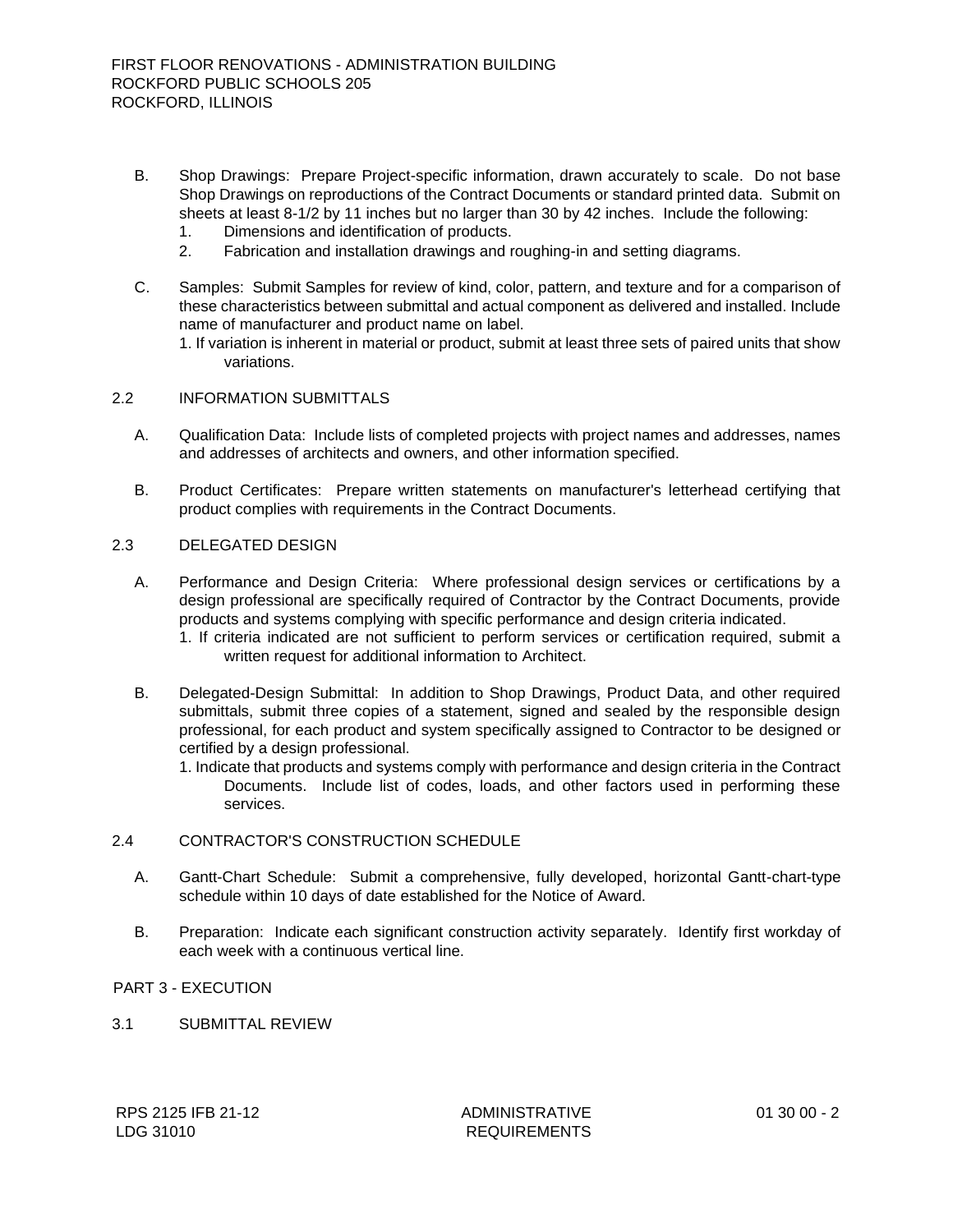- A. Review each submittal and check for coordination with other Work of the Contract and for compliance with the Contract Documents. Note corrections and field dimensions. Mark with approval stamp before submitting to Architect.
- B. Architect will review each action submittal, make marks to indicate corrections or modifications required, stamp and mark as appropriate to indicate action taken, and return.

## 3.2 CONTRACTOR'S CONSTRUCTION SCHEDULE

- A. Distribute copies of approved schedule to Owner, Architect, subcontractors, testing and inspecting agencies, and parties identified by Contractor with a need-to-know schedule responsibility. When revisions are made, distribute updated schedules to the same parties.
- B. Updating: At monthly intervals, update schedule to reflect actual construction progress and activities.
	- 1. As the Work progresses, indicate Actual Completion percentage for each activity.

END OF SECTION 01 30 00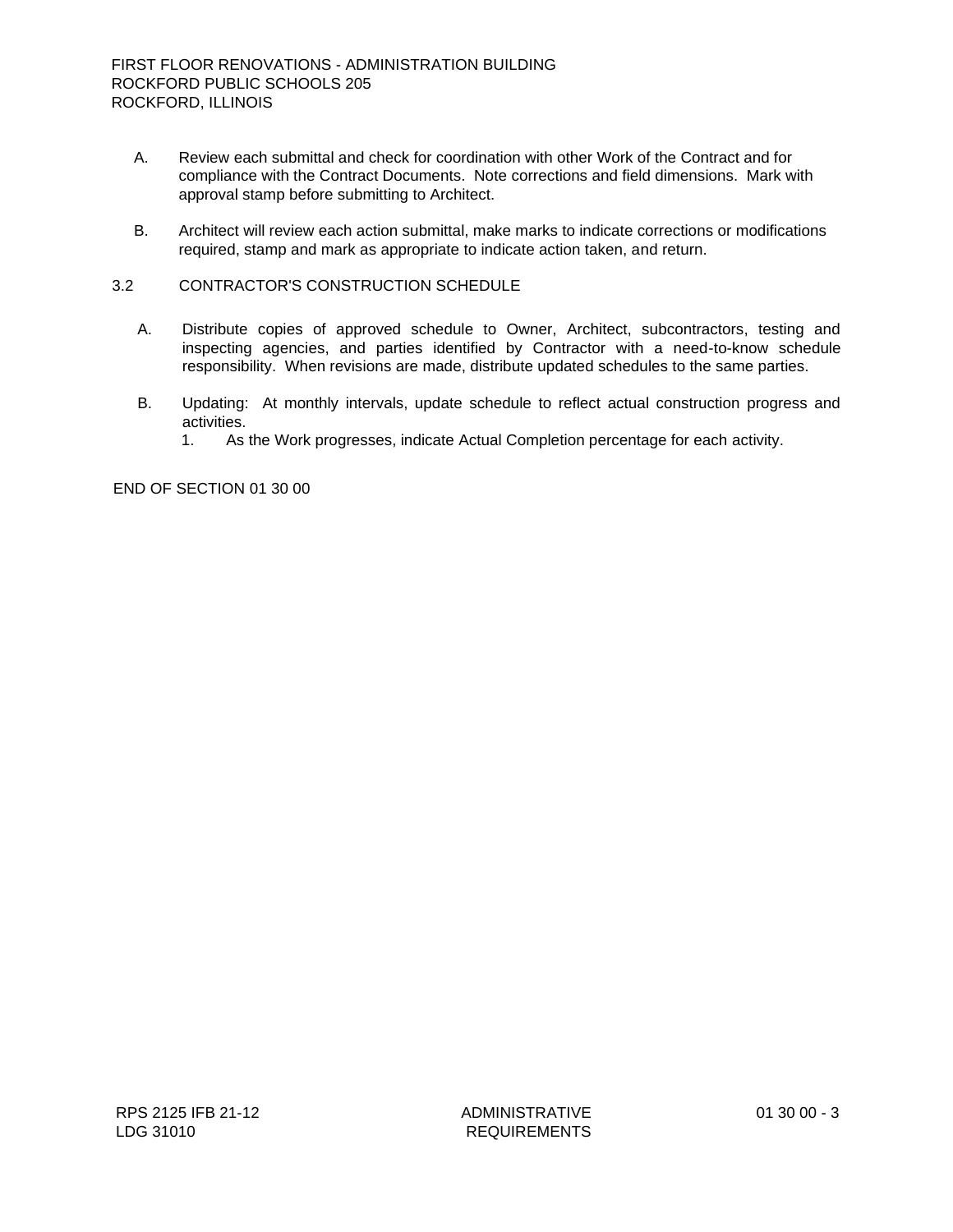## SECTION 01 50 00 - TEMPORARY FACILITIES AND CONTROLS

PART 1 - GENERAL

- 1.1 SECTION REQUIREMENTS
	- A. Use Charges: Cost or use charges for temporary facilities shall be included in the Contract Sum.
	- B. Use water and electric power from Owner's existing system without metering and without payment of use charges.
	- C. Electrical Service: Comply with NEMA, NECA, and UL standards and regulations for temporary electric service. Install service to comply with NFPA 70.
- PART 2 PRODUCTS (Not Applicable)
- PART 3 EXECUTION

#### 3.1 TEMPORARY UTILITIES

- A. Sanitary Facilities: Contractor may use existing toilets when the building is not occupied by students.
- 3.2 TEMPORARY SUPPORT FACILITIES
	- A. Provide waste-collection containers in sizes adequate to handle waste from construction operations. Collect waste daily and, when containers are full, legally dispose of waste off-site. Comply with requirements of authorities having jurisdiction.
	- B. Install project identification and other signs in locations approved by Owner to inform the public and persons seeking entrance to Project.

## 3.3 TEMPORARY SECURITY AND PROTECTION FACILITIES

- A. Provide temporary environmental protection, operate temporary facilities, and conduct construction in ways and by methods that comply with environmental regulations and that minimize possible air, waterway, and subsoil contamination or pollution or other undesirable effects.
- B. Comply with requirements of authorities having jurisdiction for erecting structurally adequate barricades, including warning signs and lighting.

END OF SECTION 01 50 00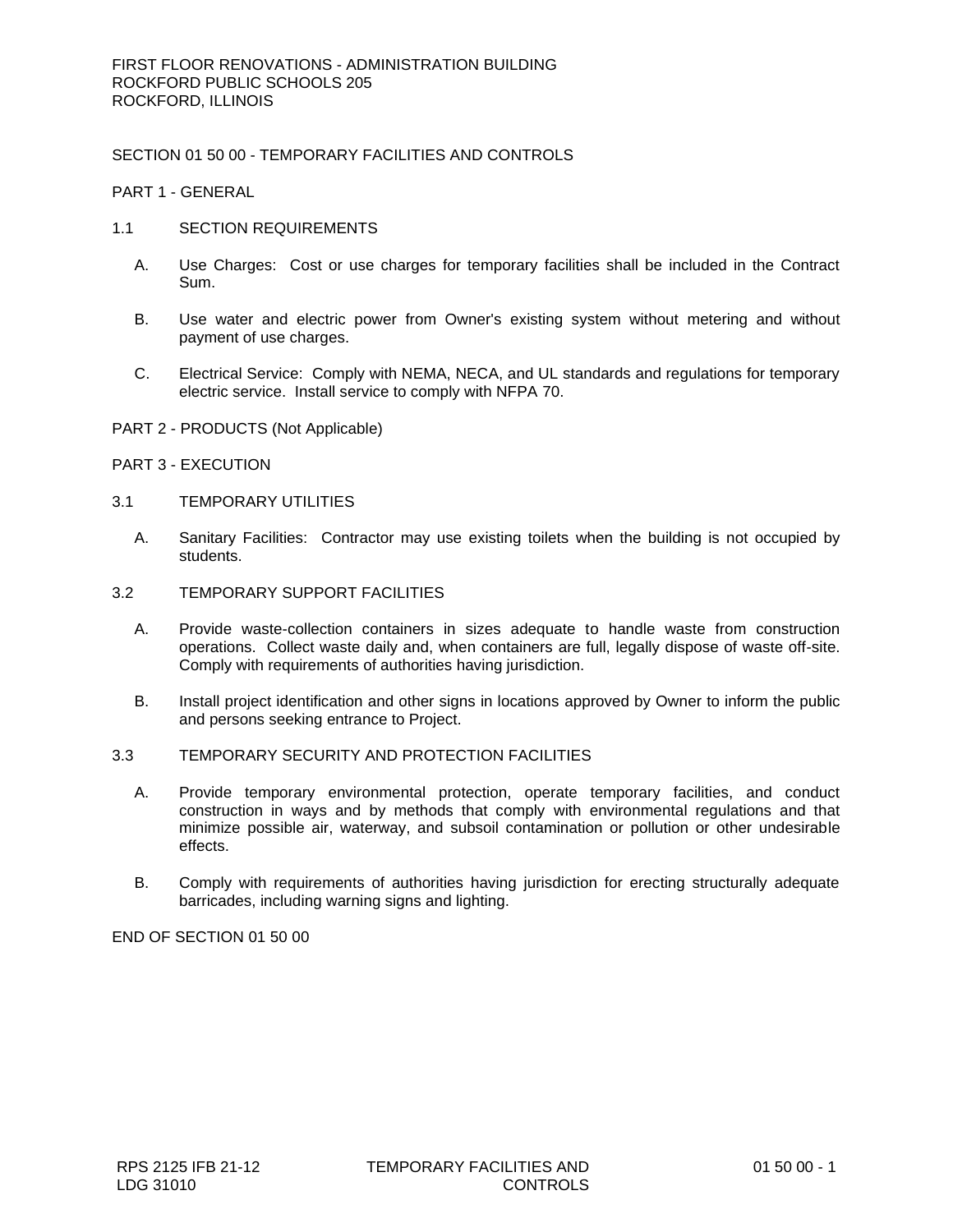#### SECTION 01 60 00 - PRODUCT REQUIREMENTS

PART 1 - GENERAL

## 1.1 SECTION REQUIREMENTS

- A. The term "product" includes the terms "material," "equipment," "system," and terms of similar intent.
- B. Product Substitutions: Substitutions include changes in products, materials, equipment, and methods of construction from those required by the Contract Documents and proposed by Contractor after award of the Contract.
	- 1. Submit three copies of each request for product substitution.
	- 2. Submit requests within ten days after the Notice of Award.
	- 3. Do not submit unapproved substitutions on Shop Drawings or other submittals.
	- 4. Identify product to be replaced and show compliance with requirements for substitutions. Include a detailed comparison of significant qualities of proposed substitution with those of the Work specified, a list of changes needed to other parts of the Work required to accommodate proposed substitution, and any proposed changes in the Contract Sum or the Contract Time should the substitution be accepted.
	- 5. Architect will review the proposed substitution and notify Contractor of its acceptance or rejection.
- C. Comparable Product Requests:
	- 1. Submit three copies of each request for comparable product. Do not submit unapproved products on Shop Drawings or other submittals.
	- 2. Identify product to be replaced and show compliance with requirements for comparable product requests. Include a detailed comparison of significant qualities of proposed substitution with those of the Work specified.
	- 3. Architect will review the proposed product and notify Contractor of its acceptance or rejection.
- D. Deliver, store, and handle products using means and methods that will prevent damage, deterioration, and loss, including theft. Comply with manufacturer's written instructions.
	- 1. Schedule delivery to minimize long-term storage at Project site and to prevent overcrowding of construction spaces.
	- 2. Deliver products to Project site in manufacturer's original sealed container or packaging, complete with labels and instructions for handling, storing, unpacking, protecting, and installing.
	- 3. Inspect products on delivery to ensure compliance with the Contract Documents and to ensure that products are undamaged and properly protected.
	- 4. Store materials in a manner that will not endanger Project structure.
	- 5. Store products that are subject to damage by the elements, under cover in a weathertight enclosure above ground, with ventilation adequate to prevent condensation.
- E. Warranties specified in other Sections shall be in addition to, and run concurrent with, other warranties required by the Contract Documents. Manufacturer's disclaimers and limitations on product warranties do not relieve Contractor of obligations under requirements of the Contract **Documents**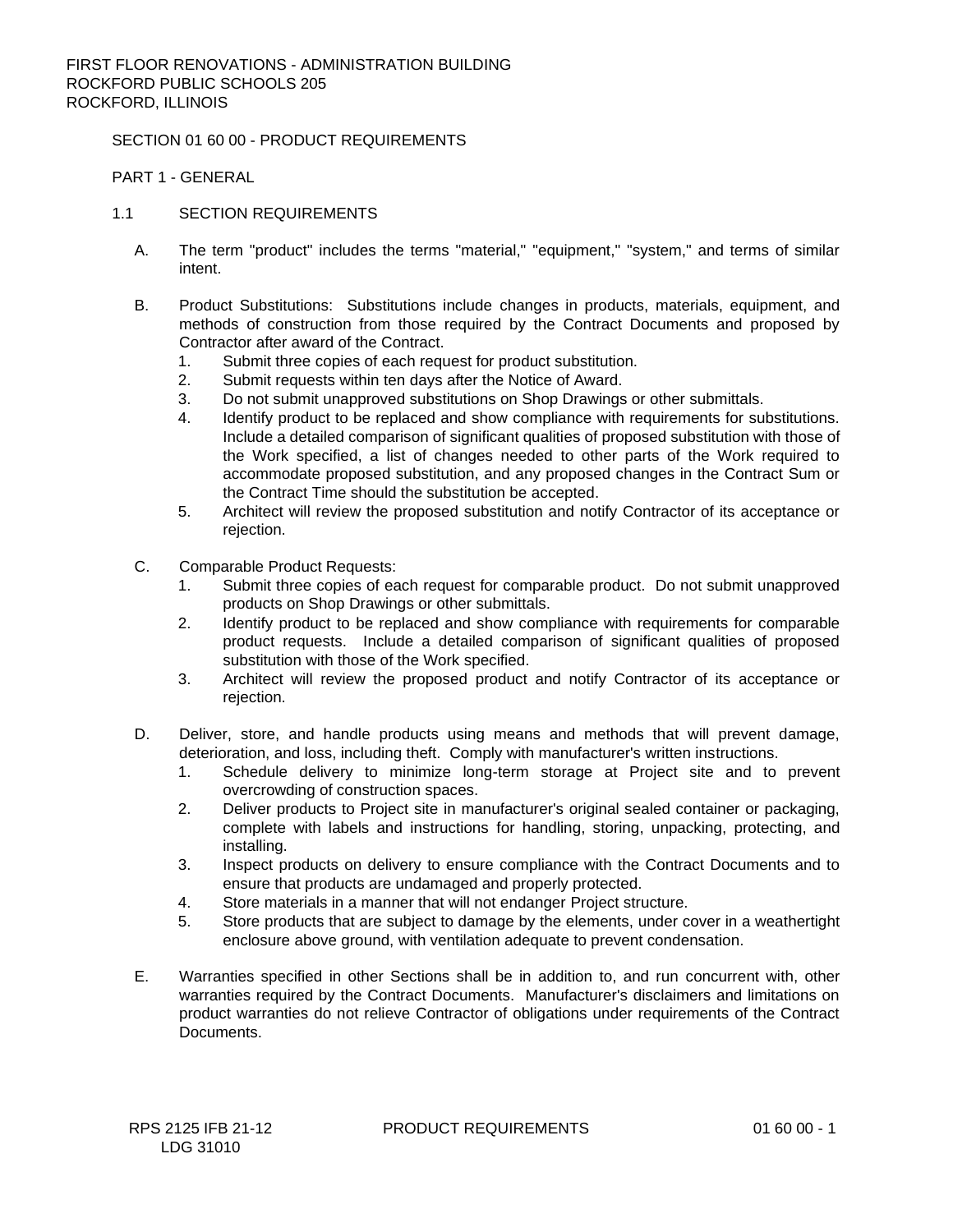PART 2 - PRODUCTS

## 2.1 PRODUCT OPTIONS

- A. Provide products that comply with the Contract Documents, are undamaged, and are new at the time of installation.
	- 1. Provide products complete with accessories, trim, finish, and other devices and components needed for a complete installation and the intended use and effect.
	- 2. Descriptive, performance, and reference standard requirements in the Specifications establish "salient characteristics" of products.
- B. Product Selection Procedures:
	- 1. Where Specifications name a single product or manufacturer, provide the item indicated that complies with requirements, or Owner-approved equal.
	- 2. Where Specifications include a list of names of products or manufacturers, provide one of the items indicated that complies with requirements, or Owner-approved equal.
	- 3. Where Specifications include a list of names of products or manufacturers, accompanied by the term "available products" or "available manufacturers," provide one of the named items that complies with requirements, or Owner-approved equal. Comply with provisions for "comparable product requests" for consideration of an unnamed product.
	- 4. Where Specifications name a product as the "basis-of-design" and include a list of manufacturers, provide the named product, or Owner-approved equal. Comply with provisions for "comparable product requests" for consideration of an unnamed product by the other named manufacturers.
	- 5. Where Specifications name a single product as the "basis-of-design" and no other manufacturers are named, provide the named product or Owner-approved equal. Comply with provisions for "comparable product requests" for consideration of an unnamed product by another manufacturer.
- C. Unless otherwise indicated, Architect will select color, pattern, and texture of each product from manufacturer's full range of options that includes both standard and premium items.

PART 3 - EXECUTION (Not Applicable)

END OF SECTION 01 60 00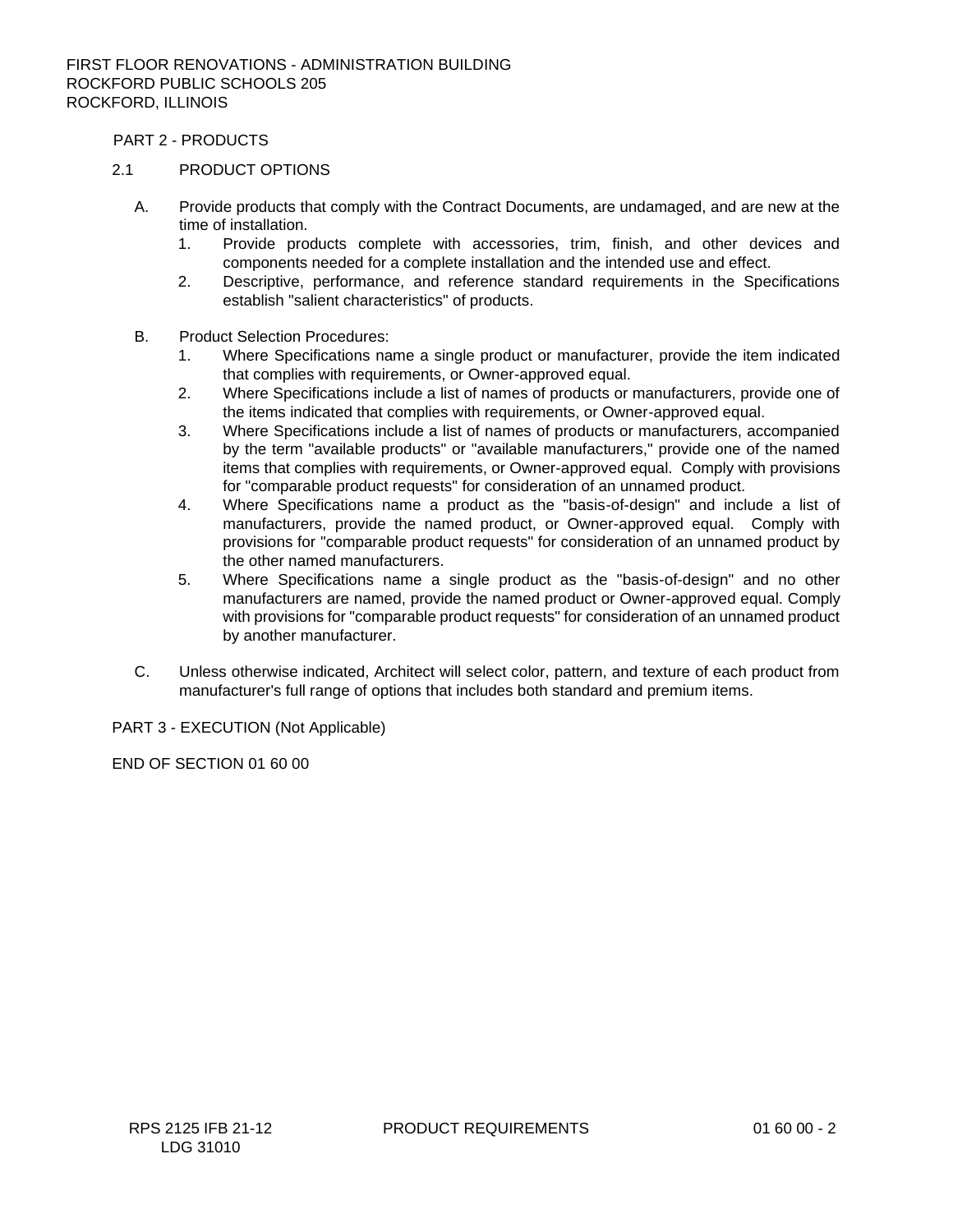## SECTION 01 70 00 - EXECUTION AND CLOSEOUT REQUIREMENTS

PART 1 - GENERAL

## 1.1 CLOSEOUT SUBMITTALS

- A. Record Drawings: Maintain a set of prints of the Contract Drawings as Record Drawings. Mark to show actual installation where installation varies from that shown originally.
	- 1. Identify and date each Record Drawing; include the designation "PROJECT RECORD DRAWING" in a prominent location.
- B. Operation and Maintenance Data: Submit one copy of manual. Organize data into three-ring binders with identification on front and spine of each binder, and envelopes for folded drawings. Include the following:
	- 1. Manufacturer's operation and maintenance documentation.
	- 2. Video on CD or flashdrive of training seminar for Owner use.
	- 3. Maintenance and service schedules.
	- 4. Maintenance service contracts.
	- 5. Emergency instructions.
	- 6. Spare parts list.
	- 7. Copies of warranties.
- PART 2 PRODUCTS (Not Applicable)

## PART 3 - EXECUTION

- 3.1 EXAMINATION AND PREPARATION
	- A. Examine substrates and conditions for compliance with manufacturer's written requirements including, but not limited to, surfaces that are sound, level, plumb, smooth, clean, and free of deleterious substances; substrates within installation tolerances; and application conditions within environmental limits. Proceed with installation only after unsatisfactory conditions have been corrected.
	- B. Before proceeding to lay out the Work, verify layout information shown on Drawings.
	- C. Take field measurements as required to fit the Work properly. Where fabricated products are to be fitted to other construction, verify dimensions by field measurement before fabrication and, when possible, allow for fitting and trimming during installation.

### 3.2 CUTTING AND PATCHING

- A. Cutting and Patching: Comply with requirements for and limitations on cutting and patching of construction elements.
	- 1. Structural Elements: When cutting and patching structural elements, notify Architect of locations and details of cutting and await directions from Architect before proceeding. Shore, brace, and support structural elements during cutting and patching. Do not cut and patch structural elements in a manner that could change their load-carrying capacity or increase deflection.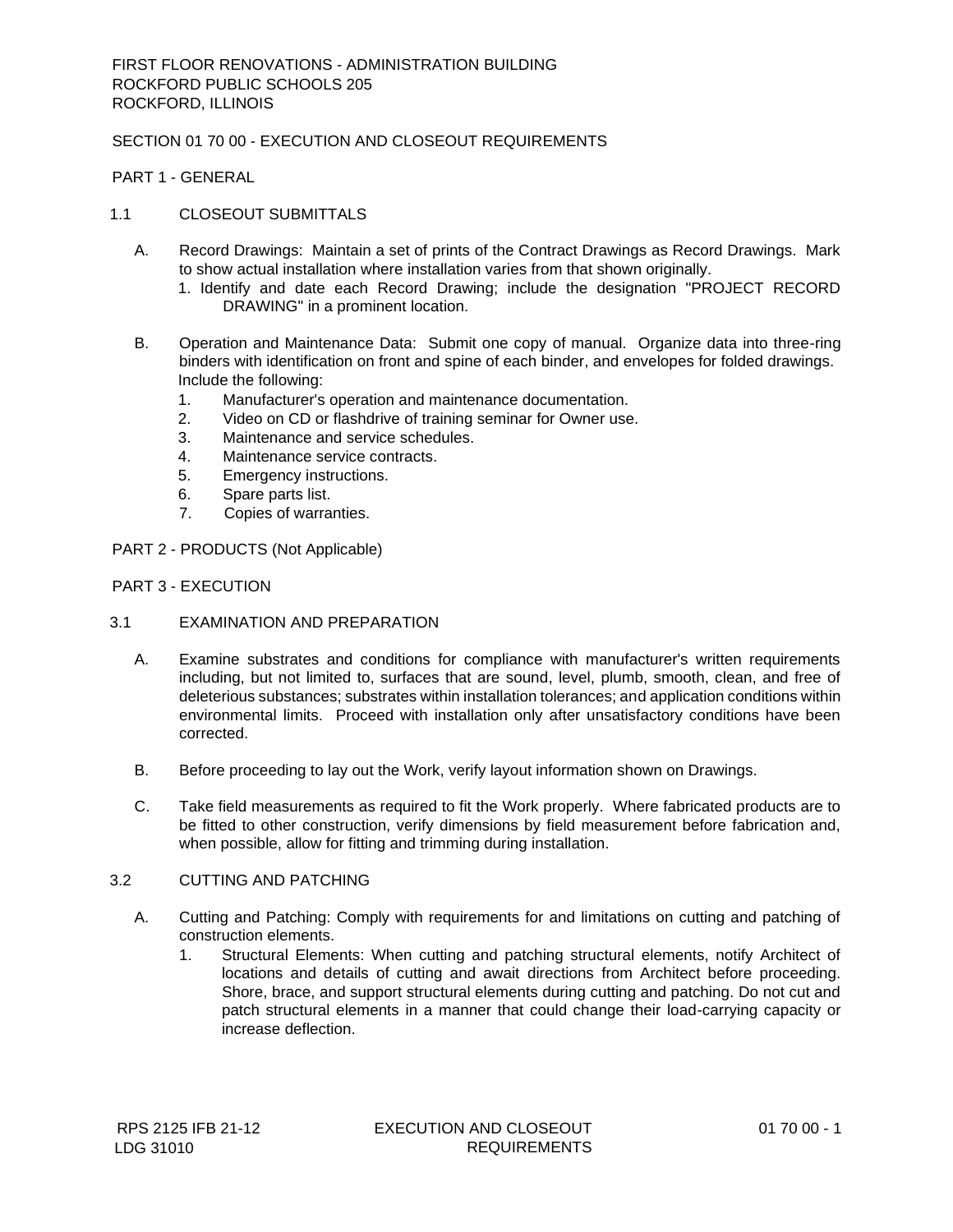- 2. Operational Elements: Do not cut and patch operating elements and related components in a manner that results in reducing their capacity to perform as intended or that results in increased maintenance or decreased operational life or safety.
- 3. Other Construction Elements: Do not cut and patch other construction elements or components in a manner that could change their load-carrying capacity, that results in reducing their capacity to perform as intended, or that results in increased maintenance or decreased operational life or safety.
- 4. Visual Elements: Do not cut and patch construction in a manner that results in visual evidence of cutting and patching. Do not cut and patch exposed construction in a manner that would, in Architect's opinion, reduce the building's aesthetic qualities. Remove and replace construction that has been cut and patched in a visually unsatisfactory manner.
- B. Cutting and Patching, General: Employ skilled workers to perform cutting and patching. Proceed with cutting and patching at the earliest feasible time, and complete without delay.
	- 1. Cut in-place construction to provide for installation of other components or performance of other construction, and subsequently patch as required to restore surfaces to their original condition.
- C. Protection: Protect in-place construction during cutting and patching to prevent damage. Provide protection from adverse weather conditions for portions of Project that might be exposed during cutting and patching operations.
- D. Cutting: Cut in-place construction by sawing, drilling, breaking, chipping, grinding, and similar operations, using methods least likely to damage elements retained or adjoining construction. .
	- 1. In general, use hand or small power tools designed for sawing and grinding, not hammering and chopping. Cut holes and slots neatly to minimum size required, and with minimum disturbance of adjacent surfaces. Temporarily cover openings when not in use.
	- 2. Finished Surfaces: Cut or drill from the exposed or finished side into concealed surfaces.
	- 3. Concrete and Masonry: Cut using a cutting machine, such as an abrasive saw or a diamondcore drill.
	- 4. Mechanical and Electrical Services: Cut off pipe or conduit in walls or partitions to be removed. Cap, valve, or plug and seal remaining portion of pipe or conduit to prevent entrance of moisture or other foreign matter after cutting.
	- 5. Proceed with patching after construction operations requiring cutting are complete.
- E. Patching: Patch construction by filling, repairing, refinishing, closing up, and similar operations following performance of other work. Patch with durable seams that are as invisible as practicable. Provide materials and comply with installation requirements specified in other Sections, where applicable.
	- 1. Exposed Finishes: Restore exposed finishes of patched areas and extend finish restoration into retained adjoining construction in a manner that will minimize evidence of patching and refinishing.
	- 2. Floors and Walls: Where walls or partitions that are removed extend one finished area into another, patch and repair floor and wall surfaces in the new space. Provide an even surface of uniform finish, color, texture, and appearance. Remove in-place floor and wall coverings and replace with new materials, if necessary, to achieve uniform color and appearance.
	- 3. Ceilings: Patch, repair, or rehang in-place ceilings as necessary to provide an even-plane surface of uniform appearance.
	- 4. Exterior Building Enclosure: Patch components in a manner that restores enclosure to a weathertight condition and ensures thermal and moisture integrity of building enclosure.

#### . 3.3 INSTALLATION

A. Instruct Owner's personnel in operation, adjustment, and maintenance of products, equipment,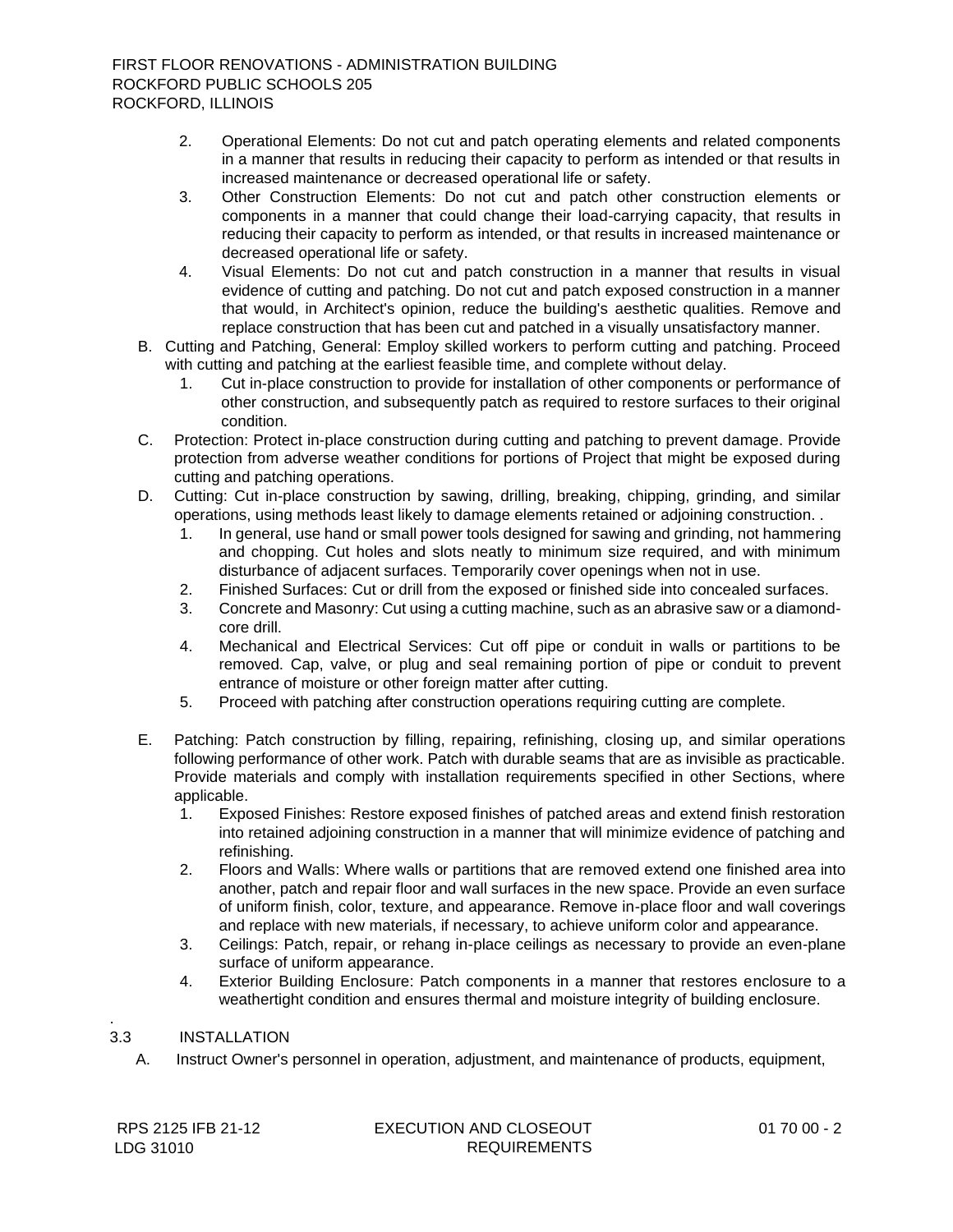and systems.

- B. Comply with manufacturer's written instructions for installation. Anchor each product securely in place, accurately located and aligned with other portions of the Work. Clean exposed surfaces and protect from damage.
- C. Clean Project site and work areas daily, including common areas.

## 3.4 FINAL CLEANING

- A. Complete the following cleaning operations before requesting inspection for certification of Substantial Completion:
	- 1. Remove labels that are not permanent.
	- 2. Clean exposed finishes to a dust-free condition, free of stains, films, and foreign substances. Sweep concrete floors broom clean.
	- 3. Vacuum clean floors in areas of Work.
	- 4. Wipe surfaces of mechanical and electrical equipment. Remove excess lubrication. Clean plumbing fixtures. Clean light fixtures, lamps, globes, and reflectors.
	- 5. Clean Project site, yard, and grounds, in areas disturbed by construction activities. Sweep paved areas; remove stains, spills, and foreign deposits. Rake grounds to a smooth, eventextured surface.

#### 3.5 CLOSEOUT PROCEDURES

- A. Substantial Completion: Before requesting Substantial Completion inspection, complete the following:
	- 1. Prepare a list of items to be completed and corrected (punch list), the value of items on the list, and reasons why the Work is not complete.
	- 2. Advise Owner of pending insurance changeover requirements.
	- 3. Submit specific warranties, maintenance service agreements, and similar documents.
	- 4. Obtain and submit releases permitting Owner unrestricted use of the Work and access to services and utilities. Include occupancy permits, operating certificates, and similar releases.
	- 5. Submit Record Drawings and Specifications, operation and maintenance manuals, and Similar final record information.
	- 6. Deliver tools, spare parts, extra materials, and similar items.
	- 7. Complete final cleaning requirements.
	- 8. Touch up and otherwise repair and restore marred exposed finishes to eliminate visual defects.
- B. Submit a written request for inspection for Substantial Completion. On receipt of request, Architect will proceed with inspection or advise Contractor of unfulfilled requirements. Architect will prepare the Certificate of Substantial Completion after inspection or will advise Contractor of items that must be completed or corrected before certificate will be issued. C. Request inspection for Final Completion, once the following are complete:
	- 1. Submit a copy of Substantial Completion inspection list stating that each item has been completed or otherwise resolved for acceptance.
- C. Request re-inspection when the Work identified in previous inspections as incomplete is completed or corrected.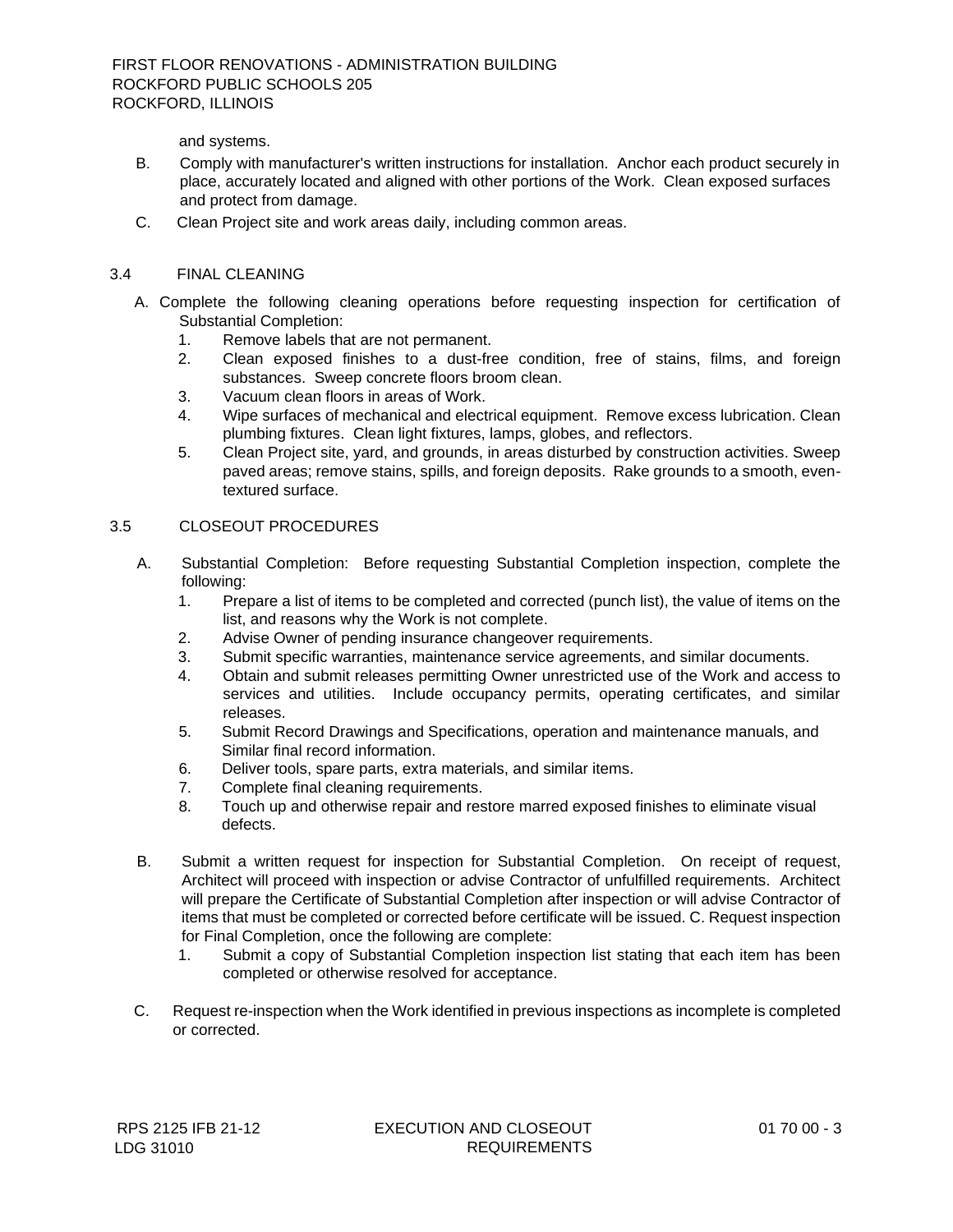- D. Submit a written request for final inspection for acceptance. On receipt of request, Architect will proceed with inspection or advise Contractor of unfulfilled requirements. Architect will prepare final Certificate for Payment after inspection or will advise Contractor of items that must be completed or corrected before certificate will be issued.
- 3.6 DEMONSTRATION AND TRAINING
	- A. Engage qualified instructors to instruct Owner's personnel to adjust, operate, and maintain systems, subsystems, and equipment not part of a system. Include a detailed review of the following:
		- 1. Include instruction for basis of system design and operational requirements, review of documentation, emergency procedures, operations, adjustments, troubleshooting, maintenance, and repairs.

END OF SECTION 01 70 00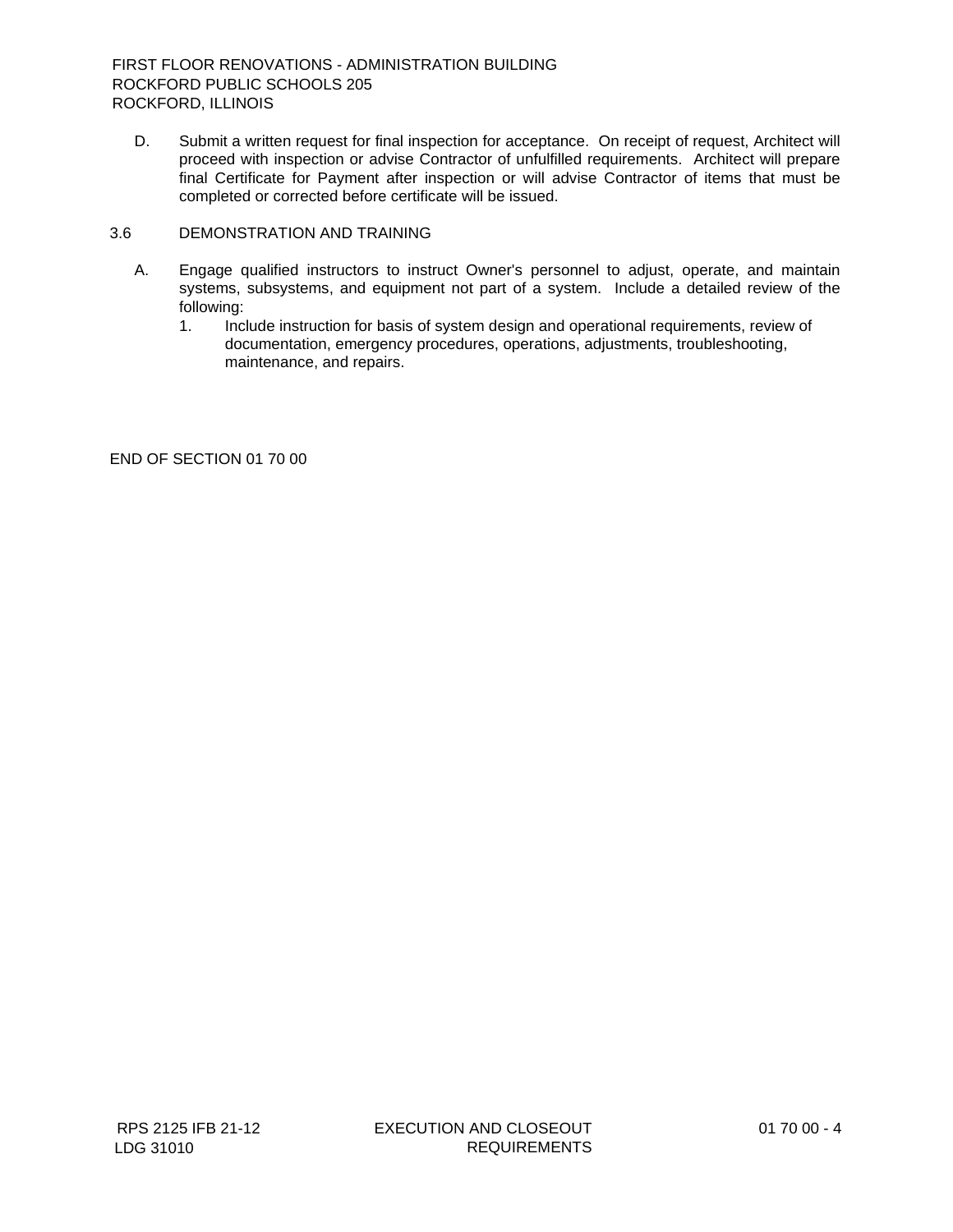## SECTION 01 78 23 - OPERATION AND MAINTENANCE DATA

#### PART 1 - GENERAL

### 1.1 SUMMARY

- A. Section includes administrative and procedural requirements for preparing operation and maintenance manuals, including the following:
	- 1. Operation and maintenance documentation directory.
	- 2. Emergency manuals.
	- 3. Operation manuals for systems, subsystems, and equipment.
	- 4. Product maintenance manuals.

### 1.2 CLOSEOUT SUBMITTALS

- A. Manual Content: Operations and maintenance manual content is specified in individual Specification Sections to be reviewed at the time of Section submittals. Submit reviewed manual content formatted and organized as required by this Section.
	- 1. Where applicable, clarify and update reviewed manual content to correspond to revisions and field conditions.
- B. Format: Submit operations and maintenance manuals in the following format:
	- 1. PDF electronic file. Assemble each manual into a composite electronically indexed file. Submit on digital media acceptable to Owner.
		- a. Name each indexed document file in composite electronic index with applicable item name. Include a complete electronically linked operation and maintenance directory.
		- b. Enable inserted reviewer comments on draft submittals.
	- 2. Three paper copies. Include a complete operation and maintenance directory. Enclose title pages and directories in clear plastic sleeves. Owner will return two copies.
- C. Manual Submittal: Submit each manual in final form prior to requesting inspection for Substantial Completion and at least 15 days before commencing demonstration and training. Owner will return copy with comments.
	- 1. Correct or revise each manual to comply with Owner's comments. Submit copies of each corrected manual within 15 days of receipt of Owner's comments and prior to commencing demonstration and training.

## PART 2 - PRODUCTS

## 2.1 REQUIREMENTS FOR EMERGENCY, OPERATION, AND MAINTENANCE MANUALS

- A. Directory: Prepare a single, comprehensive directory of emergency, operation, and maintenance data and materials, listing items and their location to facilitate ready access to desired information.
- B. Organization: Unless otherwise indicated, organize each manual into a separate section for each system and subsystem, and a separate section for each piece of equipment not part of a system. Each manual shall contain the following materials, in the order listed:
	- 1. Title page.
	- 2. Table of contents.
	- 3. Manual contents.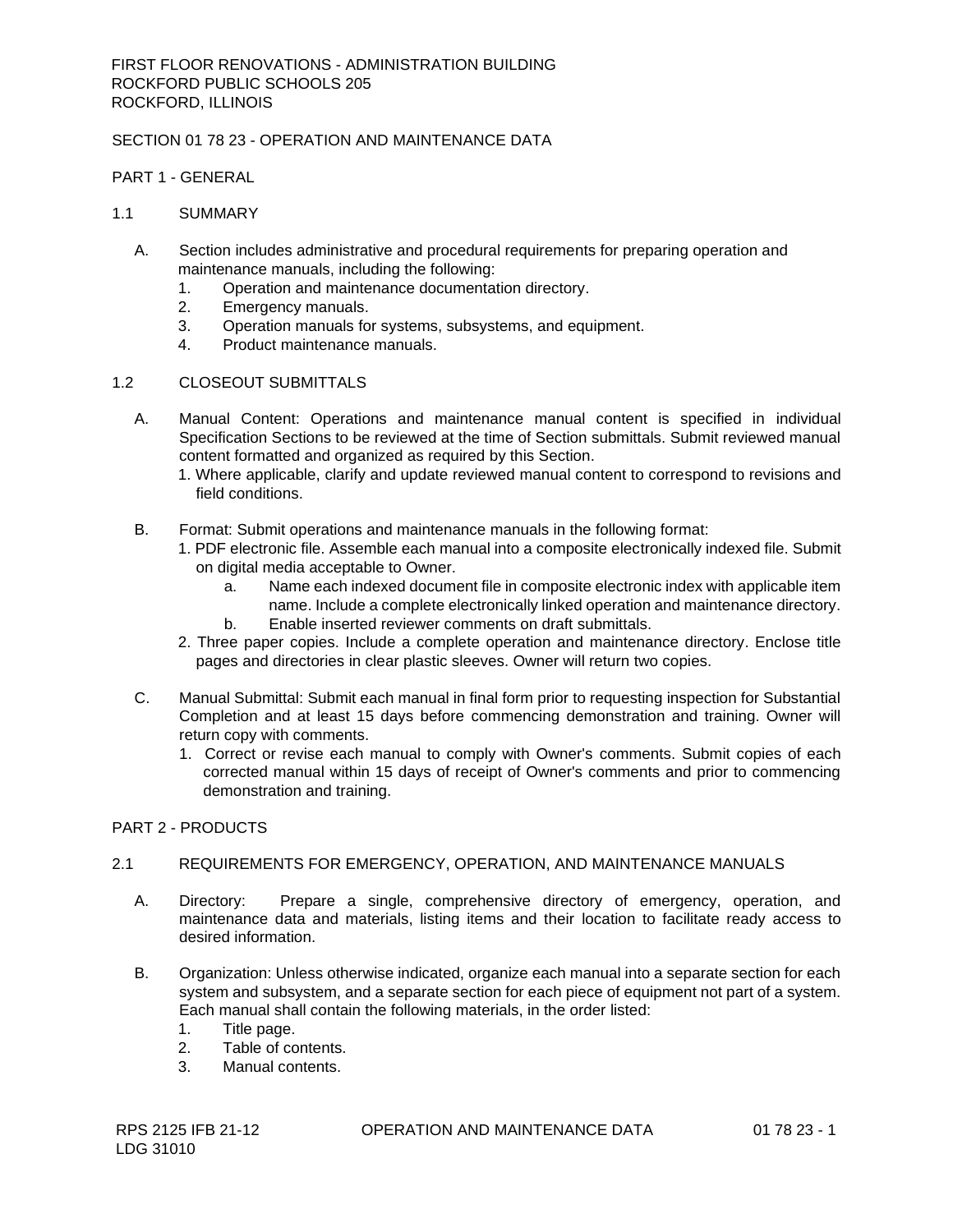FIRST FLOOR RENOVATIONS - ADMINISTRATION BUILDING ROCKFORD PUBLIC SCHOOLS 205 ROCKFORD, ILLINOIS

- C. Title Page: Include the following information:
	- 1. Subject matter included in manual.
	- 2. Name and address of Project.
	- 3. Name and address of Owner.
	- 4. Date of submittal.
	- 5. Name and contact information for Contractor.
	- 6. Name and contact information for Architect.
	- 7. Names and contact information for major consultants to the Owner that designed the systems contained in the manuals.
	- 8. Cross-reference to related systems in other operation and maintenance manuals.
- D. Table of Contents: List each product included in manual, identified by product name, indexed to the content of the volume, and cross-referenced to Specification Section number in Project Manual.
- E. Manual Contents: Organize into sets of manageable size. Arrange contents alphabetically by system, subsystem, and equipment. If possible, assemble instructions for subsystems, equipment, and components of one system into a single binder.
- F. Manuals, Electronic Files: Submit manuals in the form of a multiple file composite electronic PDF file for each manual type required.
	- 1. Electronic Files: Use electronic files prepared by manufacturer where available. Where scanning of paper documents is required, configure scanned file for minimum readable file size.
	- 2. File Names and Bookmarks: Enable bookmarking of individual documents based on file names. Name document files to correspond to system, subsystem, and equipment names used in manual directory and table of contents. Group documents for each system and subsystem into individual composite bookmarked files, then create composite manual, so that resulting bookmarks reflect the system, subsystem, and equipment names in a readily navigated file tree. Configure electronic manual to display bookmark panel on opening file.
- G. Manuals, Paper Copy: Submit manuals in the form of hard copy, bound and labeled volumes.
	- Binders: Heavy-duty, three-ring, vinyl-covered, loose-leaf binders, in thickness necessary to accommodate contents, sized to hold 8-1/2-by-11-inch paper; with clear plastic sleeve on spine to hold label describing contents and with pockets inside covers to hold folded oversize sheets.
		- a. Identify each binder on front and spine, with printed title "OPERATION AND MAINTENANCE MANUAL," Project title or name, and subject matter of contents. Indicate volume number for multiple-volume sets.
	- 2. Dividers: Heavy-paper dividers with plastic-covered tabs for each section of the manual. Mark each tab to indicate contents. Include typed list of products and major components of equipment included in the section on each divider, cross-referenced to Specification Section number and title of Project Manual.
	- 3. Protective Plastic Sleeves: Transparent plastic sleeves designed to enclose diagnostic software storage media for computerized electronic equipment.
	- 4. Drawings: Attach reinforced, punched binder tabs on drawings and bind with text.
		- a. If oversize drawings are necessary, fold drawings to same size as text pages and use as foldouts.
		- b. If drawings are too large to be used as foldouts, fold and place drawings in labeled envelopes and bind envelopes in rear of manual. At appropriate locations in manual, insert typewritten pages indicating drawing titles, descriptions of contents, and drawing locations.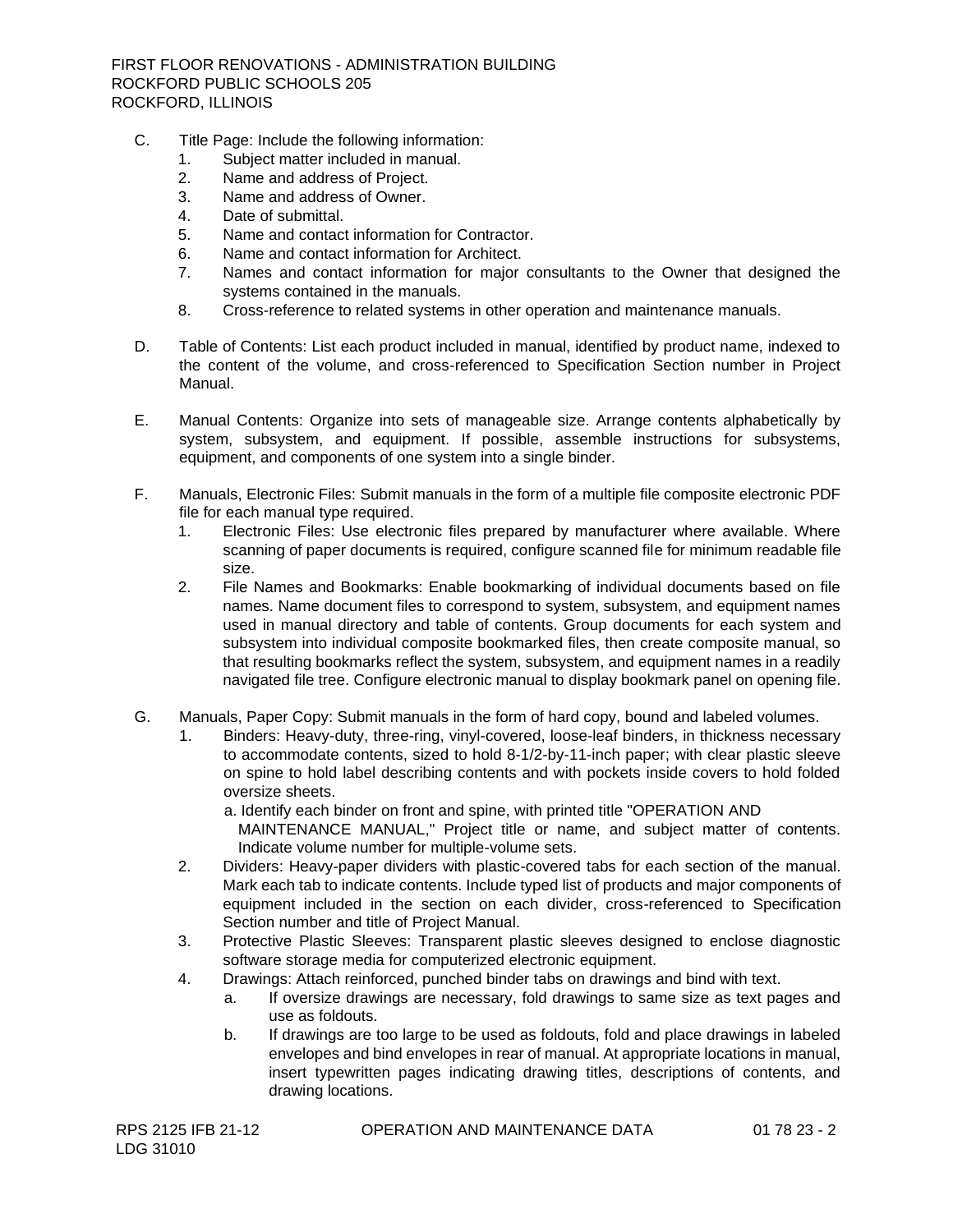### 2.2 EMERGENCY MANUALS

- A. Content: Organize manual into a separate section for each of the following:
	- 1. Type of emergency.
	- 2. Emergency instructions.
	- 3. Emergency procedures.
- B. Type of Emergency: Where applicable for each type of emergency indicated below, include instructions and procedures for each system, subsystem, piece of equipment, and component:
	- 1. Fire.
	- 2. Flood.
	- 3. Gas leak.
	- 4. Water leak.
	- 5. Power failure.
	- 6. Water outage.
	- 7. System, subsystem, or equipment failure.
	- 8. Chemical release or spill.
- C. Emergency Instructions: Describe and explain warnings, trouble indications, error messages, and similar codes and signals. Include responsibilities of Owner's operating personnel for notification of Installer, supplier, and manufacturer to maintain warranties.
- D. Emergency Procedures: Include the following, as applicable:
	- 1. Instructions on stopping.
	- 2. Shutdown instructions for each type of emergency.
	- 3. Operating instructions for conditions outside normal operating limits.
	- 4. Required sequences for electric or electronic systems.
	- 5. Special operating instructions and procedures.

## 2.3 OPERATION MANUALS

- A. Content: In addition to requirements in this Section, include operation data required in individual Specification Sections and the following information:
	- 1. System, subsystem, and equipment descriptions. Use designations for systems and equipment indicated on Contract Documents.
	- 2. Performance and design criteria if Contractor is delegated design responsibility.
	- 3. Operating standards.
	- 4. Operating procedures.
	- 5. Operating logs.
	- 6. Wiring diagrams.
	- 7. Control diagrams.
	- 8. Piped system diagrams.
	- 9. Precautions against improper use.
	- 10. License requirements including inspection and renewal dates.
- B. Descriptions: Include the following:
	- 1. Product name and model number. Use designations for products indicated on Contract Documents.
	- 2. Manufacturer's name.
	- 3. Equipment identification with serial number of each component.
	- 4. Equipment function.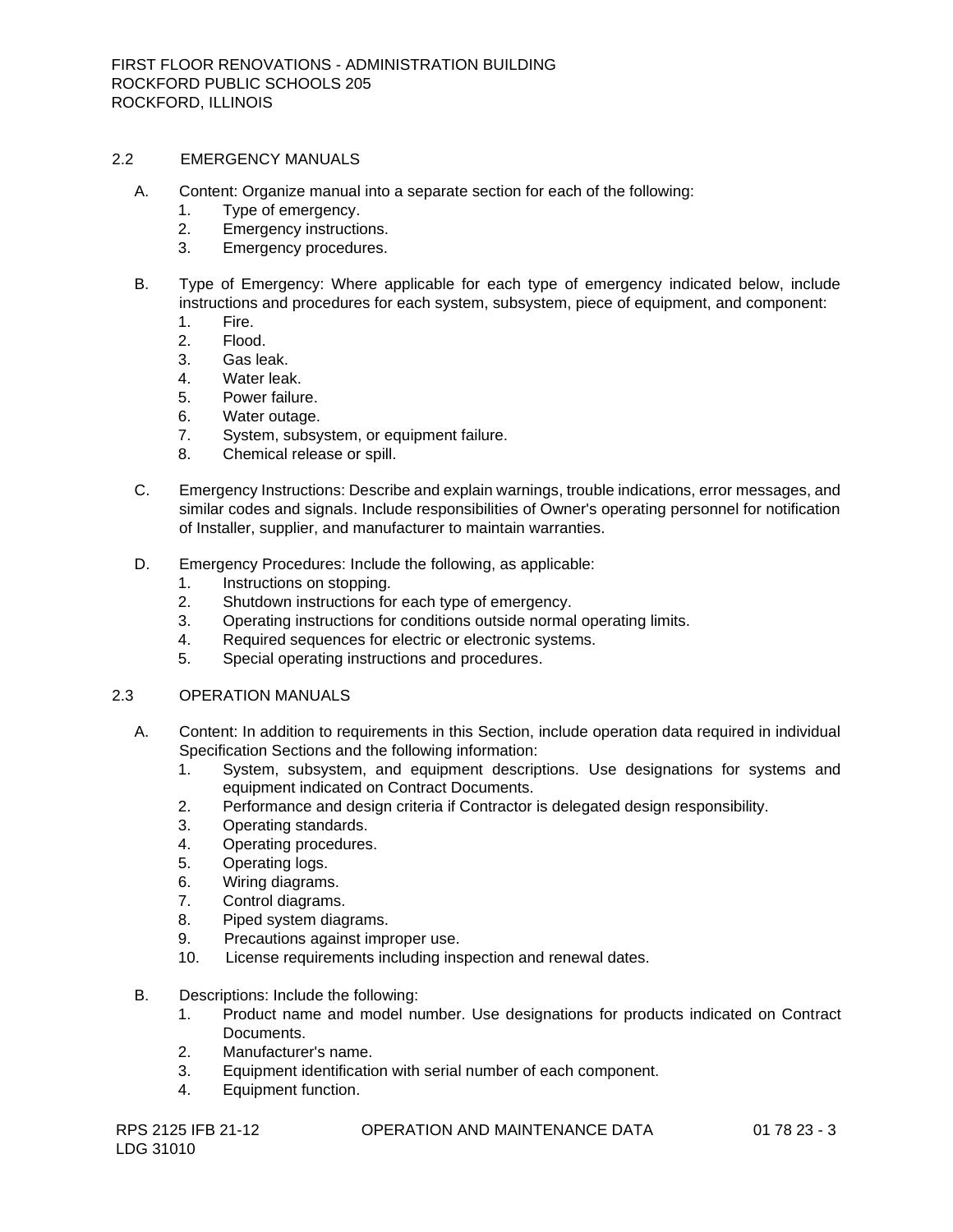FIRST FLOOR RENOVATIONS - ADMINISTRATION BUILDING ROCKFORD PUBLIC SCHOOLS 205 ROCKFORD, ILLINOIS

- 5. Operating characteristics.
- 6. Limiting conditions.
- 7. Performance curves.
- 8. Engineering data and tests.
- 9. Complete nomenclature and number of replacement parts.
- C. Operating Procedures: Include the following, as applicable:
	- 1. Startup procedures.
	- 2. Equipment or system break-in procedures.
	- 3. Routine and normal operating instructions.
	- 4. Regulation and control procedures.
	- 5. Instructions on stopping.
	- 6. Normal shutdown instructions.
	- 7. Seasonal and weekend operating instructions.
	- 8. Required sequences for electric or electronic systems.
	- 9. Special operating instructions and procedures.
- D. Systems and Equipment Controls: Describe the sequence of operation, and diagram controls as installed.
- E. Piped Systems: Diagram piping as installed, and identify color-coding where required for identification.
- 2.4 PRODUCT MAINTENANCE MANUALS
	- A. Content: Organize manual into a separate section for each product, material, and finish. Include source information, product information, maintenance procedures, repair materials and sources, and warranties and bonds, as described below.
	- B. Source Information: List each product included in manual, identified by product name and arranged to match manual's table of contents. For each product, list name, address, and telephone number of Installer or supplier and maintenance service agent, and cross-reference Specification Section number and title in Project Manual.
	- C. Product Information: Include the following, as applicable:
		- 1. Product name and model number.
		- 2. Manufacturer's name.
		- 3. Color, pattern, and texture.
		- 4. Material and chemical composition.
		- 5. Reordering information for specially manufactured products.
	- D. Maintenance Procedures: Include manufacturer's written recommendations and the following:
		- 1. Inspection procedures.
		- 2. Types of cleaning agents to be used and methods of cleaning.
		- 3. List of cleaning agents and methods of cleaning detrimental to product.
		- 4. Schedule for routine cleaning and maintenance.
		- 5. Repair instructions.
	- E. Repair Materials and Sources: Include lists of materials and local sources of materials and related services.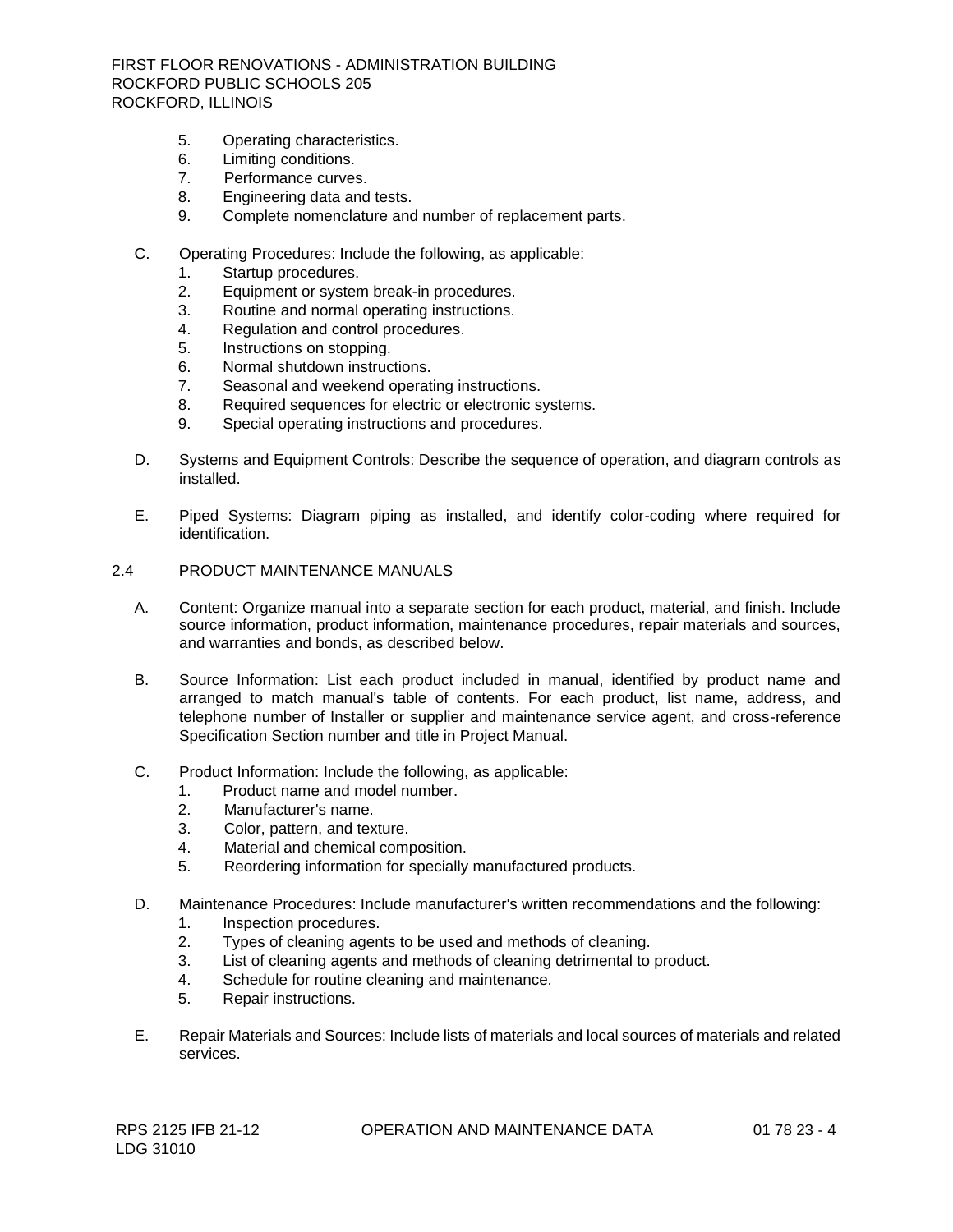F. Warranties and Bonds: Include copies of warranties and bonds and lists of circumstances and conditions that would affect validity of warranties or bonds.

## 2.5 SYSTEMS AND EQUIPMENT MAINTENANCE MANUALS

- A. Content: For each system, subsystem, and piece of equipment not part of a system, include source information, manufacturers' maintenance documentation, maintenance procedures, maintenance and service schedules, spare parts list and source information, maintenance service contracts, and warranty and bond information, as described below.
- B. Source Information: List each system, subsystem, and piece of equipment included in manual, identified by product name and arranged to match manual's table of contents. For each product, list name, address, and telephone number of Installer or supplier and maintenance service agent, and cross-reference Specification Section number and title in Project Manual.
- C. Manufacturers' Maintenance Documentation: Manufacturers' maintenance documentation including the following information for each component part or piece of equipment:
	- 1. Standard maintenance instructions and bulletins.
	- 2. Drawings, diagrams, and instructions required for maintenance, including disassembly and component removal, replacement, and assembly.
	- 3. Identification and nomenclature of parts and components.
	- 4. List of items recommended to be stocked as spare parts.
- D. Maintenance Procedures: Include the following information and items that detail essential maintenance procedures:
	- 1. Test and inspection instructions.
	- 2. Troubleshooting guide.
	- 3. Precautions against improper maintenance.
	- 4. Disassembly; component removal, repair, and replacement; and reassembly instructions.
	- 5. Aligning, adjusting, and checking instructions.
	- 6. Demonstration and training video recording, if available.
- E. Maintenance and Service Schedules: Include service and lubrication requirements, list of required lubricants for equipment, and separate schedules for preventive and routine maintenance and service with standard time allotment. Spare Parts List and Source Information: Include lists of replacement and repair parts, with parts identified and cross-referenced to manufacturers' maintenance documentation and local sources of maintenance materials and related services.
- F. Maintenance Service Contracts: Include copies of maintenance agreements with name and telephone number of service agent.
- G. Warranties and Bonds: Include copies of warranties and bonds and lists of circumstances and conditions that would affect validity of warranties or bonds.

#### PART 3 - EXECUTION

- 3.1 MANUAL PREPARATION
	- A. Emergency Manual: Assemble a complete set of emergency information indicating procedures for use by emergency personnel and by Owner's operating personnel for types of emergencies indicated.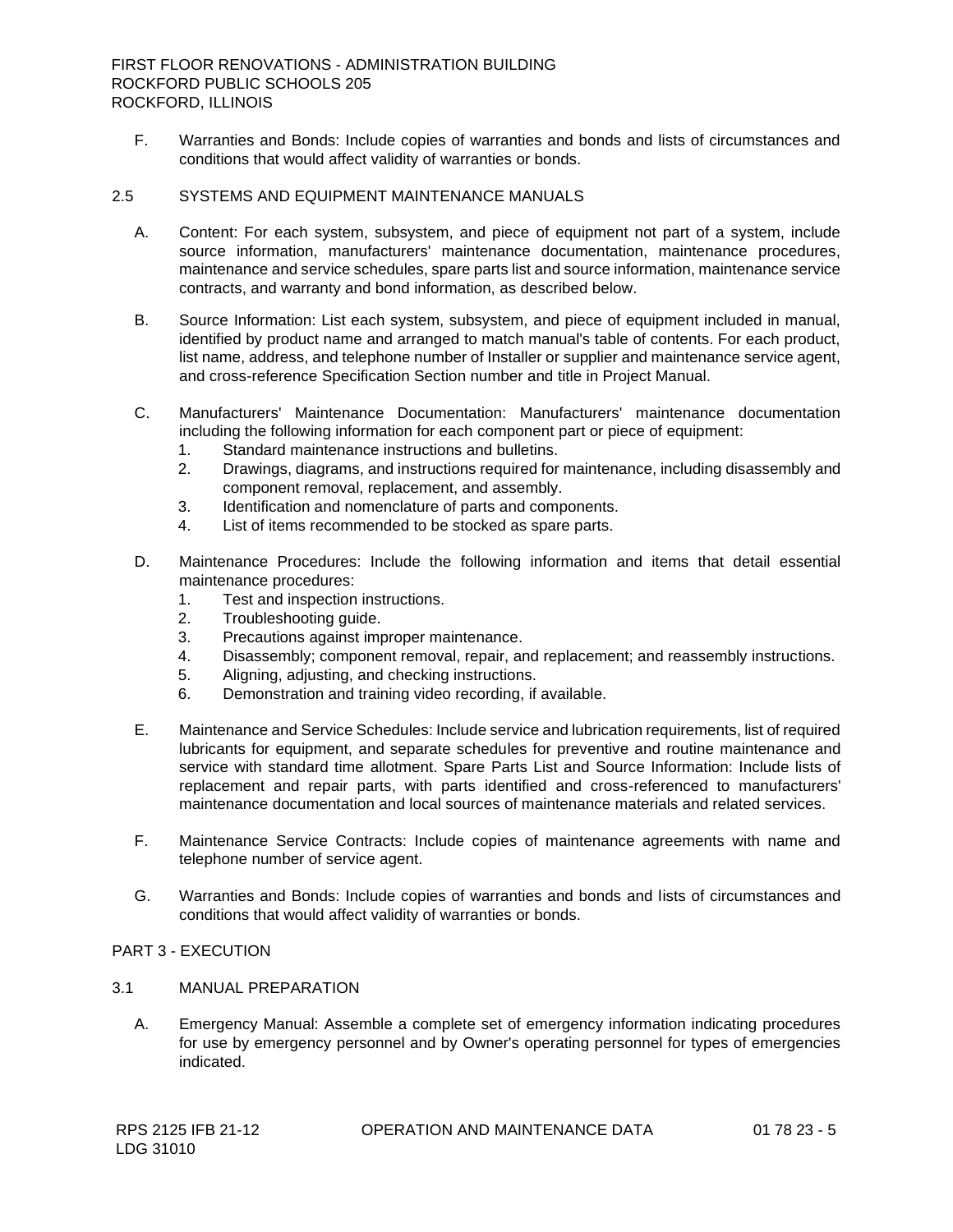- B. Product Maintenance Manual: Assemble a complete set of maintenance data indicating care and maintenance of each product, material, and finish incorporated into the Work.
- C. Operation and Maintenance Manuals: Assemble a complete set of operation and maintenance data indicating operation and maintenance of each system, subsystem, and piece of equipment not part of a system.
- D. Manufacturers' Data: Where manuals contain manufacturers' standard printed data, include only sheets pertinent to product or component installed. Mark each sheet to identify each product or component incorporated into the Work. If data include more than one item in a tabular format, identify each item using appropriate references from the Contract Documents. Identify data applicable to the Work and delete references to information not applicable.
- E. Drawings: Prepare drawings supplementing manufacturers' printed data to illustrate the relationship of component parts of equipment and systems and to illustrate control sequence and flow diagrams. Coordinate these drawings with information contained in record Drawings to ensure correct illustration of completed installation.
	- 1. Do not use original project record documents as part of operation and maintenance manuals.

END OF SECTION 017823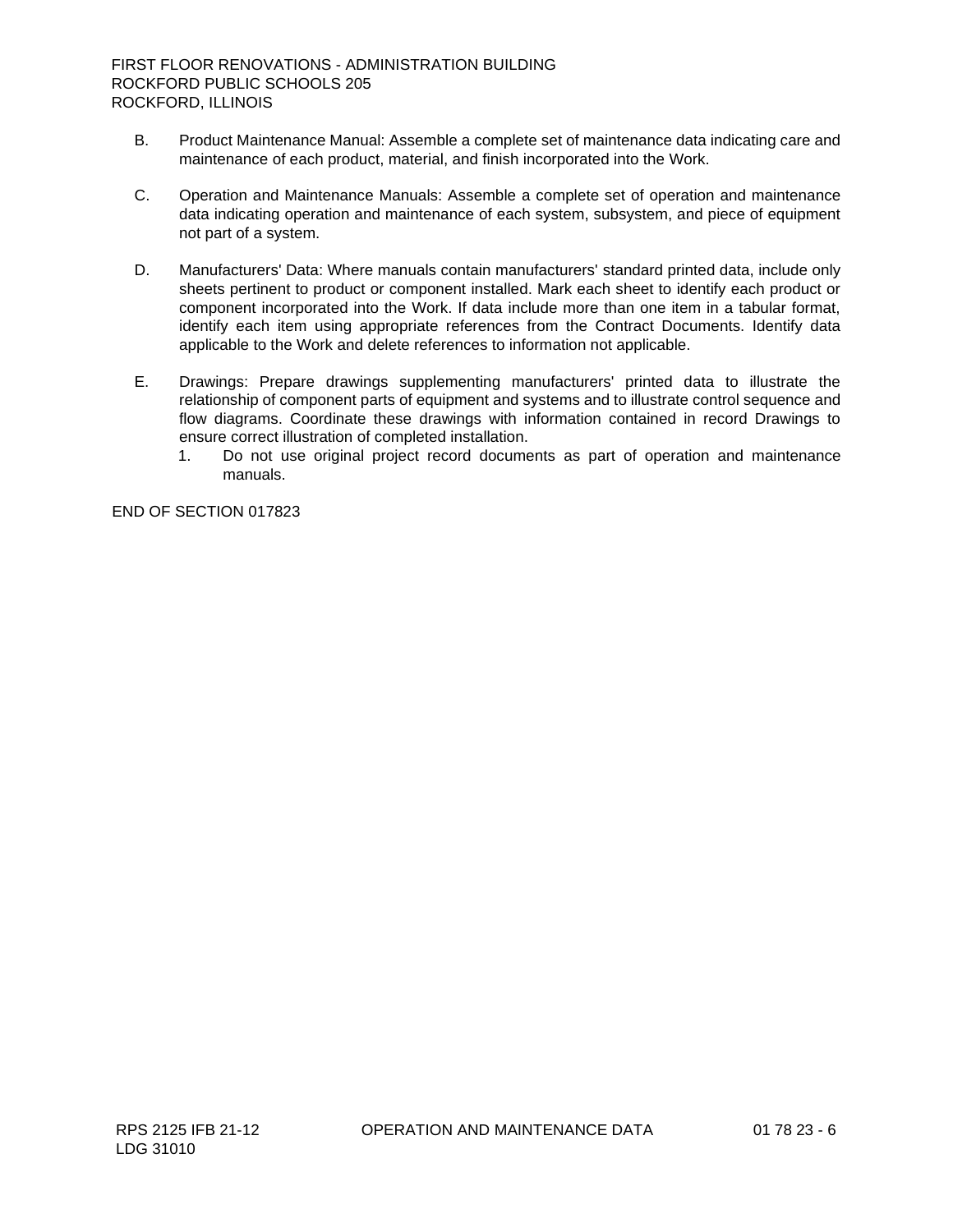## SECTION 01 78 39 - PROJECT RECORD DOCUMENTS

PART 1 - GENERAL

#### 1.1 SUMMARY

- A. Section includes administrative and procedural requirements for project record documents, including the following:
	- 1. Record Drawings.
	- 2. Record Specifications.<br>3. Record Product Data.
	- Record Product Data.
- B. Related Requirements:
	- 1. Section 01 78 23 "Operation and Maintenance Data" for operation and maintenance manual requirements.
- 1.2 CLOSEOUT SUBMITTALS
	- A. Record Drawings: Comply with the following:
		- 1. Number of Copies: Submit copies of record Drawings as follows:
			- a. Initial Submittal:
				- 1) Submit PDF electronic files of scanned record prints and one set(s) of file prints.
				- 2) Owner will indicate whether general scope of changes, additional information recorded, and quality of drafting are acceptable.
			- b. Final Submittal:
				- 1) Submit PDF electronic files of scanned record prints and one set(s) of prints.
				- 2) Print each drawing, whether or not changes and additional information were recorded.
	- B. Record Specifications: Submit one paper copy and annotated PDF electronic files of Project's Specifications, including addenda and contract modifications.
	- C. Record Product Data: Submit one paper copy and annotated PDF electronic files and directories of each submittal.

## PART 2 - PRODUCTS

#### 2.1 RECORD DRAWINGS

- A. Record Prints: Maintain one set of marked-up paper copies of the Contract Drawings and Shop Drawings, incorporating new and revised Drawings as modifications are issued.
	- 1. Preparation: Mark record prints to show the actual installation where installation varies from that shown originally. Require individual or entity who obtained record data, whether individual or entity is Installer, subcontractor, or similar entity, to provide information for preparation of corresponding marked-up record prints.
		- a. Give particular attention to information on concealed elements that would be difficult to identify or measure and record later.
		- b. Record data as soon as possible after obtaining it.
		- c. Record and check the markup before enclosing concealed installations.
	- 2. Mark the Contract Drawings and Shop Drawings completely and accurately. Use personnel proficient at recording graphic information in production of marked-up record prints.
	- 3. Mark record sets with erasable, red-colored pencil. Use other colors to distinguish between changes for different categories of the Work at same location.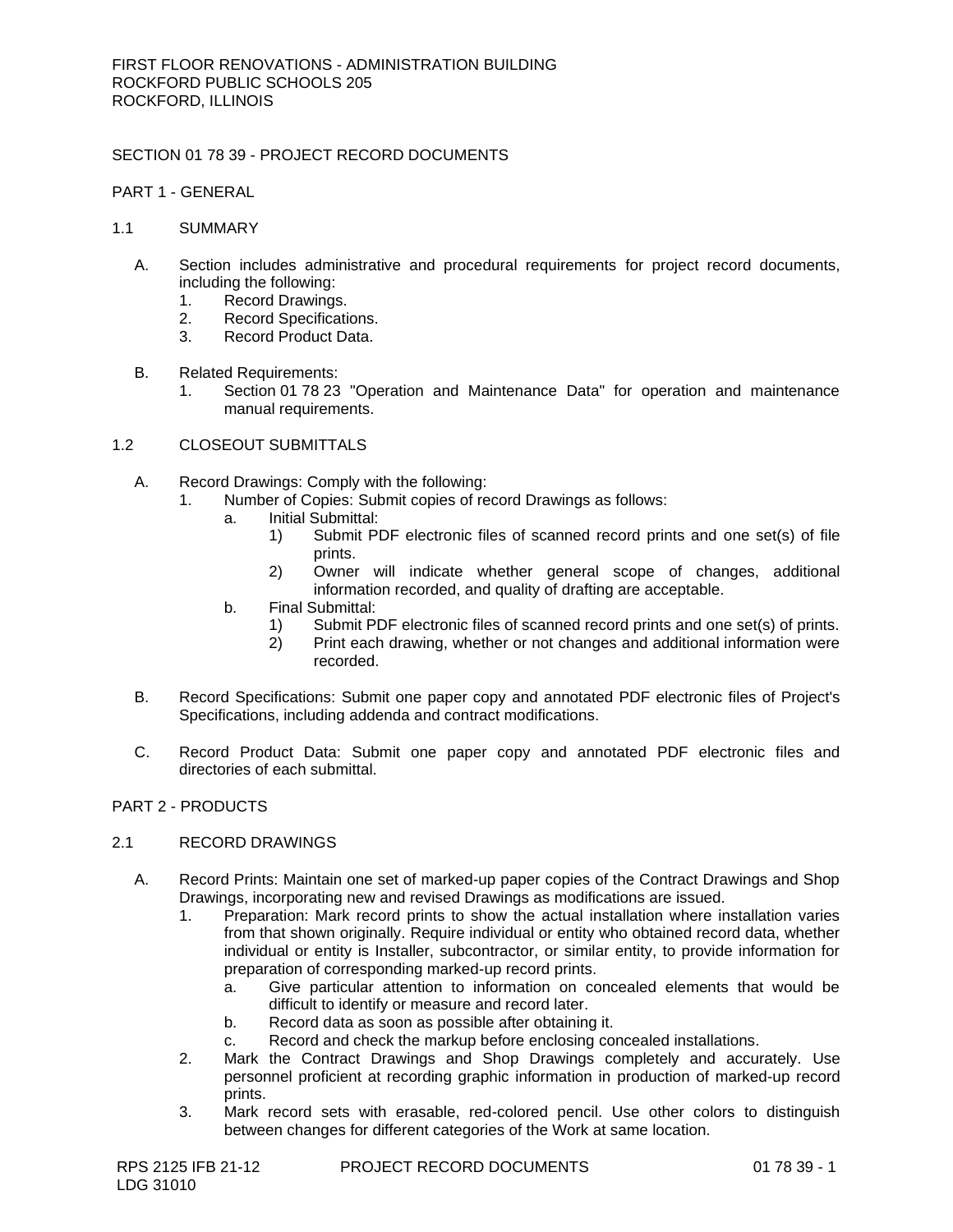- 4. Note Construction Change Directive numbers, alternate numbers, Change Order numbers, and similar identification, where applicable.
- B. Record Digital Data Files: Immediately before inspection for Certificate of Substantial Completion, review marked-up record prints with Owner. When authorized, prepare a full set of corrected digital data files of the Contract Drawings, as follows:
	- 1. Format: Annotated PDF electronic file with comment function enabled.
	- 2. Incorporate changes and additional information previously marked on record prints. Delete, redraw, and add details and notations where applicable.
	- 3. Refer instances of uncertainty to Owner for resolution.
- C. Format: Identify and date each record Drawing; include the designation "PROJECT RECORD DRAWING" in a prominent location.
	- 1. Record Prints: Organize record prints and newly prepared record Drawings into manageable sets. Bind each set with durable paper cover sheets. Include identification on cover sheets.
	- 2. Format: Annotated PDF electronic file with comment function enabled.
	- 3. Record Digital Data Files: Organize digital data information into separate electronic files that correspond to each sheet of the Contract Drawings. Name each file with the sheet identification. Include identification in each digital data file.
	- 4. Identification: As follows:
		- a. Project name.
		- b. Date.
		- c. Designation "PROJECT RECORD DRAWINGS."
		- d. Name of Owner.
		- e. Name of Contractor.

## 2.2 RECORD SPECIFICATIONS

- A. Preparation: Mark Specifications to indicate the actual product installation where installation varies from that indicated in Specifications, addenda, and contract modifications.
	- 1. Give particular attention to information on concealed products and installations that cannot be readily identified and recorded later.
	- 2. Mark copy with the proprietary name and model number of products, materials, and equipment furnished, including substitutions and product options selected.
	- 3. Record the name of manufacturer, supplier, Installer, and other information necessary to provide a record of selections made.
	- 4. Note related Change Orders, record Product Data, and record Drawings where applicable.
- B. Format: Submit record Specifications as annotated PDF electronic file.

## 2.3 RECORD PRODUCT DATA

- A. Preparation: Mark Product Data to indicate the actual product installation where installation varies substantially from that indicated in Product Data submittal.
	- 1. Give particular attention to information on concealed products and installations that cannot be readily identified and recorded later.
	- 2. Include significant changes in the product delivered to Project site and changes in manufacturer's written instructions for installation.
	- 3. Note related Change Orders, record Specifications, and record Drawings where applicable.
- B. Format: Submit record Product Data as annotated PDF electronic file.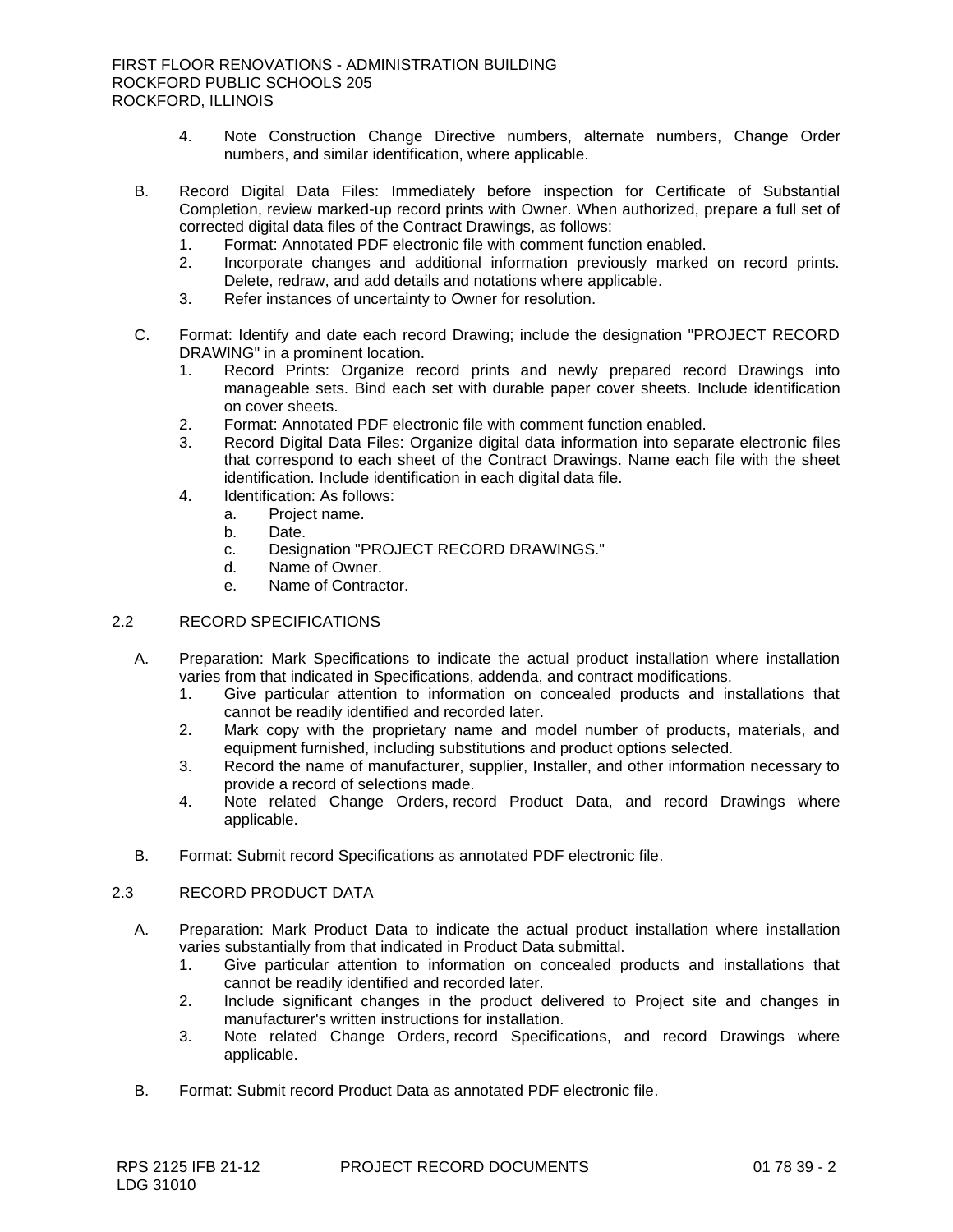## 2.4 MISCELLANEOUS RECORD SUBMITTALS

- A. Assemble miscellaneous records required by other Specification Sections for miscellaneous record keeping and submittal in connection with actual performance of the Work. Bind or file miscellaneous records and identify each, ready for continued use and reference.
- B. Format: Submit miscellaneous record submittals as PDF electronic file.

## PART 3 - EXECUTION

## 3.1 RECORDING AND MAINTENANCE

- A. Recording: Maintain one copy of each submittal during the construction period for project record document purposes. Post changes and revisions to project record documents as they occur; do not wait until end of Project.
- B. Maintenance of Record Documents and Samples: Store record documents and Samples in the field office apart from the Contract Documents used for construction. Do not use project record documents for construction purposes. Maintain record documents in good order and in a clean, dry, legible condition, protected from deterioration and loss. Provide access to project record documents for Owner's reference during normal working hours.

END OF SECTION 01 78 39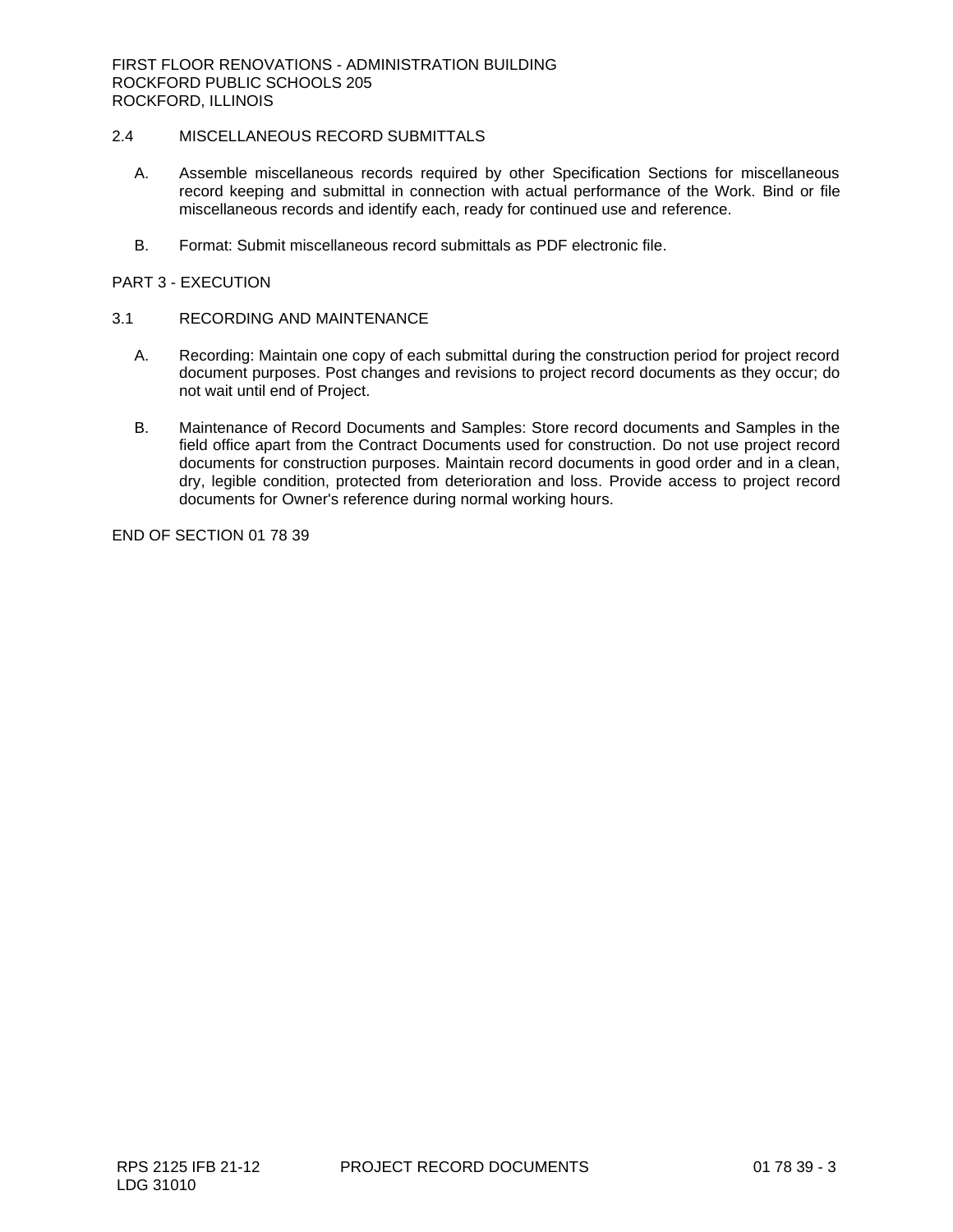SECTION 03 30 00 - CAST-IN-PLACE CONCRETE

PART 1 - GENERAL

- 1.1 SECTION REQUIREMENTS
	- A. Submittals: Concrete mix design.
	- B. Ready-Mixed Concrete Producer Qualifications: ASTM C 94/C 94M.
	- C. Comply with ACI 301, "Specification for Structural Concrete"; ACI 117, "Specifications for Tolerances for Concrete Construction and Materials"; and CRSI's "Manual of Standard Practice."
- PART 2 PRODUCTS

## 2.1 MATERIALS

- A. Reinforcing Bars: ASTM A 615/A 615M, Grade 60, deformed.
- B. Plain Steel Wire: ASTM A 82, as drawn.
- C. Plain-Steel Welded Wire Reinforcement: ASTM A 185, fabricated from as-drawn steel wire into flat sheets.
- D. Deformed-Steel Welded Wire Reinforcement: ASTM A 497, flat sheet.
- E. Portland Cement: ASTM C 150, Type I or II.
- F. Fly Ash: ASTM C 618, Type C or F.
- G. Aggregates: ASTM C 33, uniformly graded.
- H. Synthetic Fiber: ASTM C 1116, Type III, polypropylene fibers, 1/2 to 1-1/2 inches long.
- I. Air-Entraining Admixture: ASTM C 260.
- J. Chemical Admixtures: ASTM C 494, water reducing, high-range water reducing, water reducing and accelerating, and water reducing and retarding. Do not use calcium chloride or admixtures containing calcium chloride.
- K. Clear, Waterborne, Membrane-Forming Curing and Sealing Compound: ASTM C 1315, Type 1, Class A.
- 2.2 MIXES
	- A. Comply with ACI 301 requirements for concrete mixtures.
	- B. Normal-Weight Concrete: Prepare design mixes, proportioned according to ACI 301, as follows:
		- 1. Minimum Compressive Strength: 3000 psi at 28 days.
		- 2. Maximum Water-Cementitious Materials Ratio: 0.45.
		- 3. Slump Limit: 4 inches, plus or minus 1 inch.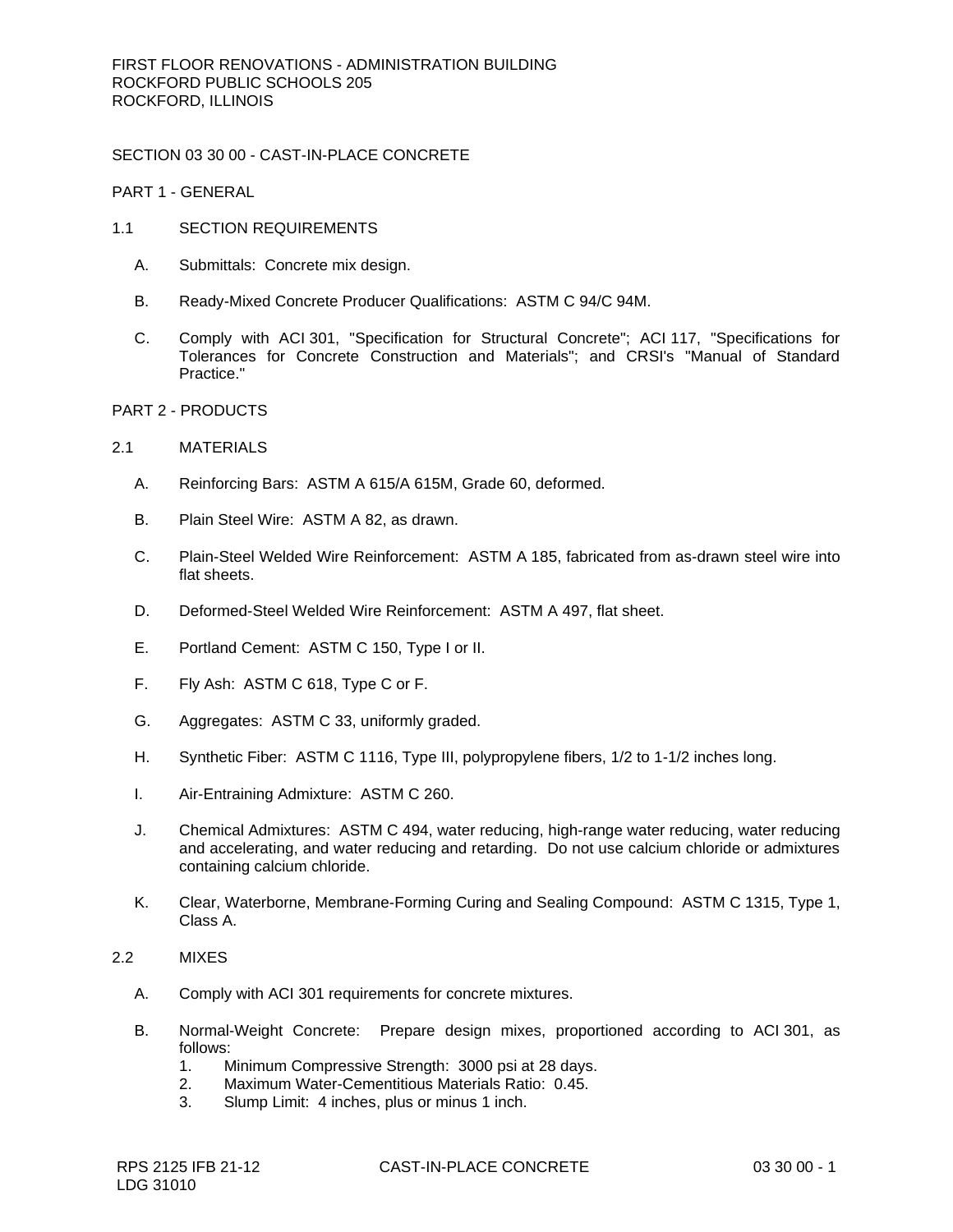- 4. Air Content: Maintain within range permitted by ACI 301. Do not allow air content of floor slabs to receive troweled finishes to exceed 3 percent.
- C. Measure, batch, mix, and deliver concrete according to ASTM C 94/C 94M[ **and ASTM C 1116**]. 1. When air temperature is above 90 deg F, reduce mixing and delivery time to 60 minutes.

#### PART 3 - EXECUTION

#### 3.1 CONCRETING

- A. Comply with CRSI's "Manual of Standard Practice" for fabricating, placing, and supporting reinforcement.
- B. Place concrete in a continuous operation and consolidate using mechanical vibrating equipment.
- C. Protect concrete from physical damage, premature drying, and reduced strength due to hot or cold weather during mixing, placing, and curing.
- D. Slab Finishes: Comply with ACI 302.1R for screeding, restraightening, and finishing operations for concrete surfaces. Do not wet concrete surfaces. Provide the following finishes:
	- 1. Troweled finish for floor surfaces and floors to receive floor coverings, paint, or other thin film-finish coatings.
- E. Begin curing concrete slabs after finishing. Apply membrane-forming curing and sealing compound to concrete.
- F. Protect concrete from damage. Repair surface defects in formed concrete and slabs.

END OF SECTION 03 30 00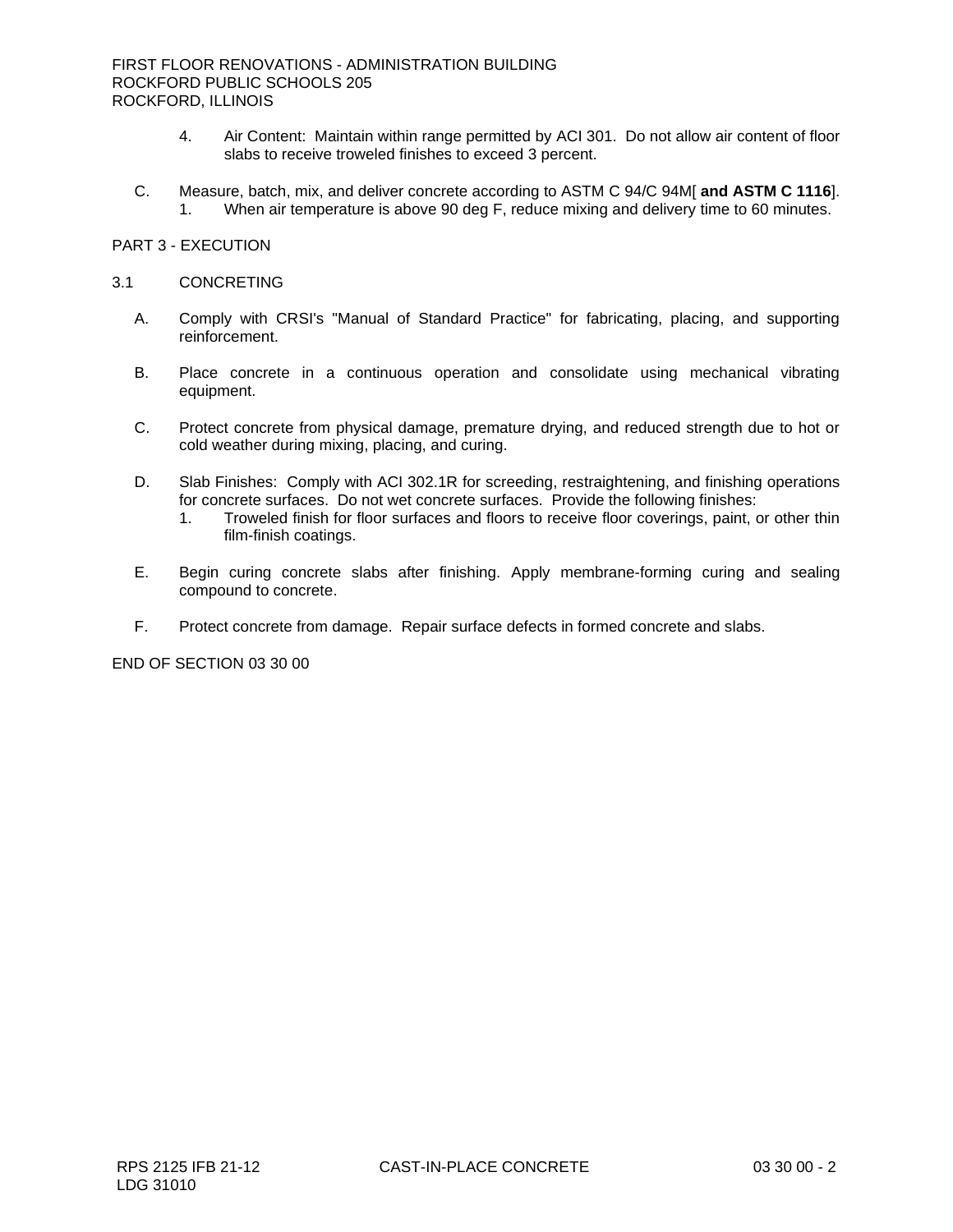SECTION 05 31 00 - STEEL DECKING

PART 1 - GENERAL

- 1.1 SECTION REQUIREMENTS
	- A. Submittals: Product Data,Shop Drawings and product certificates.
	- B. Comply with SDI Publication No. 30.
	- C. Comply with AWS D1.3, "Structural Welding Code Sheet Steel."

#### PART 2 - PRODUCTS

- 2.1 MATERIALS
	- A. Galvanized Steel Sheet: ASTM A 653/A 653M, Structural Steel (SS), Grade 33, [**G60**] [**G90**] zinc coating.
- 2.2 DECKING
	- A. Noncomposite Steel Form Deck: Fabricate galvanized ribbed-steel sheet noncomposite form deck panels to comply with the following:
		- 1. Profile Depth: 1-1/2 inches.
		- 2. Design Uncoated-Steel Thickness: 0.0295 inch.

#### PART 3 - EXECUTION

#### 3.1 DECK INSTALLATION

- A. Place, adjust, align, and bear deck panels on structure. Do not stretch or contract side-lap interlocks.
- B. Place deck panels flat and square and mechanically fasten to structure without warp or deflection.
- C. Cut, reinforce, and fit deck panels and accessories around openings and projections.
- D. Floor Deck Closures: Weld steel sheet closures to deck to provide tight-fitting closures at open ends of ribs and sides of decking. Weld cover plates at changes in direction of floor deck panels.
- E. Prepare and repair damaged galvanized coatings on both surfaces with galvanized repair paint according to ASTM A 780.
- F. Wire brush, clean, and paint scarred areas, welds, and rust spots on both surfaces of painted deck panels.

END OF SECTION 05 31 00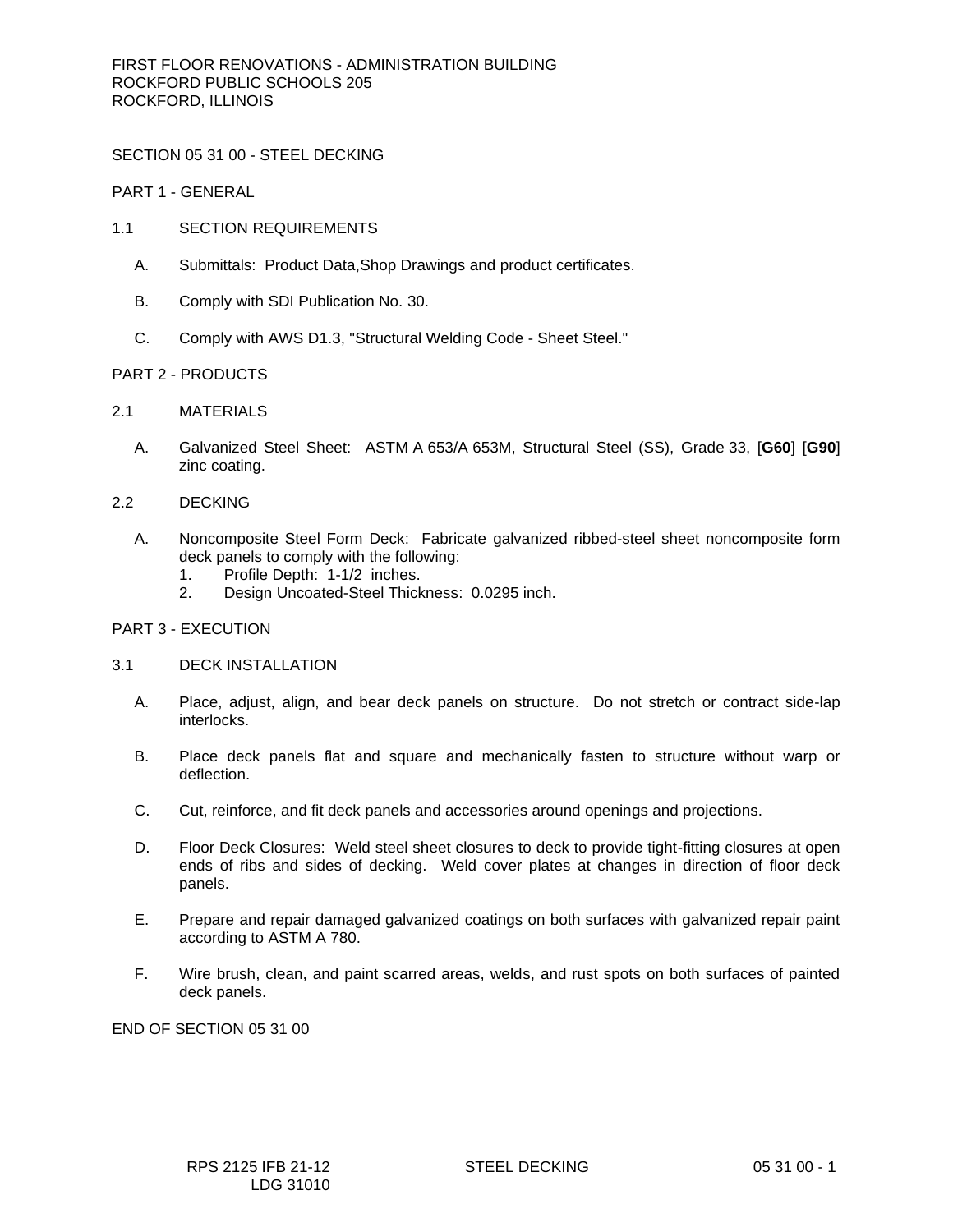## SECTION 06 10 53 - MISCELLANEOUS ROUGH CARPENTRY

PART 1 - GENERAL

#### 1.1 SUMMARY

- A. Section Includes:
	- 1. Wood blocking and nailers.
	- 2. Plywood backing panels.

#### 1.2 ACTION SUBMITTALS

- A. Product Data: For each type of process and factory-fabricated product.
- 1.3 INFORMATIONAL SUBMITTALS
	- A. Evaluation Reports: For the following, from ICC-ES: 1. Fire-retardant-treated wood.

#### PART 2 - PRODUCTS

- 2.1 FIRE-RETARDANT-TREATED MATERIALS
	- A. Fire-Retardant-Treated Lumber and Plywood by Pressure Process: Products with a flamespread index of 25 or less when tested according to ASTM E 84, and with no evidence of significant progressive combustion when the test is extended an additional 20 minutes, and with the flame front not extending more than 10.5 feet beyond the centerline of the burners at any time during the test.
		- 1. Interior Type A: Treated materials shall have a moisture content of 28 percent or less when tested according to ASTM D 3201 at 92 percent relative humidity.
	- B. Kiln-dry lumber after treatment to a maximum moisture content of 19 percent. Kiln-dry plywood after treatment to a maximum moisture content of 15 percent.
	- C. Identify fire-retardant-treated wood with appropriate classification marking of qualified testing agency.
	- D. Application: Treat items indicated on Drawings, and the following:
		- 1. Concealed blocking.
		- 2. Plywood backing panels.

### 2.2 PLYWOOD BACKING PANELS

A. Equipment Backing Panels: Plywood, DOC PS 1, Exposure 1, C-D Plugged, fire-retardant treated, in thickness indicated or, if not indicated, not less than 3/4-inch nominal thickness.

#### 2.3 FASTENERS

A. Screws for Fastening to Metal Framing: ASTM C 1002 or ASTM C 954, length as recommended by screw manufacturer for material being fastened.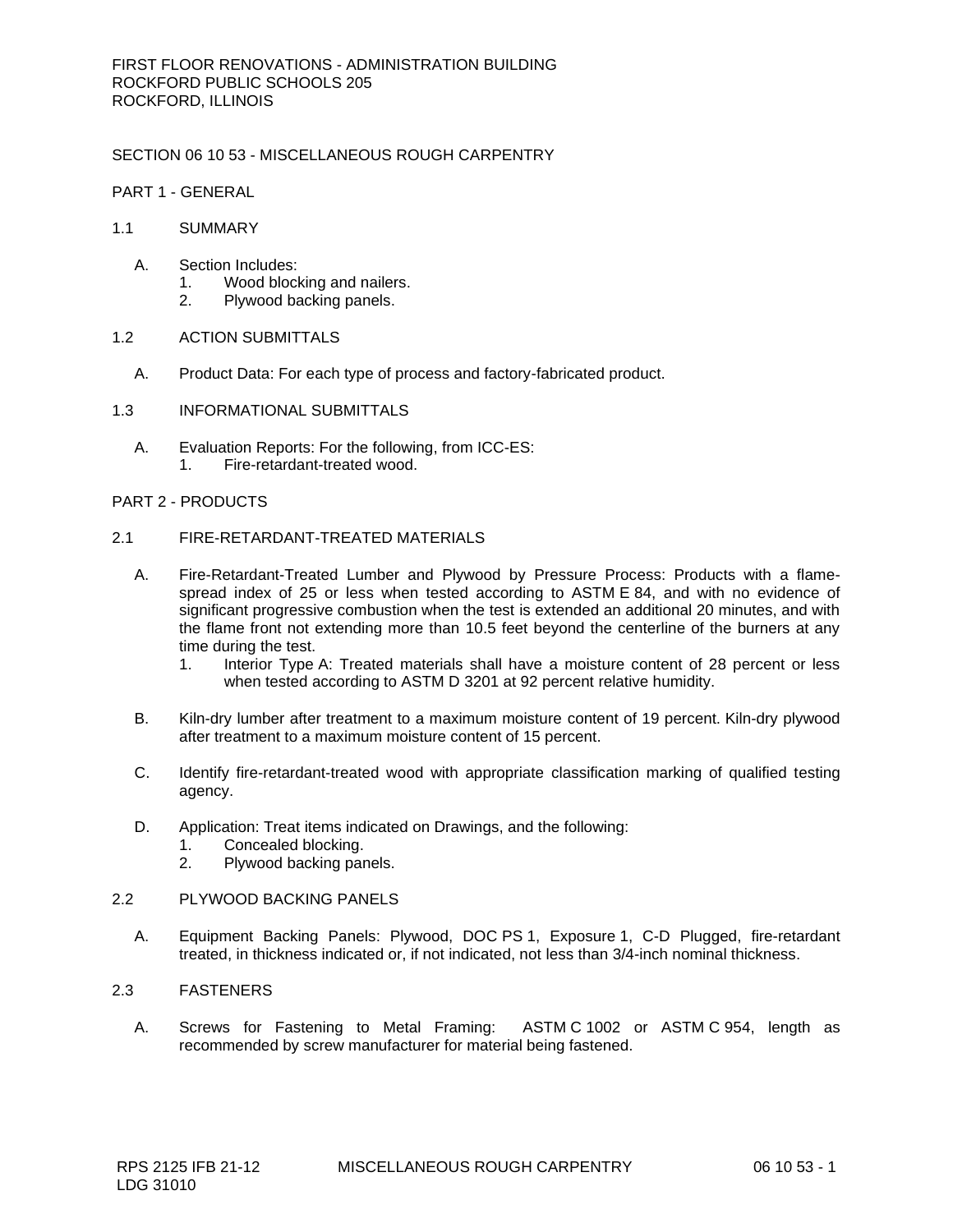## PART 3 - EXECUTION

#### 3.1 INSTALLATION, GENERAL

- A. Set carpentry to required levels and lines, with members plumb, true to line, cut, and fitted. Fit carpentry accurately to other construction. Locate blocking and similar supports to comply with requirements for attaching other construction.
- B. Install plywood backing panels by fastening to studs; coordinate locations with utilities requiring backing panels. Install fire-retardant-treated plywood backing panels with classification marking of testing agency exposed to view.
- C. Comply with AWPA M4 for applying field treatment to cut surfaces of preservative-treated lumber.

END OF SECTION 06 10 53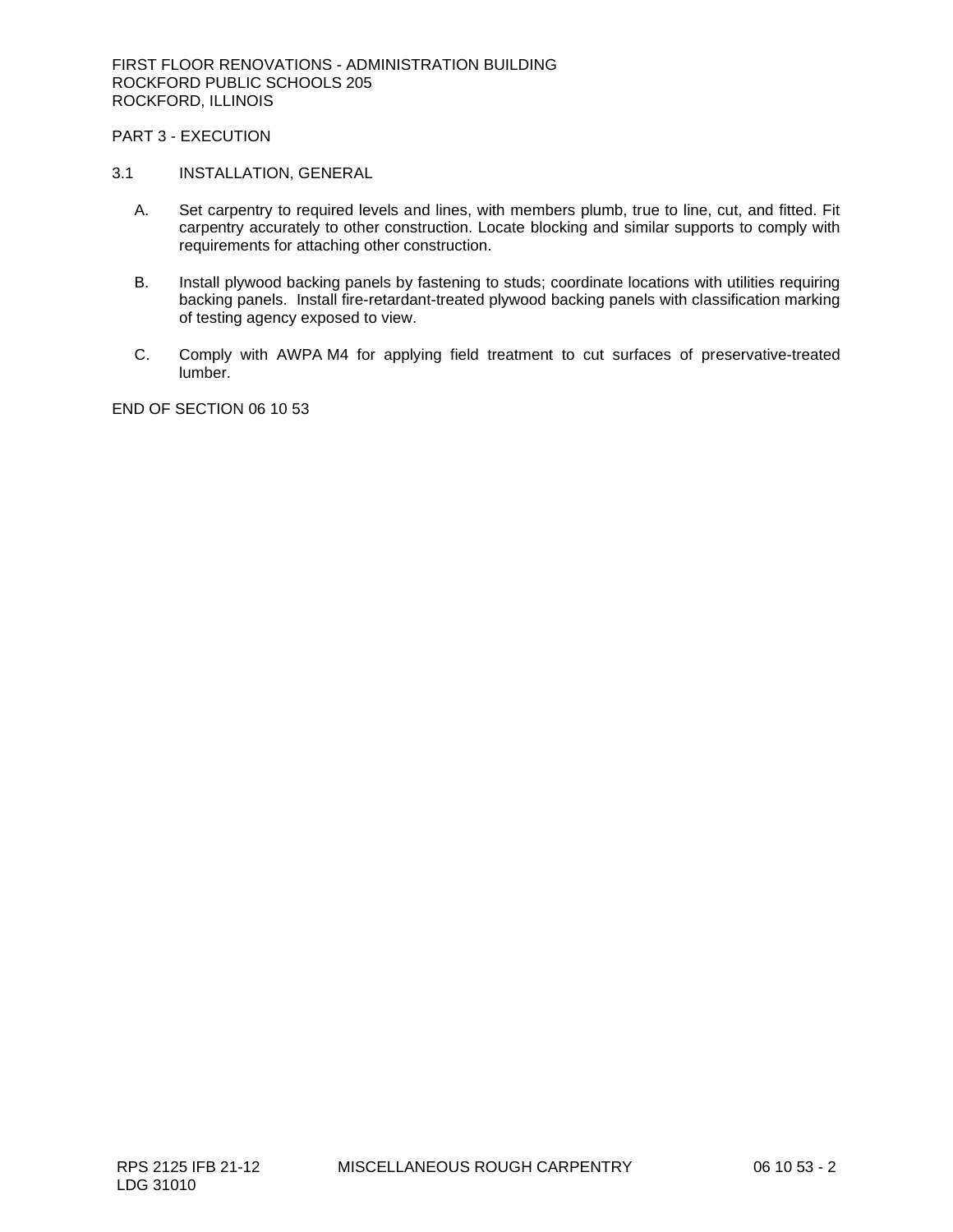## SECTION 06 41 16 - PLASTIC-LAMINATE-FACED ARCHITECTURAL CABINETS

## PART 1 - GENERAL

- 1.1 SUMMARY
	- A. Section Includes:
		- 1. Plastic-laminate-faced architectural cabinets.
		- 2. Wood furring, blocking, shims, and hanging strips for installing plastic-laminate-faced architectural cabinets that are not concealed within other construction.

#### 1.2 ACTION SUBMITTALS

- A. Product Data: For each type of product.
- B. Shop Drawings: For plastic-laminate-faced architectural cabinets. 1. Include plans, elevations, sections, and attachment details.
- C. Samples: For each exposed product and for each color and texture specified.

#### 1.3 QUALITY ASSURANCE

A. Fabricator Qualifications: Shop that employs skilled workers who custom fabricate products similar to those required for this Project and whose products have a record of successful inservice performance.

## PART 2 - PRODUCTS

## 2.1 PLASTIC-LAMINATE-FACED ARCHITECTURAL CABINETS

- A. Quality Standard: Unless otherwise indicated, comply with the "Architectural Woodwork Standards" for grades of cabinets indicated for construction, finishes, installation, and other requirements.
- B. Grade: Custom.
- C. Type of Construction: Frameless.
- D. Door and Drawer-Front Style: Flush overlay.
- E. High-Pressure Decorative Laminate: NEMA LD 3, grades as indicated or if not indicated, as required by quality standard.
- F. Laminate Cladding for Exposed Surfaces:
	- 1. Horizontal Surfaces: Grade HGS.
	- 2. Vertical Surfaces: Grade VGS.
	- 3. Edges: PVC edge banding, 0.12 inch thick, matching laminate in color, pattern, and finish.
- G. Concealed Backs of Panels with Exposed Plastic-Laminate Surfaces: High-pressure decorative laminate, NEMA LD 3, Grade BKL.
- H. Drawer Construction: Fabricate with exposed fronts fastened to subfront with mounting screws from interior of body.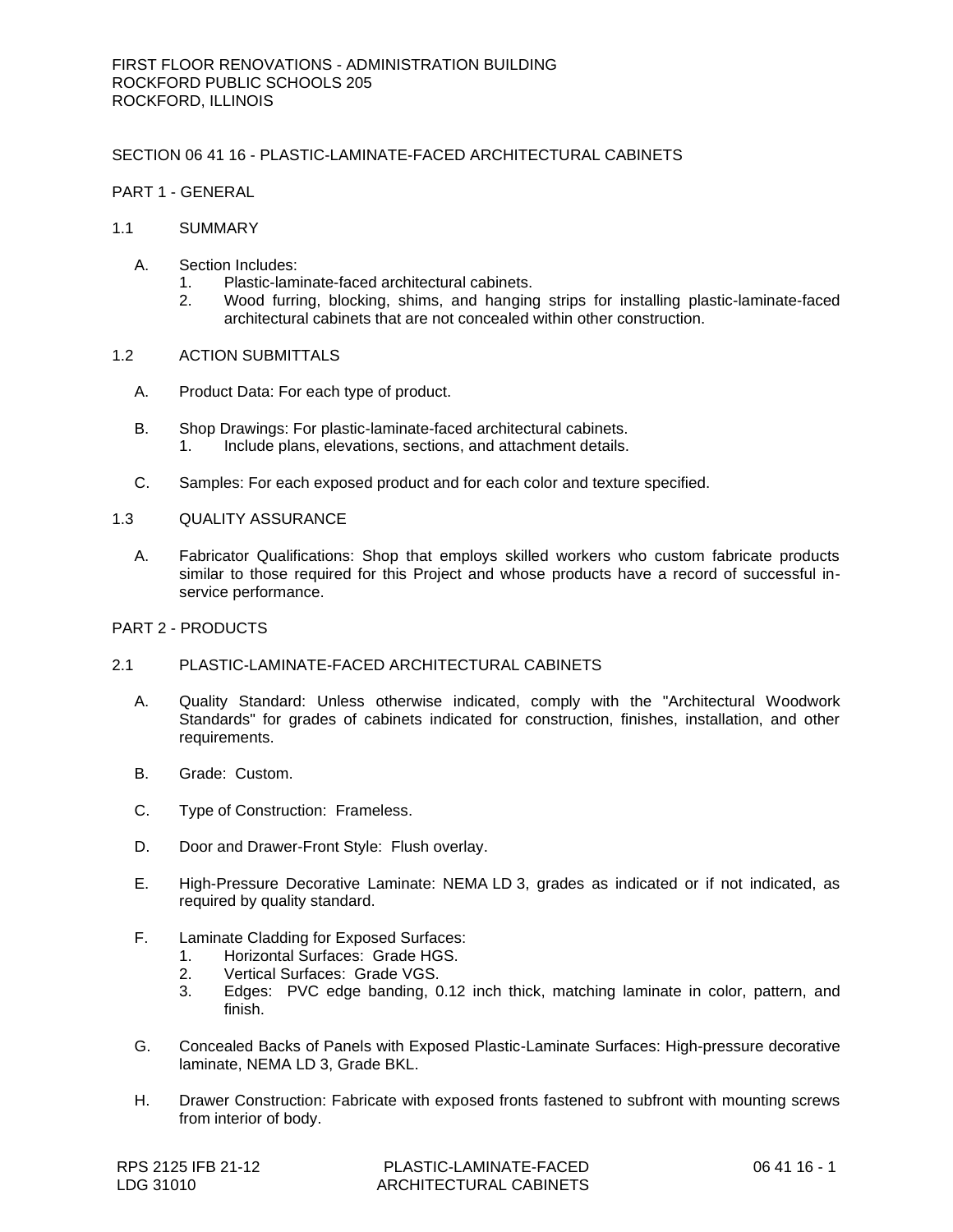- 1. Join subfronts, backs, and sides with glued rabbeted joints supplemented by mechanical fasteners or glued dovetail joints.
- I. Colors, Patterns, and Finishes: Specified on Drawings.

#### 2.2 WOOD MATERIALS

- A. Wood Products: Provide materials that comply with requirements of referenced quality standard for each type of architectural cabinet and quality grade specified unless otherwise indicated.
	- 1. Wood Moisture Content: 5 to 10 percent.
- B. Composite Wood and Agrifiber Products: Provide materials that comply with requirements of referenced quality standard for each type of architectural cabinet and quality grade specified unless otherwise indicated.
	- 1. Medium-Density Fiberboard (MDF): ANSI A208.2, Grade 130.
	- 2. Particleboard: ANSI A208.1, Grade M-2.
	- 3. Thermoset Decorative Panels: Particleboard or MDF finished with thermally fused, melamine-impregnated decorative paper and complying with requirements of NEMA LD 3, Grade VGL, for Test Methods 3.3, 3.4, 3.6, 3.8, and 3.10.

## 2.3 CABINET HARDWARE AND ACCESSORIES

- A. Frameless Concealed Hinges (European Type): BHMA A156.9, B01602, 170 degrees of opening, self-closing.
- B. Wire Pulls: Back mounted, solid metal, 4 inches long, 5/16 inch in diameter.
- C. Shelf Rests: BHMA A156.9, B04013; metal, two-pin type with shelf hold-down clip.
- D. Drawer Slides: BHMA A156.9.
	- 1. Grade 1 and Grade 2: Side mounted and extending under bottom edge of drawer.
		- a. Type: Full extension.
		- b. Material: Zinc-plated steel with polymer rollers.
	- 2. Grade 1HD-100 and Grade 1HD-200: Side mounted; [**full**] [**full-overtravel**]-extension type; zinc-plated-steel ball-bearing slides.
	- 3. For drawers more than 3 inches high, but not more than 6 inches high and not more than 24 inches wide, provide Grade 1HD-100.
	- 4. For drawers more than 6 inches high or more than 24 inches wide, provide Grade 1HD-200.
- E. Door and Drawer Silencers: BHMA A156.16, L03011.
- F. Exposed Hardware Finishes: For exposed hardware, provide finish that complies with BHMA A156.18 for BHMA finish number indicated.
	- 1. Satin Nickel Plated: BHMA 646.
- G. For concealed hardware, provide manufacturer's standard finish that complies with product class requirements in BHMA A156.9.
- 2.4 MISCELLANEOUS MATERIALS
	- A. Furring, Blocking, Shims, and Hanging Strips: Fire-retardant-treated softwood lumber, kiln-dried to less than 15 percent moisture content.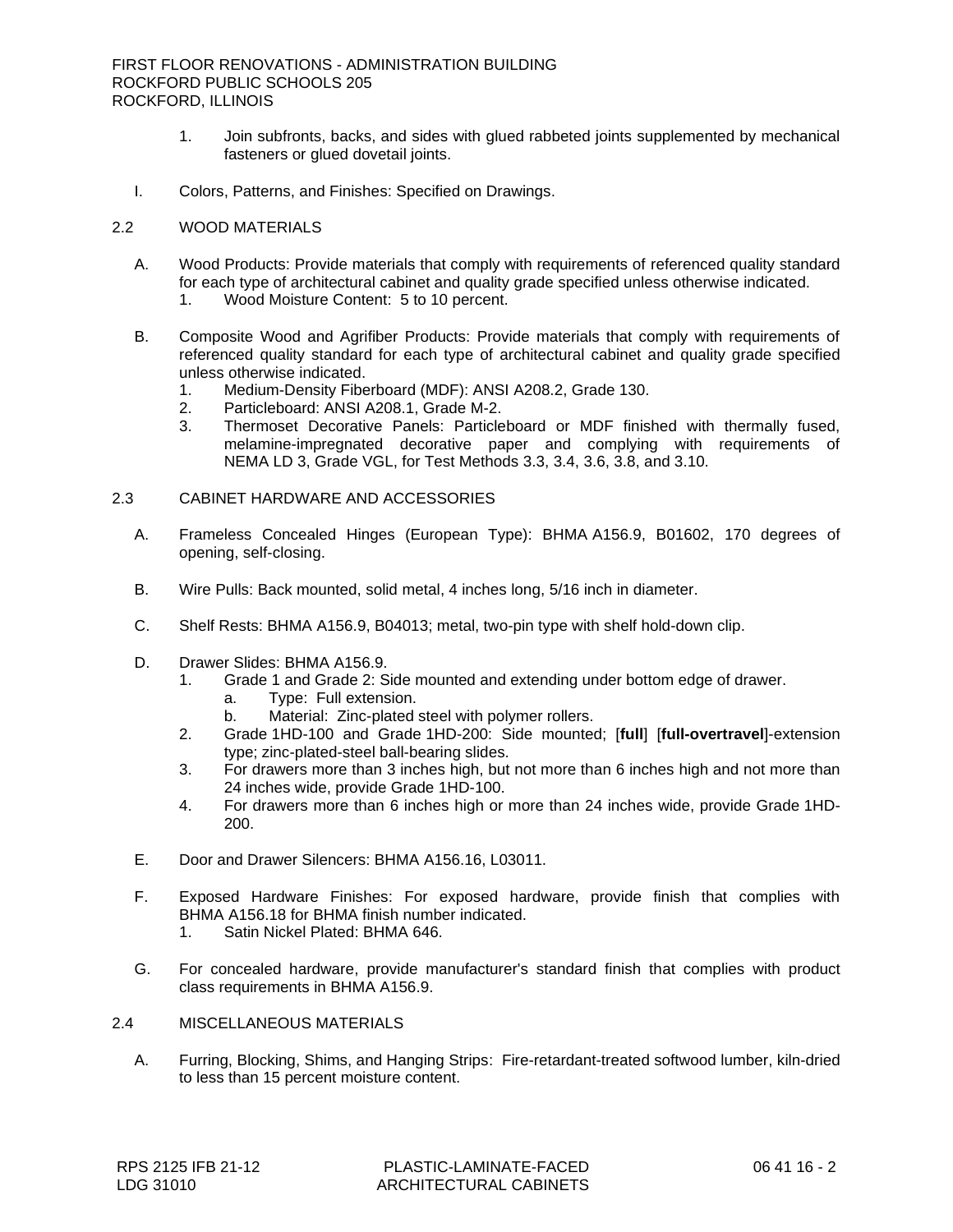B. Anchors: Select material, type, size, and finish required for each substrate for secure anchorage. Provide metal expansion sleeves or expansion bolts for post-installed anchors. Use nonferrous-metal or hot-dip galvanized anchors and inserts at inside face of exterior walls and at floors.

# 2.5 FABRICATION

- A. Complete fabrication, including assembly and hardware application, to maximum extent possible before shipment to Project site. Disassemble components only as necessary for shipment and installation. Where necessary for fitting at site, provide ample allowance for scribing, trimming, and fitting.
- B. Shop-cut openings to maximum extent possible to receive hardware, appliances, electrical work, and similar items. Locate openings accurately and use templates or roughing-in diagrams to produce accurately sized and shaped openings. Sand edges of cutouts to remove splinters and burrs.

# PART 3 - EXECUTION

### 3.1 INSTALLATION

- A. Before installation, condition cabinets to humidity conditions in installation areas for not less than 72 hours.
- B. Grade: Install cabinets to comply with quality standard grade of item to be installed.
- C. Anchor cabinets to anchors or blocking built in or directly attached to substrates. Secure with wafer-head cabinet installation screws.
- D. Install cabinets level, plumb, and true in line to a tolerance of 1/8 inch in 96 inchesusing concealed shims.
	- 1. Scribe and cut cabinets to fit adjoining work, refinish cut surfaces, and repair damaged finish at cuts.
	- 2. Install cabinets without distortion so doors and drawers fit openings and are accurately aligned. Adjust hardware to center doors and drawers in openings and to provide unencumbered operation. Complete installation of hardware and accessory items as indicated.
	- 3. Fasten wall cabinets through back, near top and bottom, and at ends not more than 16 inches o.c. with No. 10 wafer-head screws sized for not less than 1-1/2-inch penetration into wood framing, blocking, or hanging strips.

END OF SECTION 06 41 16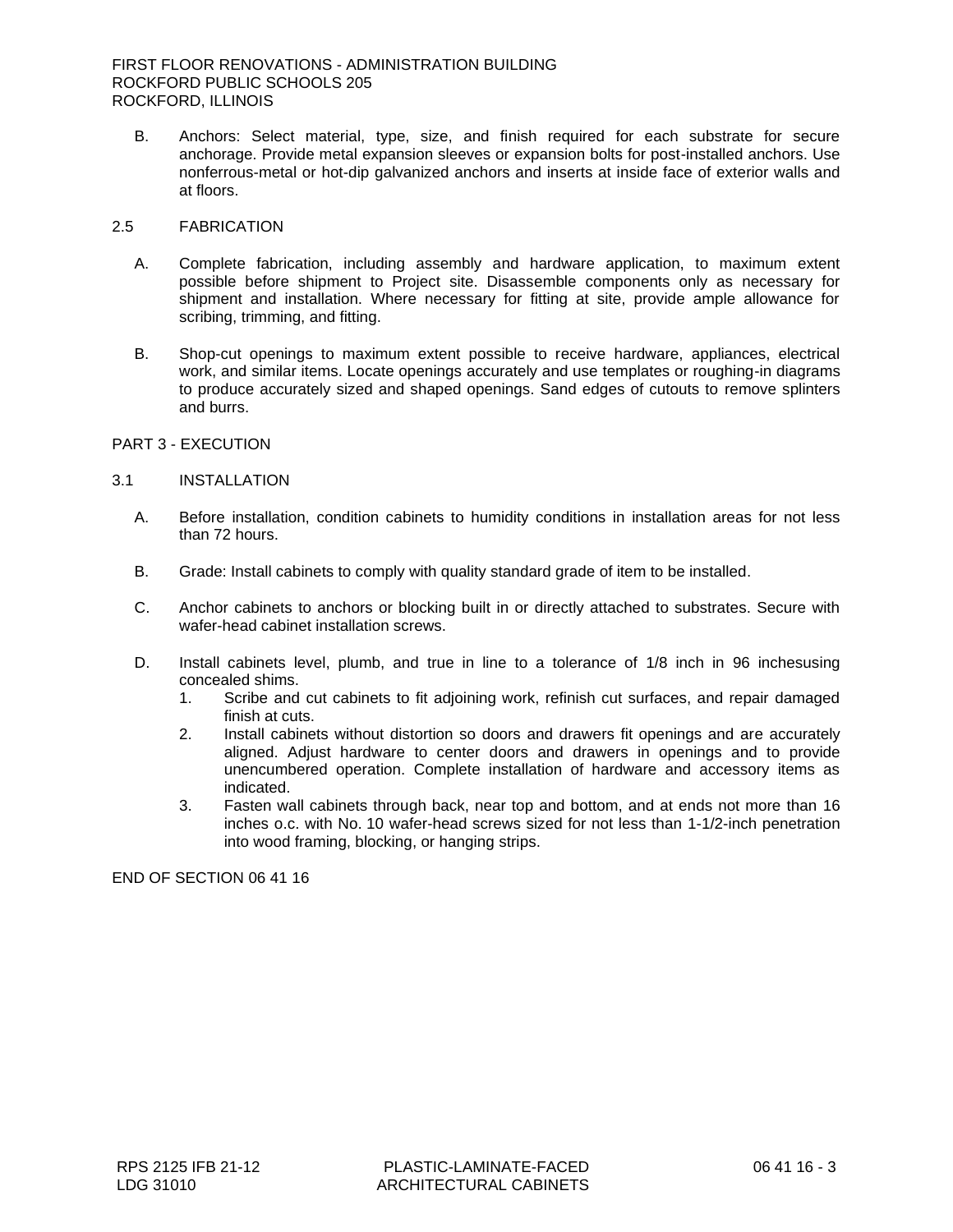# SECTION 06 42 16 - FLUSH WOOD PANELING

# PART 1 - GENERAL

## 1.1 SUMMARY

- A. Section Includes:
	- 1. Modifications and additions to existing flush wood paneling.
	- 2. Wood furring, blocking, shims, and hanging strips for installing flush wood paneling that is not concealed within other construction.
	- 3. Shop finishing of flush wood paneling.

## 1.2 ACTION SUBMITTALS

- A. Product Data: For each type of product.
	- 1. Include data for fire-retardant treatment from chemical-treatment manufacturer and certification by treating plant that treated materials comply with requirements.
- B. Shop Drawings: For flush wood paneling.
	- 1. Include plans, elevations, sections, and attachment details.
- C. Samples: For each exposed product and for each color and finish specified.

# 1.3 QUALITY ASSURANCE

- A. Fabricator Qualifications: Shop that employs skilled workers who custom-fabricate products similar to those required for this Project and whose products have a record of successful inservice performance.
- B. Installer Qualifications: Fabricator of products.

## PART 2 - PRODUCTS

- 2.1 PANELING, GENERAL
	- A. Quality Standard: Unless otherwise indicated, comply with the "Architectural Woodwork Standards" for grades of flush wood paneling (wood-veneer wall surfacing) indicated for construction, finishes, installation, and other requirements.

# 2.2 FLUSH WOOD PANELING (WOOD-VENEER WALL SURFACING)

- A. Grade: Premium.
- B. Wood Species and Cut: Match existing.
- C. Veneer Matching Method: Match existing.
- D. Panel-Matching Method: Match existing.
- E. Panel Core Construction: Fire-retardant particleboard or fire-retardant MDF.
- F. Exposed Panel Edges: Inset solid-wood or wood-veneer matching faces.
- G. Panel Reveals: Match existing.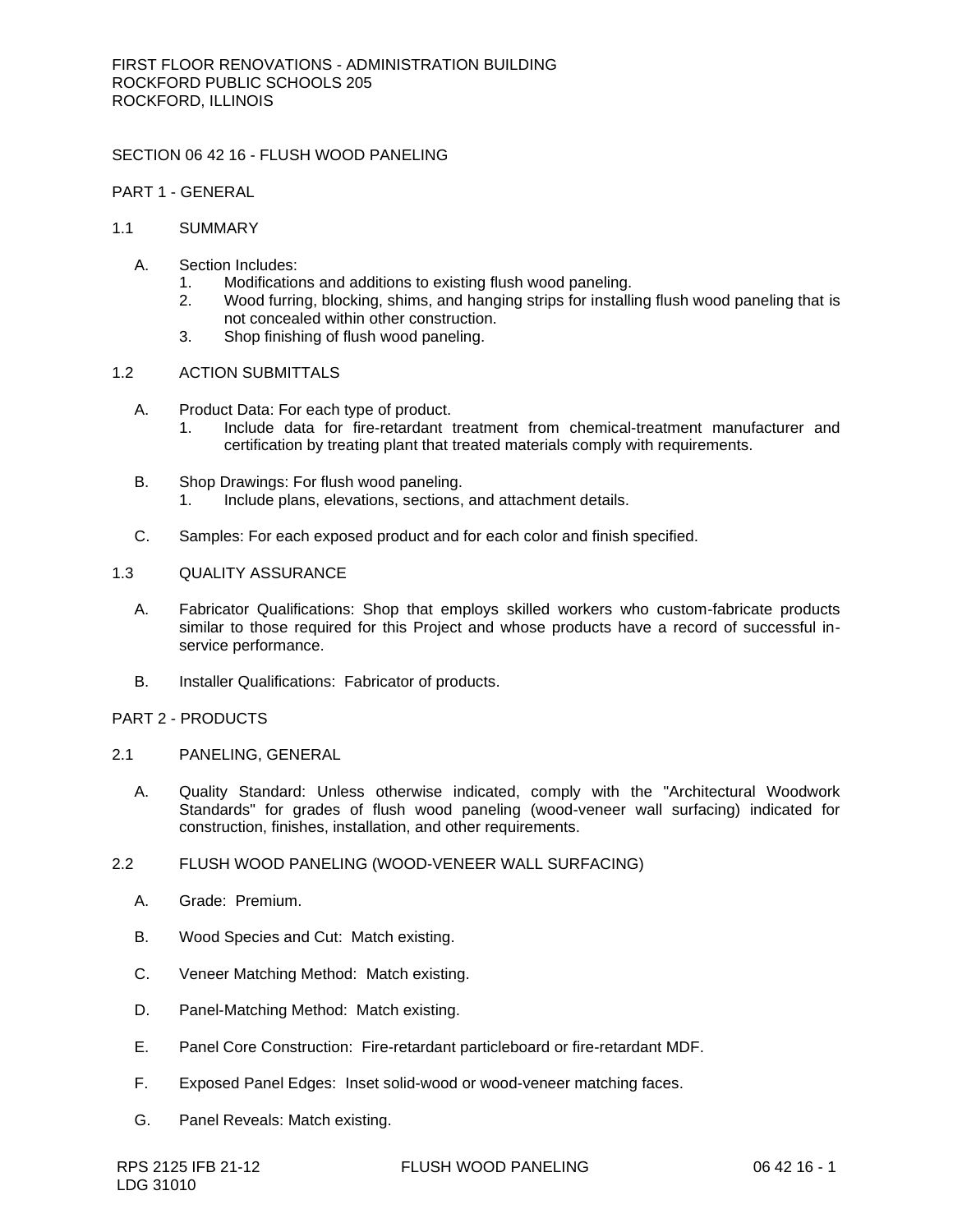- H. Fire-Retardant-Treated Paneling: Panels shall consist of wood-veneer and fire-retardant particleboard or fire-retardant, medium-density fiberboard (MDF). Panels shall have a flamespread index of 75 or less and a smoke-developed index of 450 or less per ASTM E 84, and be listed and labeled by a testing and inspecting agency acceptable to authorities having jurisdiction.
- I. Assemble panels by gluing and concealed fastening.

## 2.3 MATERIALS

- A. Materials, General: Provide materials that comply with requirements of referenced quality standard for each quality grade specified unless otherwise indicated.
- B. Wood Moisture Content: 5 to 10 percent.

## 2.4 FIRE-RETARDANT-TREATED MATERIALS

- A. Fire-Retardant-Treated Materials, General: Where fire-retardant-treated materials are indicated, use materials that are acceptable to authorities having jurisdiction and with fire-test-response characteristics specified as determined by testing identical products per test method indicated by a qualified testing agency.
	- 1. Use treated materials that comply with requirements of referenced quality standard. Do not use materials that are warped, discolored, or otherwise defective.
	- 2. Use fire-retardant-treatment formulations that do not bleed through or otherwise adversely affect finishes. Do not use colorants to distinguish treated materials from untreated materials.
	- 3. Identify fire-retardant-treated materials with appropriate classification marking of qualified testing agency in the form of removable paper label or imprint on surfaces that will be concealed from view after installation.

# 2.5 INSTALLATION MATERIALS

- A. Furring, Blocking, Shims, and Hanging Strips: Fire-retardant-treated softwood lumber, kiln-dried to less than 15 percent moisture content.
- B. Anchors: Select material, type, size, and finish required for each substrate for secure anchorage. Provide metal expansion sleeves or expansion bolts for post-installed anchors. Use nonferrous-metal or hot-dip galvanized anchors and inserts at inside face of exterior walls.

## 2.6 FABRICATION

- A. Sand fire-retardant-treated wood lightly to remove raised grain on exposed surfaces before fabrication.
- B. Complete fabrication, including assembly, to maximum extent possible, before shipment to Project site.
- C. Shop cut openings, to maximum extent possible, to receive hardware, appliances, plumbing fixtures, electrical work, and similar items.

## 2.7 SHOP FINISHING

A. General: Finish paneling at fabrication shop as specified in this Section. Defer only final touchup, cleaning, and polishing until after installation.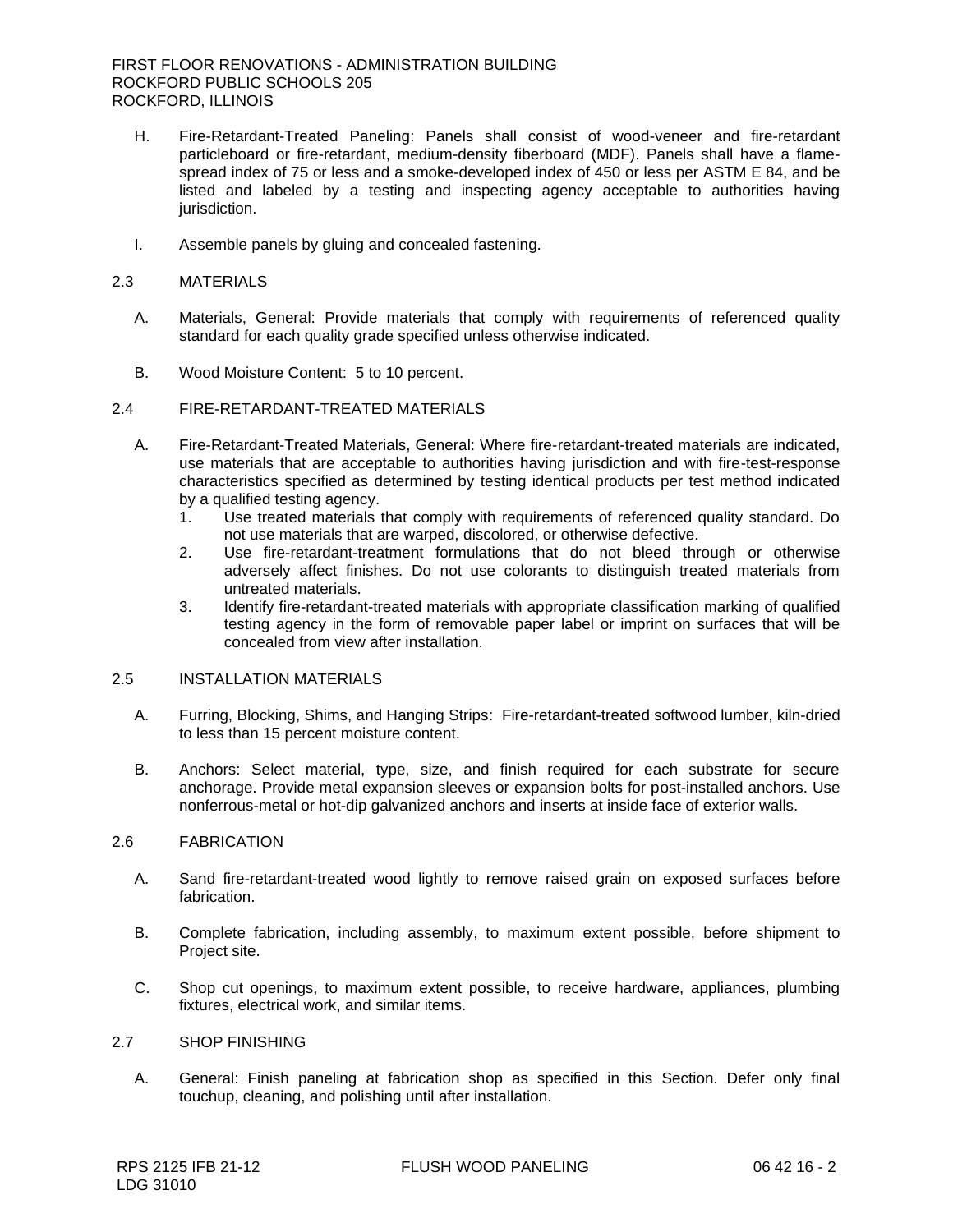- B. Preparation for Finishing: Comply with referenced quality standard for sanding, filling countersunk fasteners, sealing concealed surfaces, and similar preparations for finishing paneling, as applicable to each unit of work.
	- 1. Backpriming: Apply two coats of sealer or primer, compatible with finish coats, to concealed surfaces of paneling.
- C. Transparent Finish:
	- 1. Grade: Premium.
	- 2. Finish: System 5, conversion varnish.
	- 3. Staining: Match existing color and sheen.

# PART 3 - EXECUTION

# 3.1 INSTALLATION

- A. Before installation, condition paneling to humidity conditions in installation areas.
- B. Grade: Install paneling to comply with quality standard grade of paneling to be installed.
- C. Install paneling level, plumb, true in line, and without distortion. Shim as required with concealed shims. Install level and plumb to a tolerance of 1/8 inch in 96 inches. Install with no more than 1/16 inch in 96-inch vertical cup or bow and 1/8 inch in 96-inch horizontal variation from a true plane.
	- 1. For flush paneling with revealed joints, install with variations in reveal width, alignment of top and bottom edges, and flushness between adjacent panels not exceeding 1/32 inch.
- D. Anchor paneling to supporting substrate with concealed panel-hanger clips.
- E. Complete finishing work specified in this Section to extent not completed at shop or before installation of paneling. Fill nail holes with matching filler where exposed.

END OF SECTION 06 42 16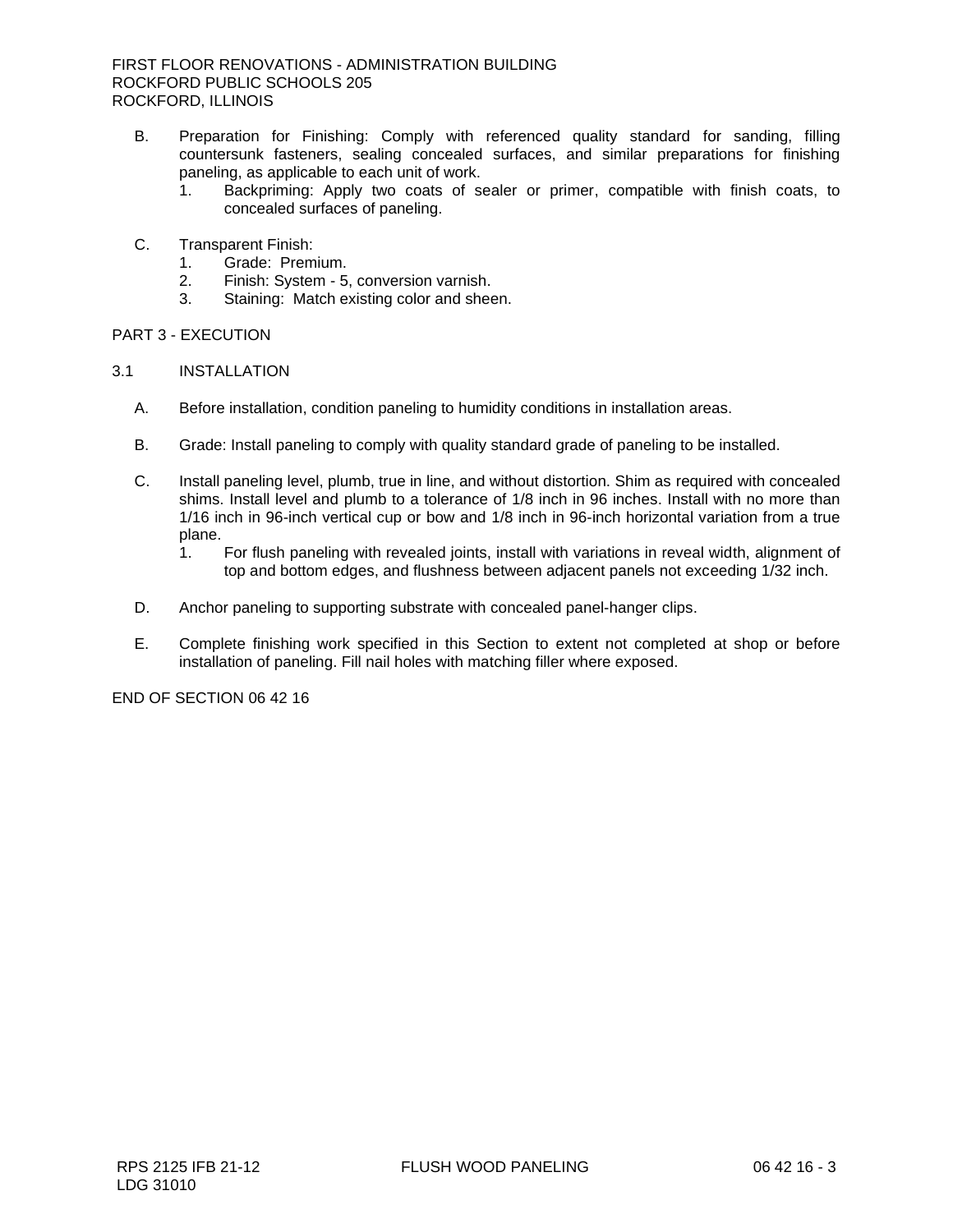# SECTION 07 84 13 - PENETRATION FIRESTOPPING

PART 1 - GENERAL

### 1.1 SUMMARY

- A. Section Includes firestopping systems for new penetrations, and for existing penetrations left after removal of existing radiator piping.:
	- 1. Penetrations in fire-resistance-rated walls.
	- 2. Penetrations in horizontal assemblies.<br>3. Penetrations in smoke barriers.
	- Penetrations in smoke barriers.

### 1.2 PREINSTALLATION MEETINGS

A. Preinstallation Conference: Conduct conference at Project site.

## 1.3 ACTION SUBMITTALS

- A. Product Data: For each type of product.
- B. Product Schedule: For each penetration firestopping system. Include location, illustration of firestopping system, and design designation of qualified testing and inspecting agency.
	- 1. Engineering Judgments: Where Project conditions require modification to a qualified testing and inspecting agency's illustration for a particular penetration firestopping system, submit illustration, with modifications marked, approved by penetration firestopping system manufacturer's fire-protection engineer as an engineering judgment or equivalent fire-resistance-rated assembly. Obtain approval of authorities having jurisdiction prior to submittal.

### 1.4 INFORMATIONAL SUBMITTALS

A. Product test reports.

# 1.5 CLOSEOUT SUBMITTALS

A. Installer Certificates: From Installer indicating that penetration firestopping systems have been installed in compliance with requirements and manufacturer's written instructions.

#### 1.6 QUALITY ASSURANCE

A. Installer Qualifications: A firm that has been approved by FM Global according to FM Global 4991, "Approval of Firestop Contractors," or been evaluated by UL and found to comply with its "Qualified Firestop Contractor Program Requirements."

# PART 2 - PRODUCTS

## 2.1 PERFORMANCE REQUIREMENTS

- A. Fire-Test-Response Characteristics:
	- 1. Perform penetration firestopping system tests by a qualified testing agency acceptable to authorities having jurisdiction.
	- 2. Test per testing standards referenced in "Penetration Firestopping Systems" Article. Provide rated systems complying with the following requirements: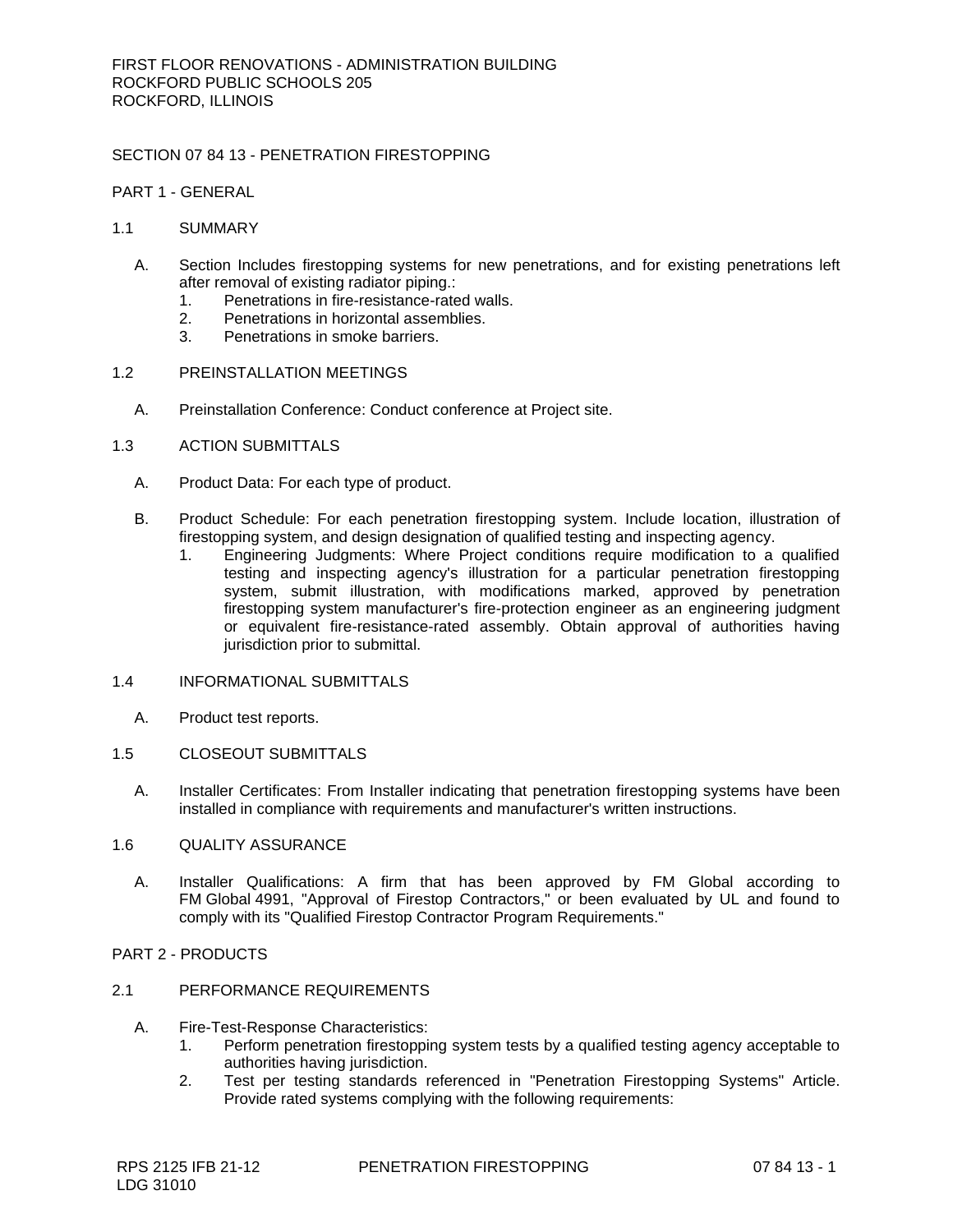- a. Penetration firestopping systems shall bear classification marking of a qualified testing agency.
	- 1) UL in its "Fire Resistance Directory."
	- 2) Intertek Group in its "Directory of Listed Building Products."
	- 3) FM Global in its "Building Materials Approval Guide."

# 2.2 PENETRATION FIRESTOPPING SYSTEMS

- A. Penetration Firestopping Systems: Systems that resist spread of fire, passage of smoke and other gases, and maintain original fire-resistance rating of construction penetrated. Penetration firestopping systems shall be compatible with one another, with the substrates forming openings, and with penetrating items if any.
	- 1. [Manufacturers:](http://www.specagent.com/Lookup?ulid=11857) Subject to compliance with requirements, provide products by one of the following:
		- a. [3M Fire Protection Products.](http://www.specagent.com/Lookup?uid=123457006169)
		- b. [A/D Fire Protection Systems Inc.](http://www.specagent.com/Lookup?uid=123457006170)
		- c. [Hilti, Inc.](http://www.specagent.com/Lookup?uid=123457006172)
		- d. [International Fireproof Technology Inc.](http://www.specagent.com/Lookup?uid=123457185740)
		- e. [NUCO Inc.](http://www.specagent.com/Lookup?uid=123457006175)
		- f. [Specified Technologies, Inc.](http://www.specagent.com/Lookup?uid=123457006178)
- B. Penetrations in Fire-Resistance-Rated Walls: Penetration firestopping systems with ratings determined per ASTM E 814 or UL 1479, based on testing at a positive pressure differential of 0.01-inch wg.
	- 1. F-Rating: Not less than the fire-resistance rating of constructions penetrated.
- C. Penetrations in Horizontal Assemblies: Penetration firestopping systems with ratings determined per ASTM E 814 or UL 1479, based on testing at a positive pressure differential of 0.01-inch wg.
	- 1. F-Rating: At least one hour, but not less than the fire-resistance rating of constructions penetrated.
	- 2. T-Rating: At least one hour, but not less than the fire-resistance rating of constructions penetrated except for floor penetrations within the cavity of a wall.
	- 3. W-Rating: Provide penetration firestopping systems showing no evidence of water leakage when tested according to UL 1479.
- D. Penetrations in Smoke Barriers: Penetration firestopping systems with ratings determined per UL 1479, based on testing at a positive pressure differential of 0.30-inch wg.
	- 1. L-Rating: Not exceeding 5.0 cfm/sq. ft. of penetration opening at and no more than 50 cfm cumulative total for any 100 sq. ft. at both ambient and elevated temperatures.
- E. Exposed Penetration Firestopping Systems: Flame-spread and smoke-developed indexes of less than 25 and 450, respectively, per ASTM E 84.
- F. Accessories: Provide components for each penetration firestopping system that are needed to install fill materials and to maintain ratings required. Use only those components specified by penetration firestopping system manufacturer and approved by qualified testing and inspecting agency for conditions indicated.

# PART 3 - EXECUTION

#### 3.1 INSTALLATION

A. Examine substrates and conditions, with Installer present, for compliance with requirements for opening configurations, penetrating items, substrates, and other conditions affecting performance of the Work.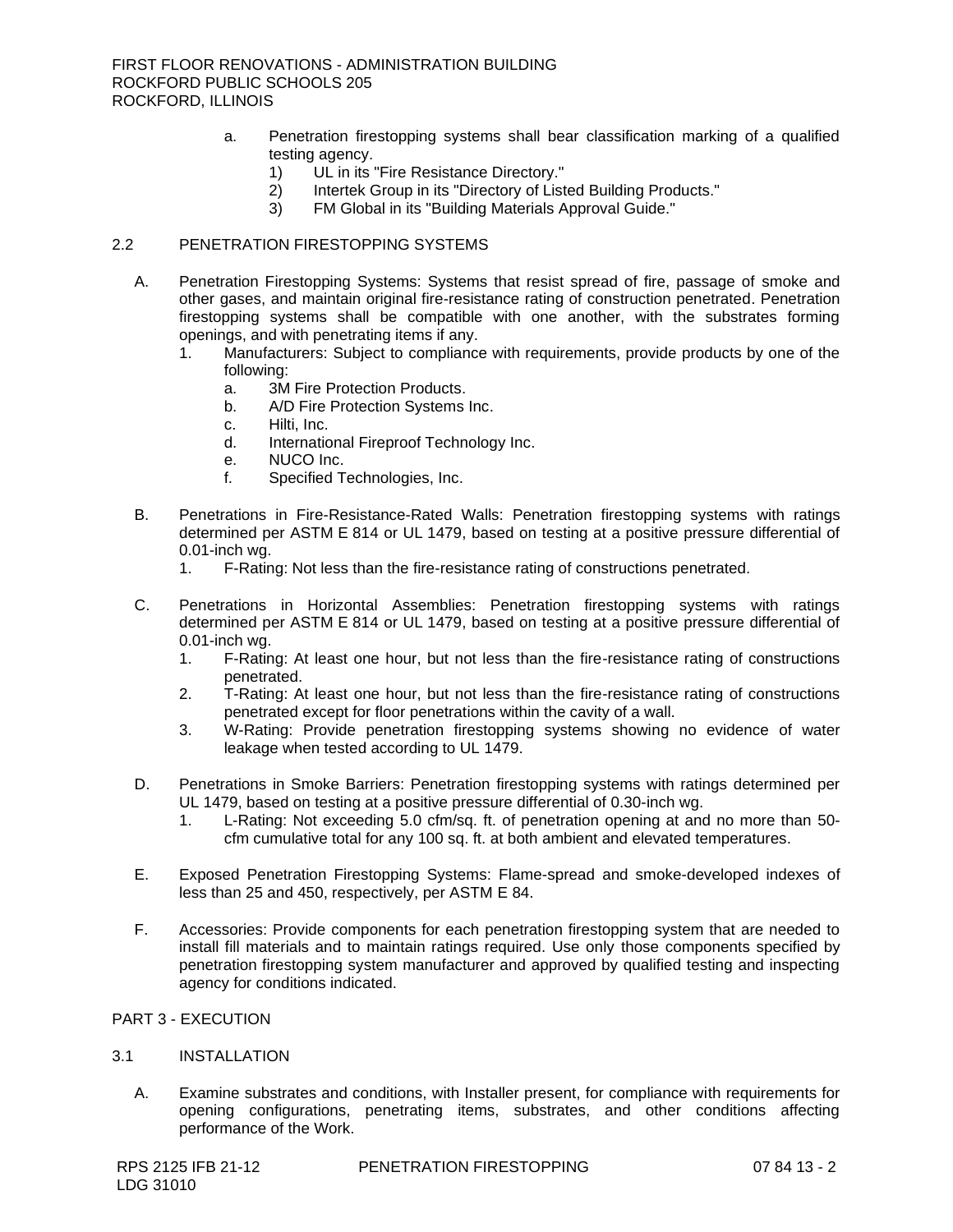- B. General: Install penetration firestopping systems to comply with manufacturer's written installation instructions and published drawings for products and applications.
- C. Install forming materials and other accessories of types required to support fill materials during their application and in the position needed to produce cross-sectional shapes and depths required to achieve fire ratings.
	- 1. After installing fill materials and allowing them to fully cure, remove combustible forming materials and other accessories not forming permanent components of firestopping.
- D. Install fill materials by proven techniques to produce the following results:
	- 1. Fill voids and cavities formed by openings, forming materials, accessories and penetrating items to achieve required fire-resistance ratings.
	- 2. Apply materials so they contact and adhere to substrates formed by openings and penetrating items.
	- 3. For fill materials that will remain exposed after completing the Work, finish to produce smooth, uniform surfaces that are flush with adjoining finishes.

# 3.2 IDENTIFICATION

- A. Wall Identification: Permanently label walls containing penetration firestopping systems with the words "FIRE AND/OR SMOKE BARRIER - PROTECT ALL OPENINGS," using lettering not less than 3 inches high and with minimum 0.375-inch strokes.
	- 1. Locate in accessible concealed floor, floor-ceiling, or attic space at 15 feet from end of wall and at intervals not exceeding 30 feet.
- B. Penetration Identification: Identify each penetration firestopping system with legible metal or plastic labels. Attach labels permanently to surfaces adjacent to and within 6 inches of penetration firestopping system edge so labels are visible to anyone seeking to remove penetrating items or firestopping systems. Use mechanical fasteners or self-adhering-type labels with adhesives capable of permanently bonding labels to surfaces on which labels are placed. Include the following information on labels:
	- 1. The words "Warning Penetration Firestopping Do Not Disturb. Notify Building Management of Any Damage."
	- 2. Contractor's name, address, and phone number.
	- 3. Designation of applicable testing and inspecting agency.
	- 4. Date of installation.
	- 5. Manufacturer's name.
	- 6. Installer's name.

# 3.3 FIELD QUALITY CONTROL

- A. Owner reserves the right to engage a qualified testing agency to perform tests and inspections according to ASTM E 2174.
- B. Where deficiencies are found or penetration firestopping system is damaged or removed because of testing, repair or replace penetration firestopping system to comply with requirements.
- C. Proceed with enclosing penetration firestopping systems with other construction only after inspection reports are issued and installations comply with requirements.

END OF SECTION 07 84 13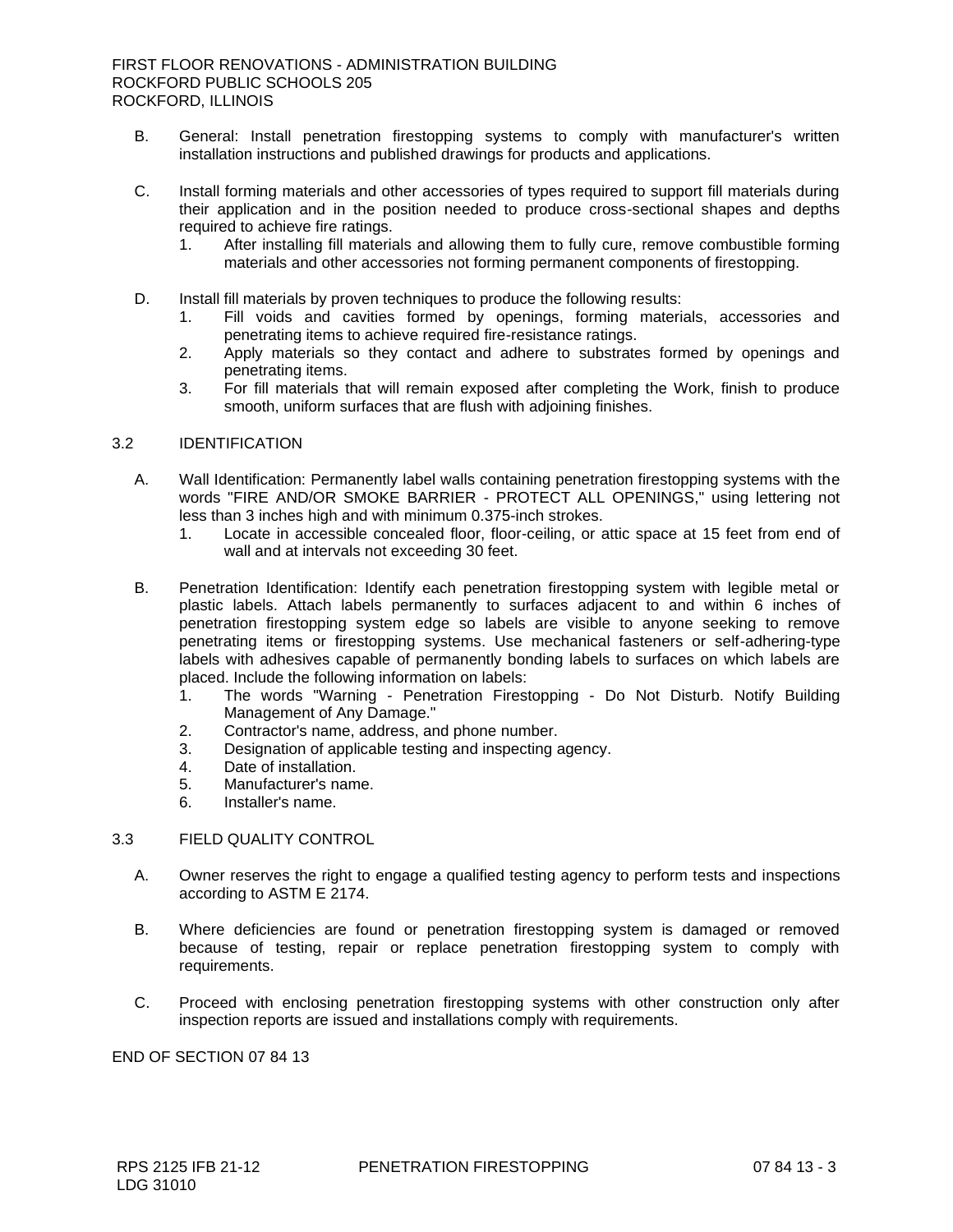SECTION 07 92 00 - JOINT SEALANTS

PART 1 - GENERAL

- 1.1 SUMMARY
	- A. Section Includes:
		- 1. Nonstaining silicone joint sealants.
		- 2. Urethane joint sealants.
		- 3. Mildew-resistant joint sealants.
		- 4. Latex joint sealants.
- 1.2 ACTION SUBMITTALS
	- A. Product Data: For each joint-sealant product.
	- B. Samples: Manufacturer's color charts consisting of strips of cured sealants showing the full range of colors available for each product exposed to view.
	- C. Joint-Sealant Schedule: Include the following information:
		- 1. Joint-sealant application, joint location, and designation.
		- 2. Joint-sealant manufacturer and product name.
		- 3. Joint-sealant color.

## PART 2 - PRODUCTS

- 2.1 JOINT SEALANTS, GENERAL
	- A. Compatibility: Provide joint sealants, backings, and other related materials that are compatible with one another and with joint substrates under conditions of service and application, as demonstrated by joint-sealant manufacturer, based on testing and field experience.
	- B. Colors of Exposed Joint Sealants: As selected by Architect from manufacturer's full range.
- 2.2 NONSTAINING SILICONE JOINT SEALANTS
	- A. Nonstaining Joint Sealants: No staining of substrates when tested according to ASTM C 1248.
	- B. Silicone, Nonstaining, S, NS, 50, NT: Nonstaining, single-component, nonsag, plus 50 percent and minus 50 percent movement capability, nontraffic-use, neutral-curing silicone joint sealant; ASTM C 920, Type S, Grade NS, Class 50, Use NT.
		- 1. [Manufacturers:](http://www.specagent.com/Lookup?ulid=9411) Subject to compliance with requirements, provide products by one of the following:
			- a. [Adfast.](http://www.specagent.com/Lookup?uid=123457060786)
			- b. [GE Construction Sealants; Momentive Performance Materials Inc.](http://www.specagent.com/Lookup?uid=123457013407)
			- c. [Pecora Corporation.](http://www.specagent.com/Lookup?uid=123457013409)
			- d. [Sika Corporation; Joint Sealants.](http://www.specagent.com/Lookup?uid=123457055624)
			- e. [The Dow Chemical Company.](http://www.specagent.com/Lookup?uid=123457013406)
			- f. [Tremco Incorporated.](http://www.specagent.com/Lookup?uid=123457013410)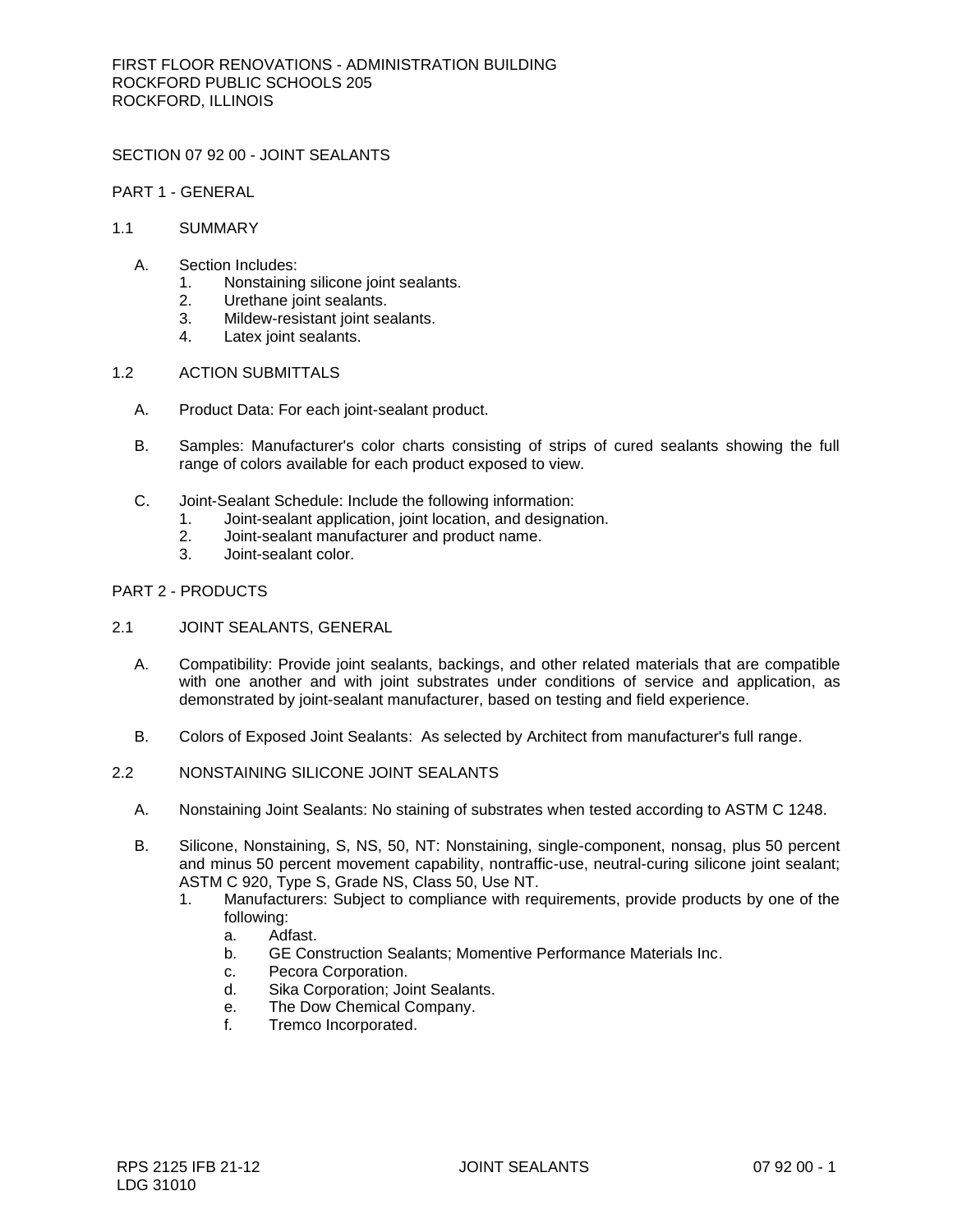# 2.3 URETHANE JOINT SEALANTS

- A. Urethane, S, NS, 25, NT: Single-component, nonsag, nontraffic-use, plus 25 percent and minus 25 percent movement capability, urethane joint sealant; ASTM C 920, Type S, Grade NS, Class 25, Use NT.
	- 1. [Manufacturers:](http://www.specagent.com/Lookup?ulid=9414) Subject to compliance with requirements, provide products by one of the following:
		- a. [Bostik, Inc.](http://www.specagent.com/Lookup?uid=123457013417)
		- b. [ER Systems; an ITW Company.](http://www.specagent.com/Lookup?uid=123457013424)
		- c. [Everkem Diversified Products, Inc.](http://www.specagent.com/Lookup?uid=123457110979)
		- d. [Pecora Corporation.](http://www.specagent.com/Lookup?uid=123457013418)
		- e. [Sherwin-Williams Company \(The\).](http://www.specagent.com/Lookup?uid=123457013421)
		- f. [Sika Corporation; Joint Sealants.](http://www.specagent.com/Lookup?uid=123457058203)
		- g. [Tremco Incorporated.](http://www.specagent.com/Lookup?uid=123457013423)

## 2.4 MILDEW-RESISTANT JOINT SEALANTS

- A. Mildew-Resistant Joint Sealants: Formulated for prolonged exposure to humidity with fungicide to prevent mold and mildew growth.
- B. Silicone, Mildew Resistant, Acid Curing, S, NS, 25, NT: Mildew-resistant, single-component, nonsag, plus 25 percent and minus 25 percent movement capability, nontraffic-use, acid-curing silicone joint sealant; ASTM C 920, Type S, Grade NS, Class 25, Use NT.
	- 1. [Manufacturers:](http://www.specagent.com/Lookup?ulid=9448) Subject to compliance with requirements, provide products by one of the following:
		- a. [Adfast.](http://www.specagent.com/Lookup?uid=123457060785)
		- b. [GE Construction Sealants; Momentive Performance Materials Inc.](http://www.specagent.com/Lookup?uid=123457013476)
		- c. [Pecora Corporation.](http://www.specagent.com/Lookup?uid=123457099583)
		- d. [The Dow Chemical Company.](http://www.specagent.com/Lookup?uid=123457013475)
		- e. [Tremco Incorporated.](http://www.specagent.com/Lookup?uid=123457013479)

# 2.5 BUTYL JOINT SEALANTS

- A. Butyl-Rubber-Based Joint Sealants: ASTM C 1311.
	- 1. [Manufacturers:](http://www.specagent.com/Lookup?ulid=9453) Subject to compliance with requirements, provide products by one of the following:
		- a. [Bostik, Inc.](http://www.specagent.com/Lookup?uid=123457013487)
		- b. [Everkem Diversified Products, Inc.](http://www.specagent.com/Lookup?uid=123457210277)
		- c. [Pecora Corporation.](http://www.specagent.com/Lookup?uid=123457013488)

# 2.6 LATEX JOINT SEALANTS

- A. Acrylic Latex: Acrylic latex or siliconized acrylic latex, ASTM C 834, Type OP, Grade NF.
	- 1. [Manufacturers:](http://www.specagent.com/Lookup?ulid=9454) Subject to compliance with requirements, provide products by one of the following:
		- a. [Everkem Diversified Products, Inc.](http://www.specagent.com/Lookup?uid=123457103653)
		- b. [Pecora Corporation.](http://www.specagent.com/Lookup?uid=123457013358)
		- c. [Sherwin-Williams Company \(The\).](http://www.specagent.com/Lookup?uid=123457013359)
		- d. [Tremco Incorporated.](http://www.specagent.com/Lookup?uid=123457013360)

## 2.7 JOINT-SEALANT BACKING

A. Sealant Backing Material, General: Nonstaining; compatible with joint substrates, sealants, primers, and other joint fillers; and approved for applications indicated by sealant manufacturer based on field experience and laboratory testing.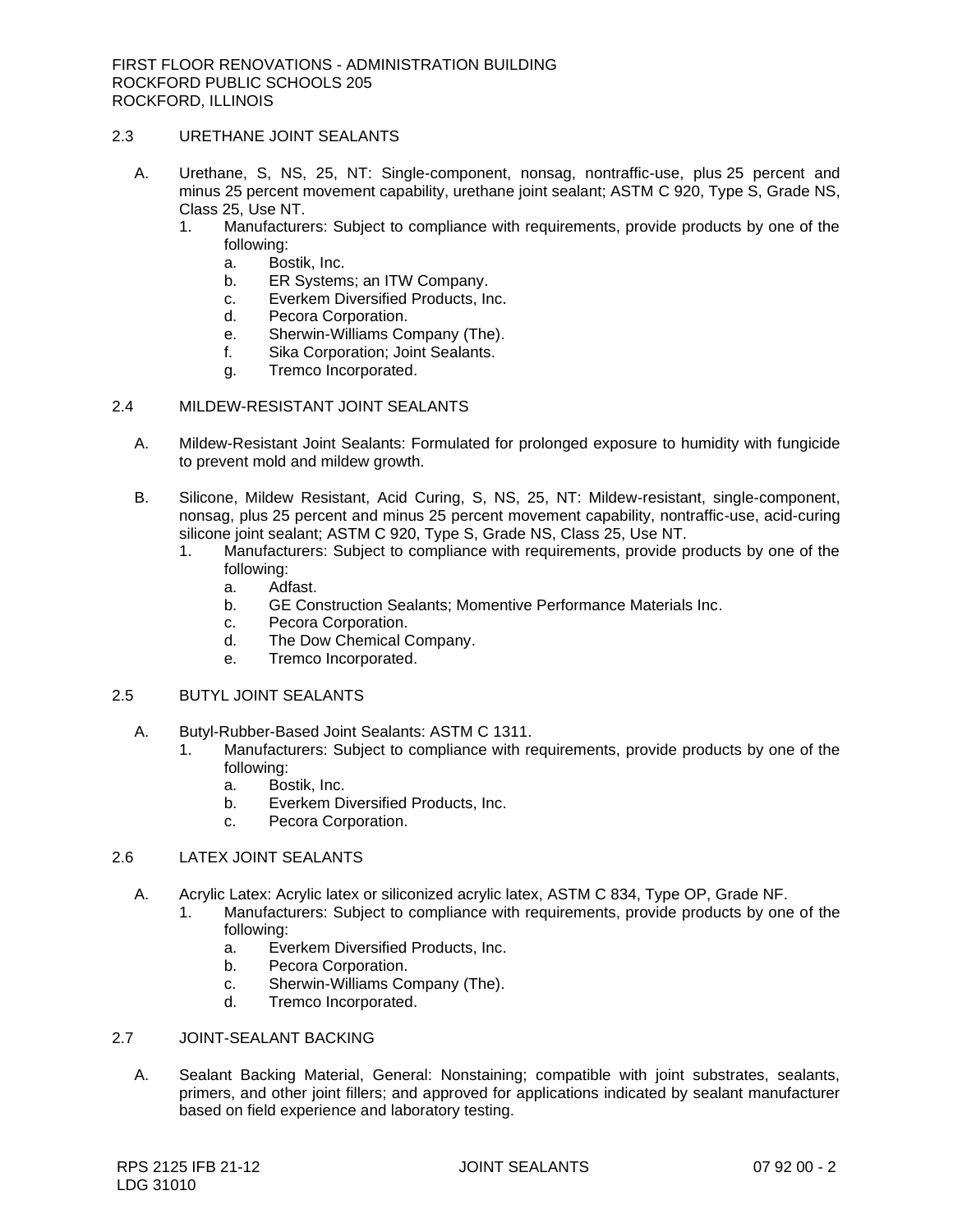- 1. [Manufacturers:](http://www.specagent.com/Lookup?ulid=9455) Subject to compliance with requirements, provide products by one of the following:
	- a. [Adfast.](http://www.specagent.com/Lookup?uid=123457104788)
	- b. [Alcot Plastics Ltd.](http://www.specagent.com/Lookup?uid=123457064684)
	- c. [Construction Foam Products; a division of Nomaco, Inc.](http://www.specagent.com/Lookup?uid=123457013491)
- B. Cylindrical Sealant Backings: ASTM C 1330, Type C (closed-cell material with a surface skin), and of size and density to control sealant depth and otherwise contribute to producing optimum sealant performance.
- C. Bond-Breaker Tape: Polyethylene tape or other plastic tape recommended by sealant manufacturer for preventing sealant from adhering to rigid, inflexible joint-filler materials or joint surfaces at back of joint. Provide self-adhesive tape where applicable.

# 2.8 MISCELLANEOUS MATERIALS

- A. Primer: Material recommended by joint-sealant manufacturer where required for adhesion of sealant to joint substrates indicated, as determined from preconstruction joint-sealant-substrate tests and field tests.
- B. Cleaners for Nonporous Surfaces: Chemical cleaners acceptable to manufacturers of sealants and sealant backing materials, free of oily residues or other substances capable of staining or harming joint substrates and adjacent nonporous surfaces in any way, and formulated to promote optimum adhesion of sealants to joint substrates.
- C. Masking Tape: Nonstaining, nonabsorbent material compatible with joint sealants and surfaces adjacent to joints.

# PART 3 - EXECUTION

#### 3.1 EXAMINATION

- A. Examine joints indicated to receive joint sealants, with Installer present, for compliance with requirements for joint configuration, installation tolerances, and other conditions affecting performance of the Work.
- B. Proceed with installation only after unsatisfactory conditions have been corrected.

#### 3.2 PREPARATION

- A. Surface Cleaning of Joints: Clean out joints immediately before installing joint sealants to comply with joint-sealant manufacturer's written instructions.
- B. Joint Priming: Prime joint substrates where recommended by joint-sealant manufacturer or as indicated by prior experience. Apply primer to comply with joint-sealant manufacturer's written instructions. Confine primers to areas of joint-sealant bond; do not allow spillage or migration onto adjoining surfaces.
- C. Masking Tape: Use masking tape where required to prevent contact of sealant or primer with adjoining surfaces that otherwise would be permanently stained or damaged by such contact or by cleaning methods required to remove sealant smears. Remove tape immediately after tooling without disturbing joint seal.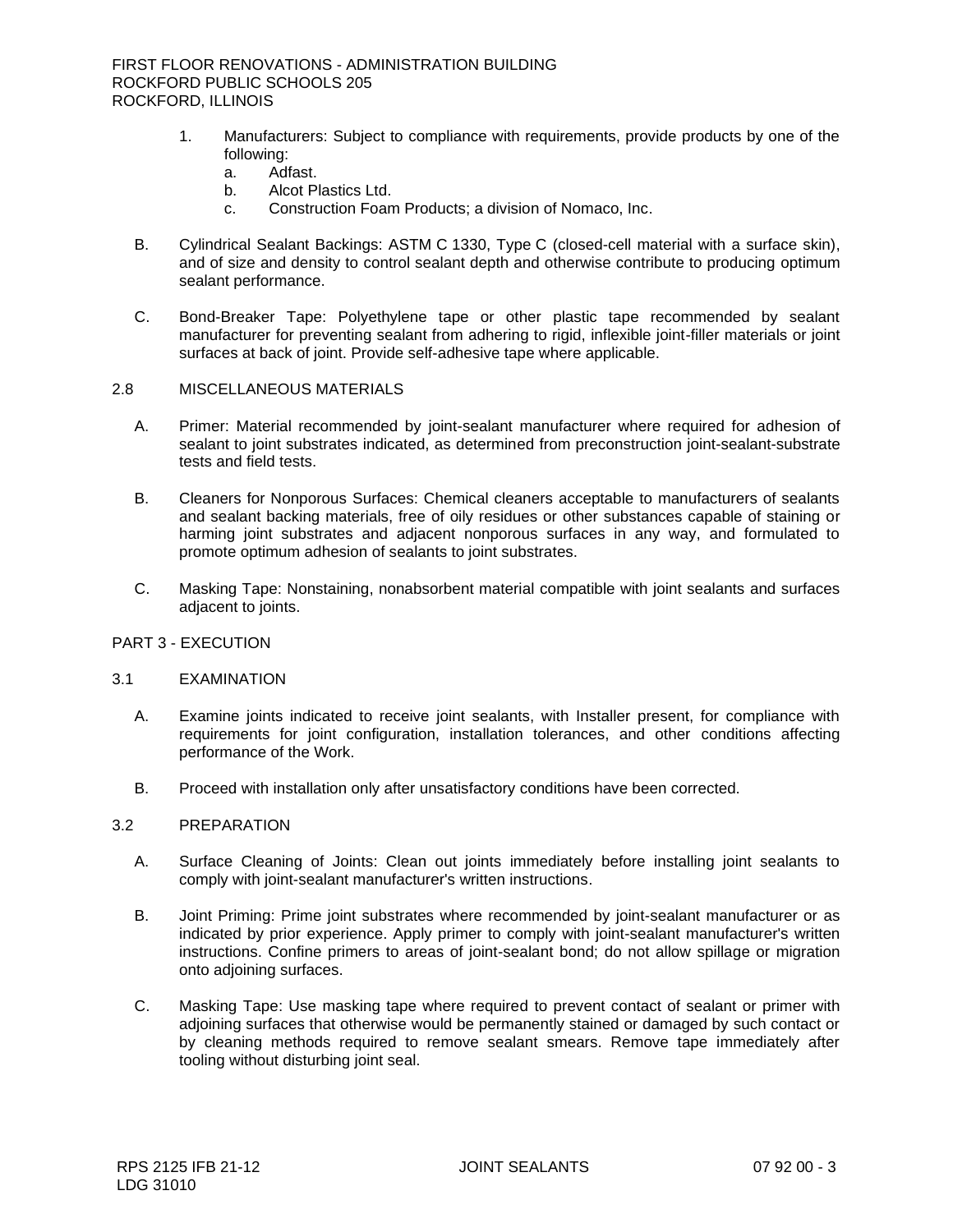# 3.3 INSTALLATION OF JOINT SEALANTS

- A. General: Comply with joint-sealant manufacturer's written installation instructions for products and applications indicated, unless more stringent requirements apply.
- B. Sealant Installation Standard: Comply with recommendations in ASTM C 1193 for use of joint sealants as applicable to materials, applications, and conditions indicated.
- C. Install sealant backings of kind indicated to support sealants during application and at position required to produce cross-sectional shapes and depths of installed sealants relative to joint widths that allow optimum sealant movement capability.
- D. Install bond-breaker tape behind sealants where sealant backings are not used between sealants and backs of joints.
- E. Install sealants using proven techniques that comply with the following and at the same time backings are installed:
	- 1. Place sealants so they directly contact and fully wet joint substrates.<br>2. Completely fill recesses in each joint configuration.
	- 2. Completely fill recesses in each joint configuration.
	- 3. Produce uniform, cross-sectional shapes and depths relative to joint widths that allow optimum sealant movement capability.
- F. Tooling of Nonsag Sealants: Immediately after sealant application and before skinning or curing begins, tool sealants according to requirements specified in subparagraphs below to form smooth, uniform beads of configuration indicated; to eliminate air pockets; and to ensure contact and adhesion of sealant with sides of joint.
	- 1. Remove excess sealant from surfaces adjacent to joints.
	- 2. Use tooling agents that are approved in writing by sealant manufacturer and that do not discolor sealants or adjacent surfaces.
	- 3. Provide concave joint profile per Figure 8A in ASTM C 1193 unless otherwise indicated.
		- a. Use masking tape to protect surfaces adjacent to recessed tooled joints.

# 3.4 CLEANING

A. Clean off excess sealant or sealant smears adjacent to joints as the Work progresses by methods and with cleaning materials approved in writing by manufacturers of joint sealants and of products in which joints occur.

## 3.5 PROTECTION

A. Protect joint sealants during and after curing period from contact with contaminating substances and from damage resulting from construction operations or other causes so sealants are without deterioration or damage at time of Substantial Completion. If, despite such protection, damage or deterioration occurs, cut out, remove, and repair damaged or deteriorated joint sealants immediately so installations with repaired areas are indistinguishable from original work.

# 3.6 JOINT-SEALANT SCHEDULE

- A. Joint-Sealant Application: Exterior joints in vertical surfaces and horizontal nontraffic surfaces. 1. Joint Sealant: Silicone, nonstaining, S, NS, 50, NT.
- B. Joint-Sealant Application: Interior joints in vertical surfaces and horizontal nontraffic surfaces. 1. Joint Sealant: Urethane, S, NS, 25, NT.
- C. Joint-Sealant Application: Interior joints in vertical surfaces and horizontal nontraffic surfaces not subject to significant movement.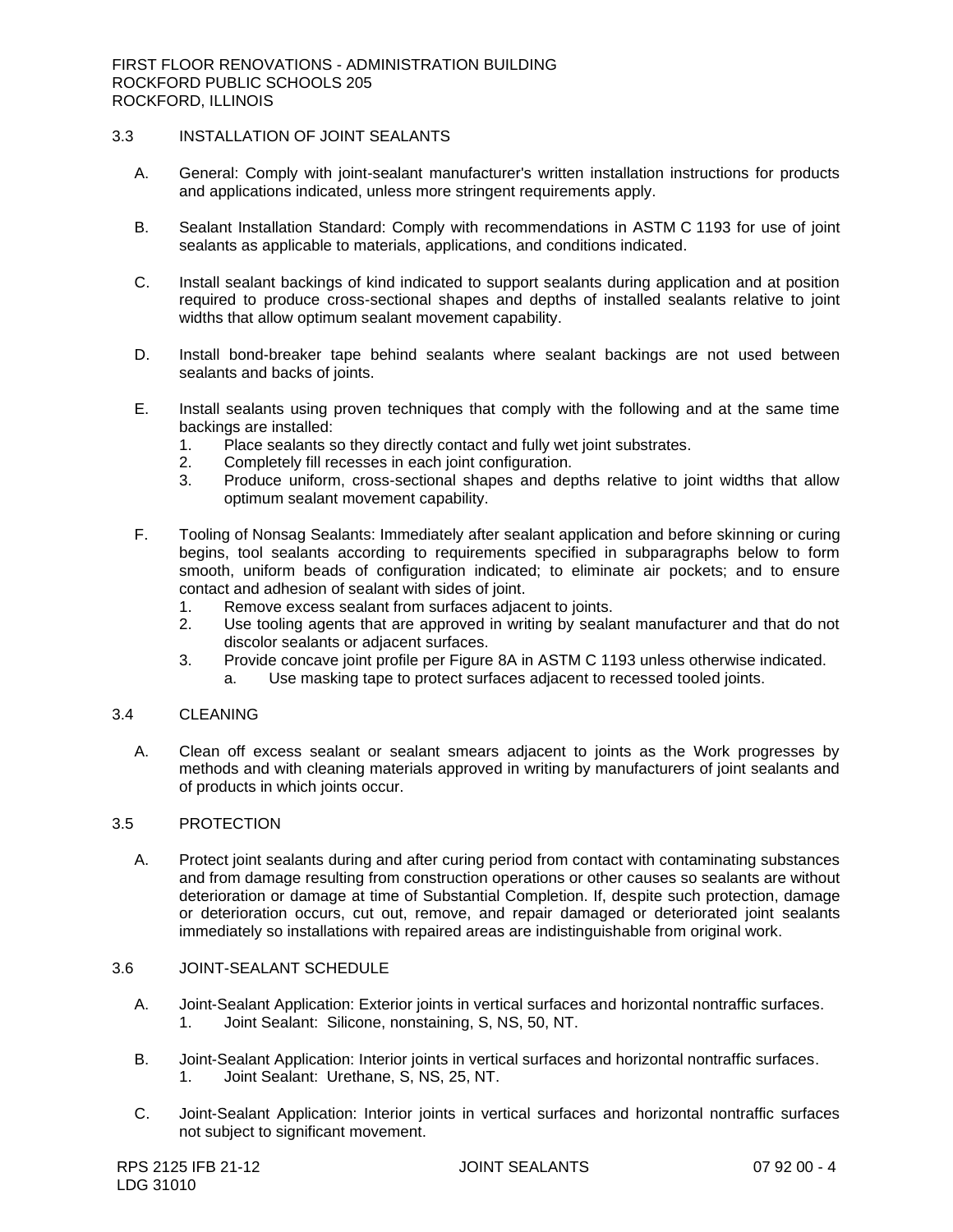# FIRST FLOOR RENOVATIONS - ADMINISTRATION BUILDING ROCKFORD PUBLIC SCHOOLS 205 ROCKFORD, ILLINOIS

- 1. Joint Sealant: Acrylic latex.
- D. Joint-Sealant Application: Mildew-resistant interior joints in vertical surfaces and horizontal nontraffic surfaces.
	- 1. Joint Locations:
		- a. Joints between plumbing fixtures and adjoining walls, floors, and counters.
		- b. Tile control and expansion joints where indicated.
		- c. Other joints as indicated on Drawings.
	- 2. Joint Sealant: Silicone, mildew resistant, acid curing, S, NS, 25, NT.
- E. Joint-Sealant Application: Concealed mastics.
	- 1. Joint Locations:
		- a. Aluminum thresholds.
		- b. Sill plates.
		- c. Other joints as indicated on Drawings.
	- 2. Joint Sealant: Butyl-rubber based.

END OF SECTION 07 92 00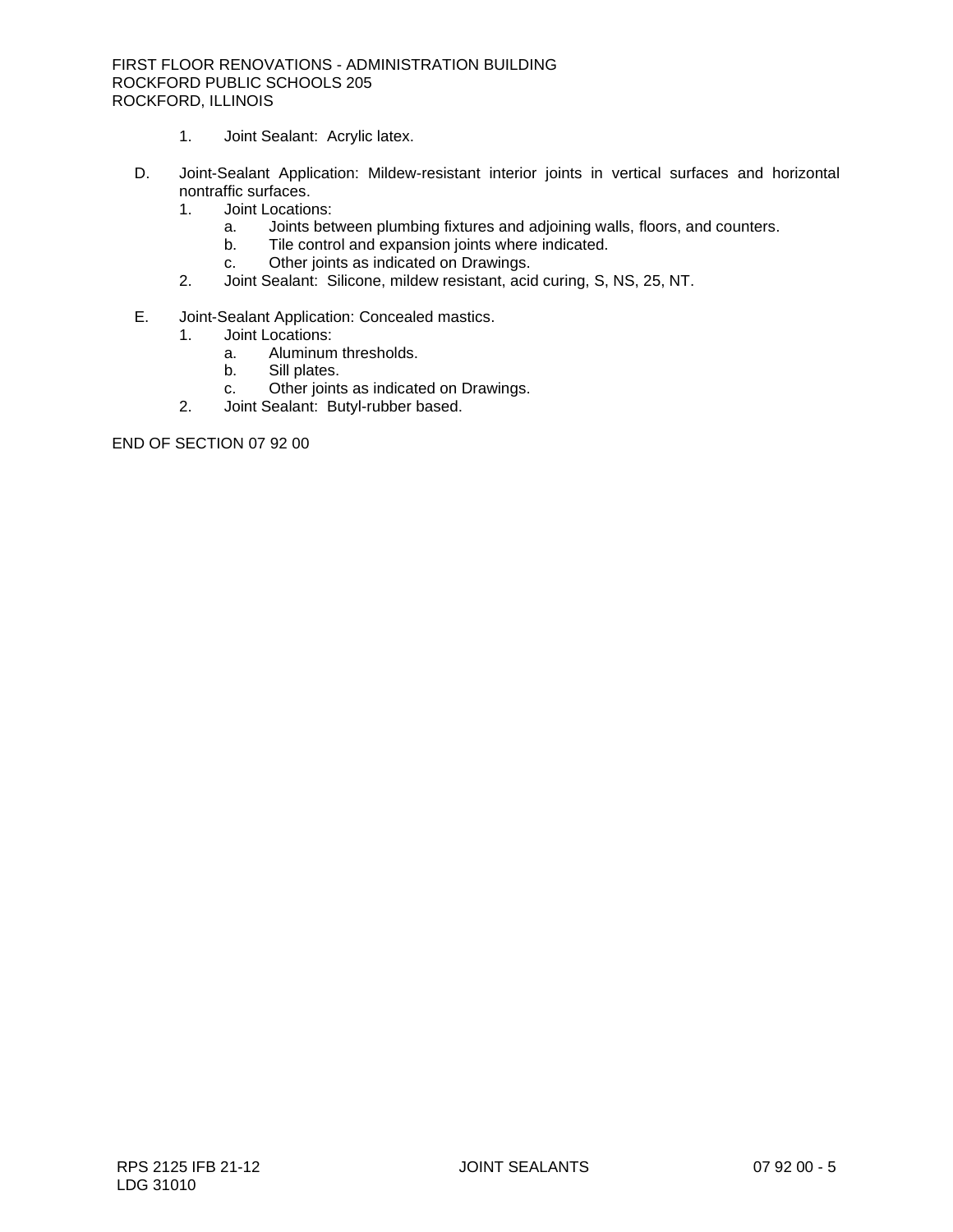SECTION 08 12 13 - HOLLOW METAL FRAMES

PART 1 - GENERAL

- 1.1 SUMMARY
	- A. Section includes: 1. Interior standard steel frames.
- 1.2 DEFINITIONS
	- A. Minimum Thickness: Minimum thickness of base metal without coatings according to NAAMM-HMMA 803 or SDI A250.8.
- 1.3 ACTION SUBMITTALS
	- A. Product Data: For each type of product.
	- B. Shop Drawings: Include elevations, frame profiles, metal thicknesses, and wall opening conditions.
	- C. Schedule: Prepared by or under the supervision of supplier, using same reference numbers for details and openings as those on Drawings.
- 1.4 INFORMATIONAL SUBMITTALS
	- A. Product test reports.

## PART 2 - PRODUCTS

- 2.1 MANUFACTURERS
	- A. [Manufacturers:](http://www.specagent.com/Lookup?ulid=5745) Subject to compliance with requirements, provide products by one of the following:
		- 1. [Ceco Door; ASSA ABLOY.](http://www.specagent.com/Lookup?uid=123457076044)
		- 2. [Curries Company; ASSA ABLOY.](http://www.specagent.com/Lookup?uid=123457076036)
		- 3. [Custom Metal Products.](http://www.specagent.com/Lookup?uid=123457076037)
		- 4. [North American Door Corp.](http://www.specagent.com/Lookup?uid=123457076052)
		- 5. [Philipp Manufacturing Co \(The\).](http://www.specagent.com/Lookup?uid=123457076057)
		- 6. [Pioneer Industries.](http://www.specagent.com/Lookup?uid=123457076067)
		- 7. [Republic Doors and Frames.](http://www.specagent.com/Lookup?uid=123457076070)
		- 8. [Security Metal Products; a brand of ASSA ABLOY.](http://www.specagent.com/Lookup?uid=123457076058)
		- 9. [Steelcraft; an Allegion brand.](http://www.specagent.com/Lookup?uid=123457076059)

# 2.2 STANDARD STEEL FRAMES

- A. Construct hollow-metal frames to comply with standards indicated for materials, fabrication, hardware locations, hardware reinforcement, tolerances, and clearances, and as specified.
- B. Interior Frames: SDI A250.8..
	- 1. Materials: Uncoated steel sheet, minimum thickness of 0.053 inch.
	- 2. Sidelite Frames: Fabricated from same thickness material as adjacent door frame.
	- 3. Construction: Face welded.
	- 4. Exposed Finish: Prime.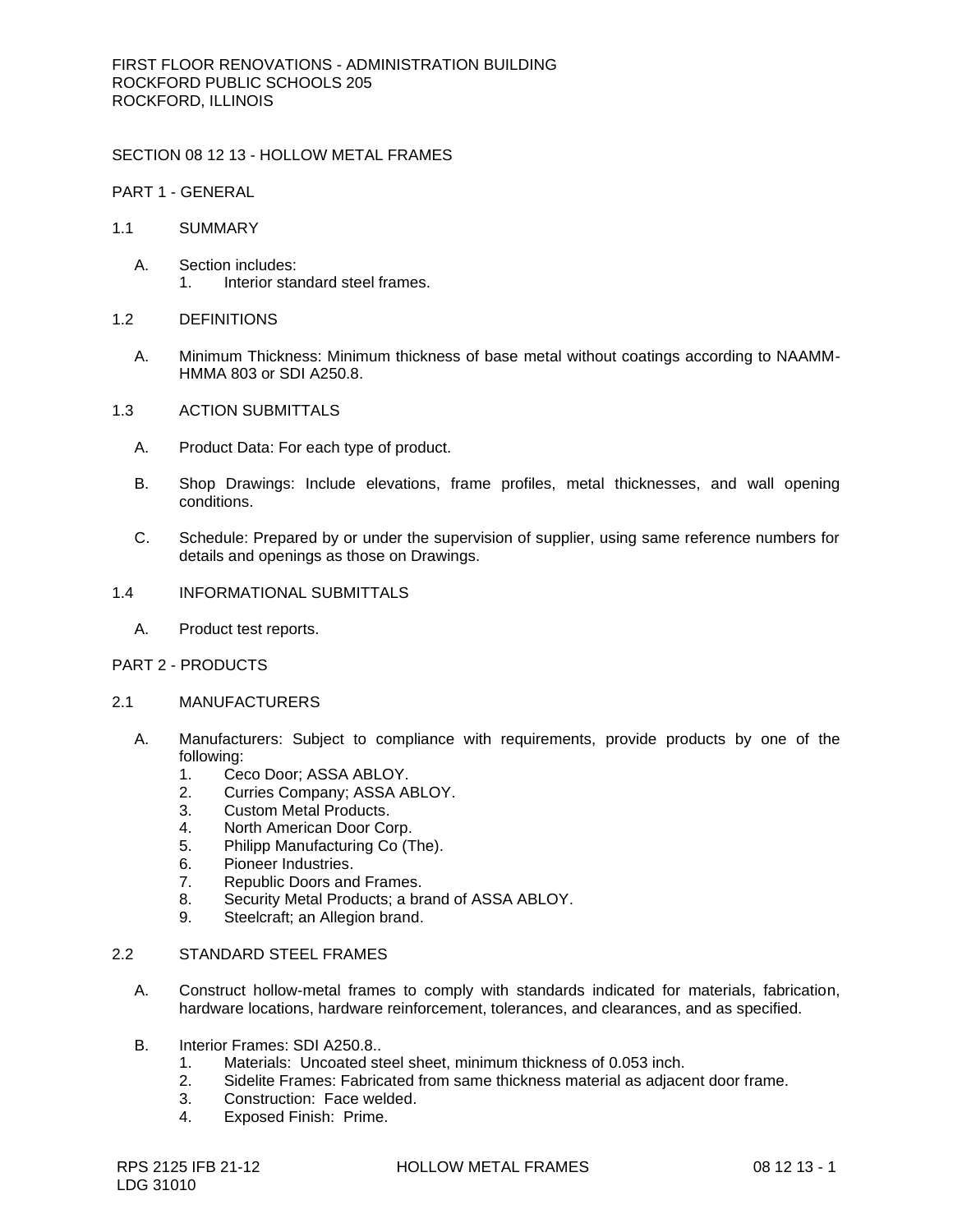# 2.3 FRAME ANCHORS

- A. Jamb Anchors:
	- 1. Type: Anchors of minimum size and type required by applicable door and frame standard, and suitable for performance level indicated.
	- 2. Quantity: Minimum of three anchors per jamb, with one additional anchor for frames with no floor anchor. Provide one additional anchor for each 24 inches of frame height above 7 feet.
- B. Floor Anchors: Provide floor anchors for each jamb and mullion that extends to floor.
- C. Material: ASTM A 879/A 879M, Commercial Steel (CS), 04Z coating designation; mill phosphatized.

### 2.4 MATERIALS

- A. Cold-Rolled Steel Sheet: ASTM A 1008/A 1008M, Commercial Steel (CS), Type B; suitable for exposed applications.
- B. Hot-Rolled Steel Sheet: ASTM A 1011/A 1011M, Commercial Steel (CS), Type B; free of scale, pitting, or surface defects; pickled and oiled.
- C. Inserts, Bolts, and Fasteners: Hot-dip galvanized according to ASTM A 153/A 153M.
- D. Glazing: Comply with requirements in Section 08 80 00 "Glazing."

## 2.5 FABRICATION

- A. Hollow-Metal Frames: Fabricate in one piece except where handling and shipping limitations require multiple sections. Where frames are fabricated in sections, provide alignment plates or angles at each joint, fabricated of metal of same or greater thickness as frames.
	- 1. Sidelite Frames: Provide closed tubular members with no visible face seams or joints, fabricated from same material as door frame. Fasten members at crossings and to jambs by welding, or by rigid mechanical anchors.
	- 2. Provide countersunk, flat- or oval-head exposed screws and bolts for exposed fasteners unless otherwise indicated.
	- 3. Door Silencers: Except on weather-stripped frames, drill stops to receive door silencers as follows. Keep holes clear during construction.
		- a. Single-Door Frames: Drill stop in strike jamb to receive three door silencers.
- B. Hardware Preparation: Factory prepare hollow-metal frames to receive templated mortised hardware, and electrical wiring; include cutouts, reinforcement, mortising, drilling, and tapping according to SDI A250.6, the Door Hardware Schedule, and templates.
	- 1. Reinforce frames to receive nontemplated, mortised, and surface-mounted door hardware.
	- 2. Comply with BHMA A156.115 for preparing hollow-metal frames for hardware.
- C. Glazed Lites: Provide stops and moldings around glazed lites where indicated. Form corners of stops and moldings with butted or mitered hairline joints.
	- 1. Provide fixed frame moldings on outside of exterior and on secure side of interior frames. Provide loose stops and moldings on inside of hollow-metal frames.
	- 2. Coordinate rabbet width between fixed and removable stops with glazing and installation types indicated.
	- 3. Provide stops for installation with countersunk flat- or oval-head machine screws spaced uniformly not more than 9 inches o.c. and not more than 2 inches o.c. from each corner.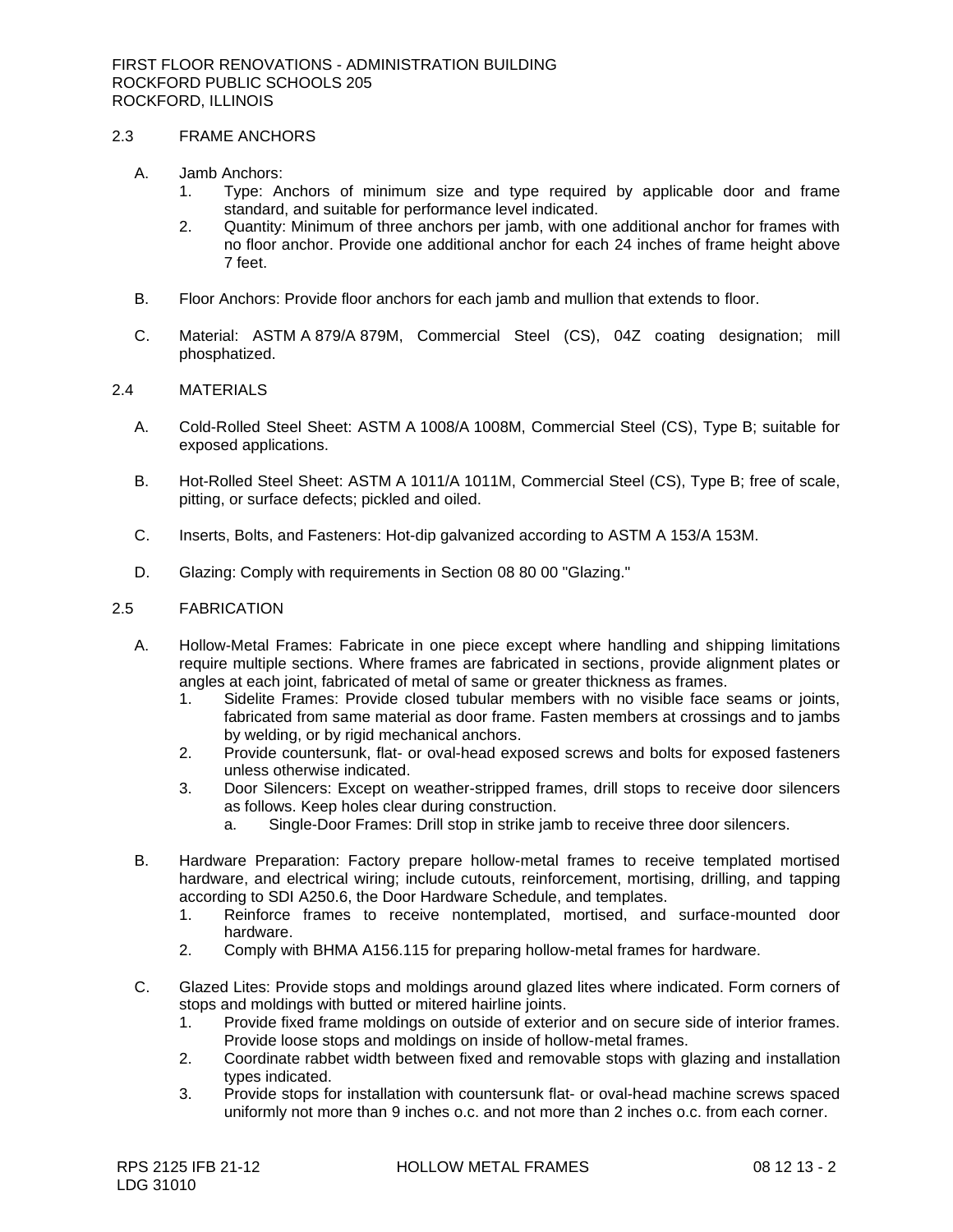FIRST FLOOR RENOVATIONS - ADMINISTRATION BUILDING ROCKFORD PUBLIC SCHOOLS 205 ROCKFORD, ILLINOIS

# 2.6 STEEL FINISHES

A. Prime Finish: Clean, pretreat, and apply manufacturer's standard primer. 1. Shop Primer: SDI A250.10.

## PART 3 - EXECUTION

### 3.1 INSTALLATION

- A. General: Install hollow-metal frames plumb, rigid, properly aligned, and securely fastened in place. Comply with approved Shop Drawings and with manufacturer's written instructions. Comply with SDI A250.11.
- B. Set frames accurately in position; plumbed, aligned, and braced securely until permanent anchors are set. After wall construction is complete, remove temporary braces without damage to completed Work.
	- 1. Where frames are fabricated in sections, field splice at approved locations by welding face joint continuously; grind, fill, dress, and make splice smooth, flush, and invisible on exposed faces. Touch-up finishes.
	- 2. Install frames with removable stops located on secure side of opening.
- C. Floor Anchors: Secure with postinstalled expansion anchors.
- D. Solidly pack mineral-fiber insulation inside frames.
- E. Installation Tolerances: Adjust hollow-metal frames to the following tolerances:
	- 1. Squareness: Plus or minus 1/16 inch, measured at door rabbet on a line 90 degrees from jamb perpendicular to frame head.
	- 2. Alignment: Plus or minus 1/16 inch, measured at jambs on a horizontal line parallel to plane of wall.
	- 3. Twist: Plus or minus 1/16 inch, measured at opposite face corners of jambs on parallel lines, and perpendicular to plane of wall.
	- 4. Plumbness: Plus or minus 1/16 inch, measured at jambs at floor.
- F. Glazing: Comply with installation requirements in Section 08 80 00 "Glazing" and with hollowmetal manufacturer's written instructions.

## 3.2 CLEANING AND TOUCHUP

A. Prime-Coat Touchup: Immediately after erection, sand smooth rusted or damaged areas of prime coat and apply touchup of compatible air-drying, rust-inhibitive primer.

END OF SECTION 08 12 13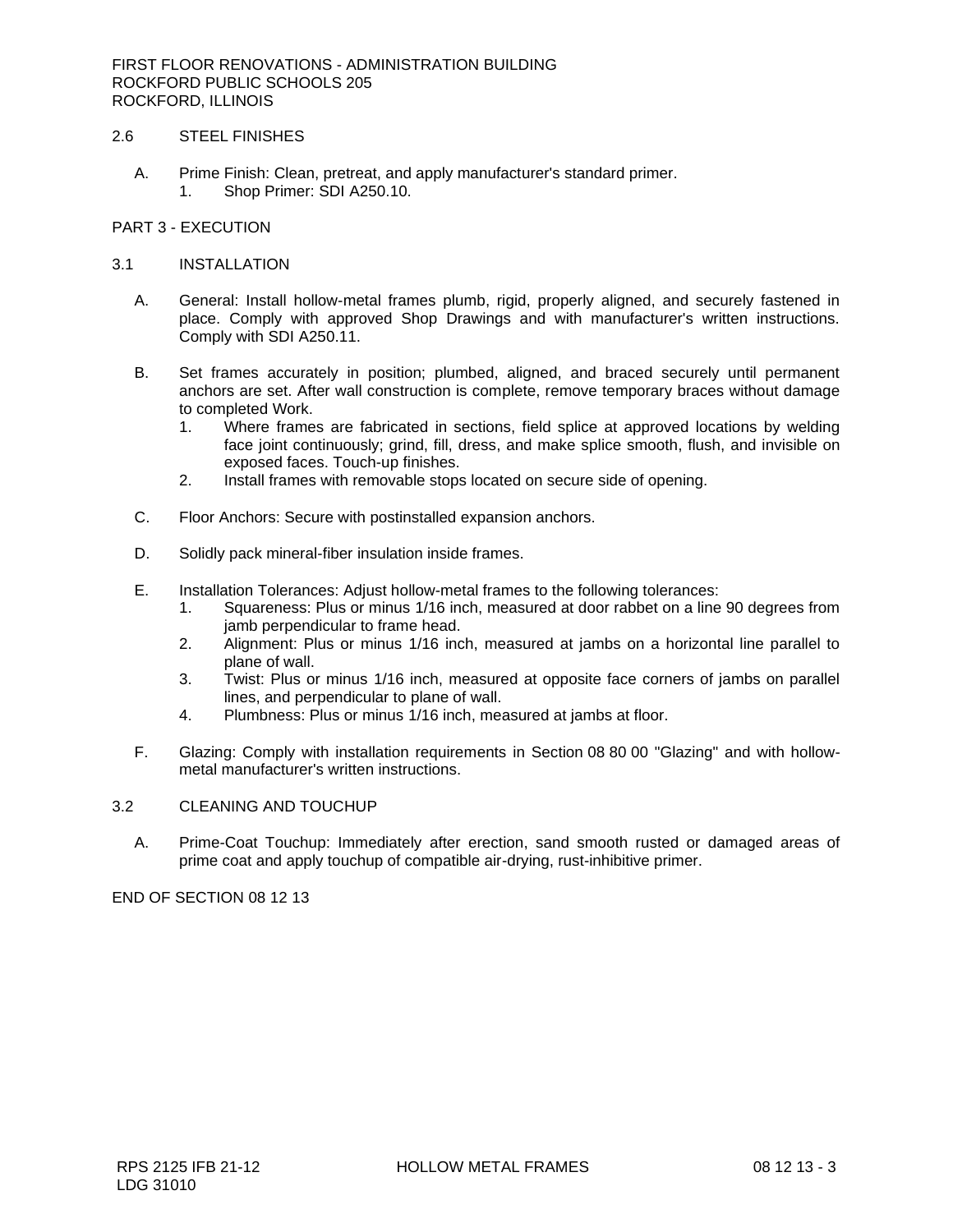SECTION 08 14 16 - FLUSH WOOD DOORS

PART 1 - GENERAL

## 1.1 SUMMARY

- A. Section Includes:
	- 1. Solid-core doors with wood-veneer faces.
	- 2. Factory finishing flush wood doors.
	- 3. Factory fitting flush wood doors to frames and factory machining for hardware.

### 1.2 ACTION SUBMITTALS

- A. Product Data: For each type of door. Include factory-finishing specifications.
- B. Shop Drawings: Indicate location, size, and hand of each door; elevation of each kind of door; construction details not covered in Product Data; and the following:
	- 1. Dimensions and locations of blocking.
	- 2. Dimensions and locations of mortises and holes for hardware.
	- 3. Dimensions and locations of cutouts.
	- 4. Undercuts.
	- 5. Requirements for veneer matching.
- C. Samples: For factory-finished doors.

## PART 2 - PRODUCTS

#### 2.1 MANUFACTURERS

- A. [Manufacturers:](http://www.specagent.com/Lookup?ulid=4) Subject to compliance with requirements, provide products by one of the following:
	- 1. [Algoma Hardwoods, Inc.](http://www.specagent.com/Lookup?uid=123457006427)
	- 2. [Eggers Industries.](http://www.specagent.com/Lookup?uid=123457006434)
	- 3. [Graham Wood Doors; ASSA ABLOY Group company.](http://www.specagent.com/Lookup?uid=123457006428)
	- 4. [Marshfield DoorSystems, Inc.](http://www.specagent.com/Lookup?uid=123457006440)
	- 5. [Mohawk Flush Doors, Inc.](http://www.specagent.com/Lookup?uid=123457006429)
	- 6. [Oshkosh Door Company.](http://www.specagent.com/Lookup?uid=123457006441)
	- 7. [VT Industries Inc.](http://www.specagent.com/Lookup?uid=123457006436)

# 2.2 FLUSH WOOD DOORS, GENERAL

- A. WDMA I.S.1-A Performance Grade: 1. Heavy Duty unless otherwise indicated.
- B. Smoke- and Draft-Control Door Assemblies: Listed and labeled for smoke and draft control, based on testing according to UL 1784.
- C. Particleboard-Core Doors:
	- 1. Particleboard: ANSI A208.1, Grade LD-1.
	- 2. Blocking: Provide wood blocking in particleboard-core doors as needed to eliminate through-bolting hardware.
	- 3. Provide doors with glued-wood-stave or structural-composite-lumber cores instead of particleboard cores for doors indicated to receive exit devices.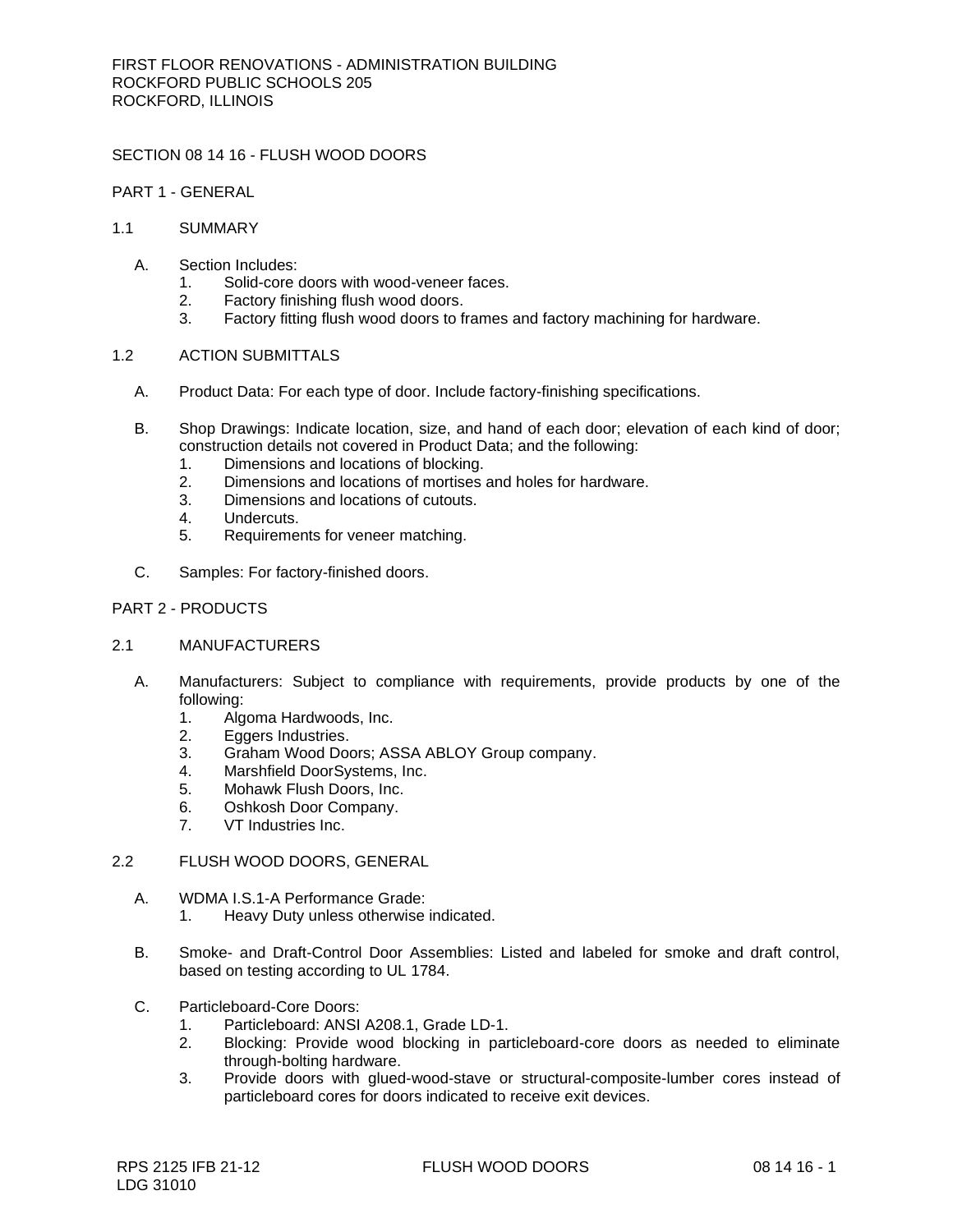FIRST FLOOR RENOVATIONS - ADMINISTRATION BUILDING ROCKFORD PUBLIC SCHOOLS 205 ROCKFORD, ILLINOIS

- D. Structural-Composite-Lumber-Core Doors:
	- 1. Structural Composite Lumber: WDMA I.S.10.
		- a. Screw Withdrawal, Face: 700 lbf.
			- b. Screw Withdrawal, Edge: 400 lbf.

### 2.3 VENEER-FACED DOORS FOR TRANSPARENT FINISH

- A. Interior Solid-Core Doors:
	- 1. Grade: Custom (Grade A faces).
	- 2. Species: Match existing.
	- 3. Cut: Plain sliced (flat sliced).
	- 4. Match between Veneer Leaves: Slip match.
	- 5. Assembly of Veneer Leaves on Door Faces: Running match.
	- 6. Core: Particleboard.
	- 7. Construction: Five or seven plies. Stiles and rails are bonded to core, then entire unit is abrasive planed before veneering. Faces are bonded to core using a hot press.

#### 2.4 FABRICATION

- A. Factory fit doors to suit frame-opening sizes indicated. Comply with clearance requirements of referenced quality standard for fitting unless otherwise indicated.
- B. Factory machine doors for hardware that is not surface applied.

#### 2.5 FACTORY FINISHING

- A. General: Comply with referenced quality standard for factory finishing. Complete fabrication, including fitting doors for openings and machining for hardware that is not surface applied, before finishing.
	- 1. Finish faces, all four edges, edges of cutouts, and mortises. Stains and fillers may be omitted on top and bottom edges, edges of cutouts, and mortises.
- B. Factory finish doors.

#### C. Transparent Finish:

- 1. Grade: Custom.
- 2. Finish: WDMA TR-4 conversion varnish or WDMA TR-6 catalyzed polyurethane.
- 3. Staining: Match existing.
- 4. Sheen: Satin.

## PART 3 - EXECUTION

#### 3.1 INSTALLATION

- A. Installation Instructions: Install doors to comply with manufacturer's written instructions and referenced quality standard, and as indicated.
- B. Factory-Fitted Doors: Align in frames for uniform clearance at each edge.
- C. Factory-Finished Doors: Restore finish before installation if fitting or machining is required at Project site.

END OF SECTION 08 14 16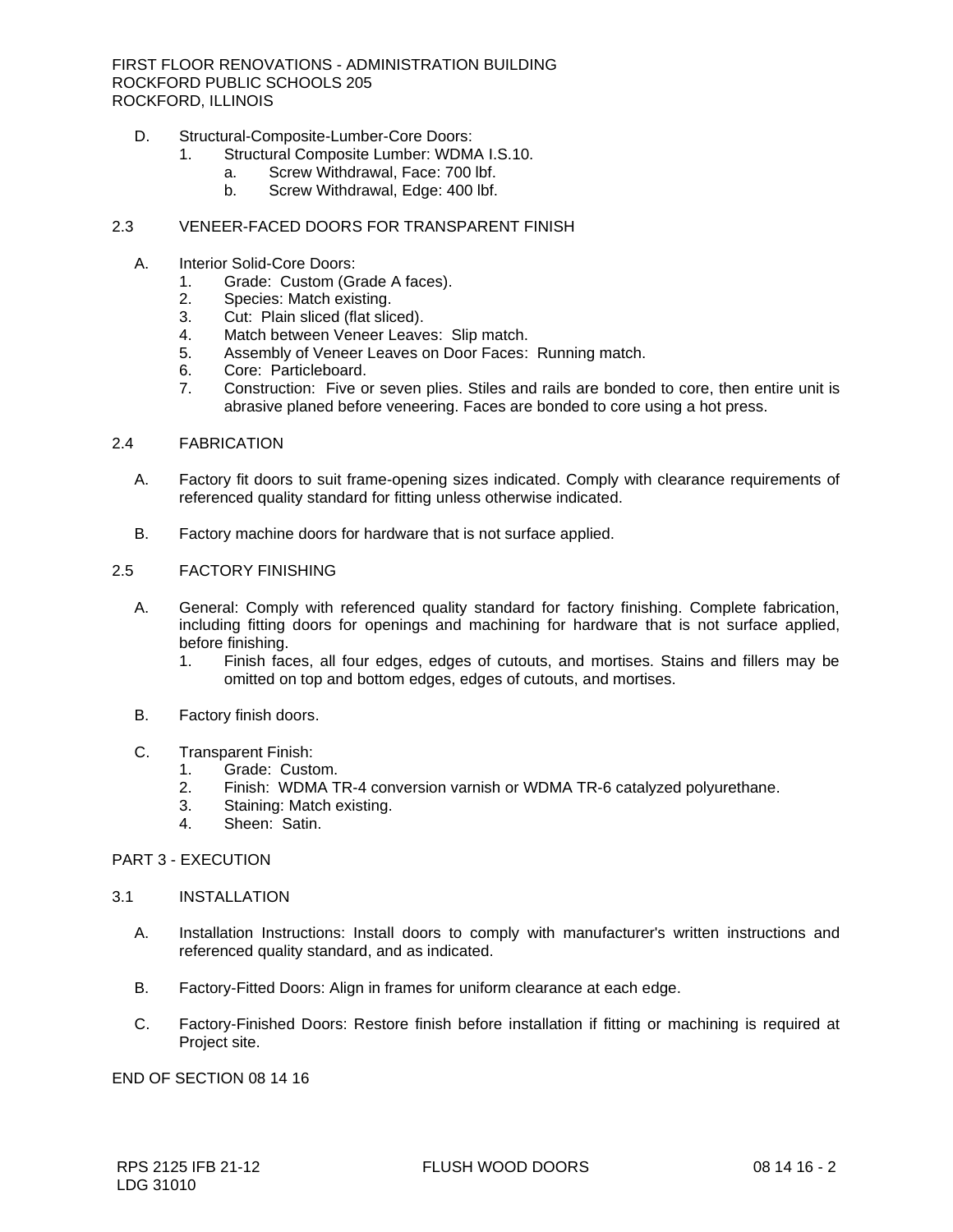# SECTION 08 42 13 - ALUMINUM-FRAMED ENTRANCES

PART 1 - GENERAL

## 1.1 SUMMARY

- A. Section Includes:
	- 1. Manual-swing entrance doors.
	- 2. Aluminum framed window.
	- 3. Aluminum overhead framing.

# 1.2 ACTION SUBMITTALS

- A. Product Data: For each type of product.
- B. Shop Drawings: Include plans, elevations, sections, full-size details, and attachments to other work.
- C. Samples: For each type of exposed finish required.

### 1.3 INFORMATIONAL SUBMITTALS

- A. Sample warranties.
- 1.4 QUALITY ASSURANCE
	- A. Installer Qualifications: An entity that employs installers and supervisors who are trained and approved by manufacturer.
- 1.5 WARRANTY
	- A. Special Warranty: Manufacturer agrees to repair or replace components of aluminum-framed entrances that do not comply with requirements or that fail in materials or workmanship within specified warranty period.
		- 1. Warranty Period: Two years from date of Substantial Completion.

# PART 2 - PRODUCTS

## 2.1 MANUFACTURERS

- A. [Manufacturers:](http://www.specagent.com/Lookup?ulid=12803) Subject to compliance with requirements, provide products by one of the following:
	- 1. [EFCO Corporation.](http://www.specagent.com/Lookup?uid=123457066307)
	- 2. [Kawneer North America, an Arconic company.](http://www.specagent.com/Lookup?uid=123457066308)
	- 3. [Manko Window Systems, Inc.](http://www.specagent.com/Lookup?uid=123457066310)
	- 4. [Oldcastle BuildingEnvelope \(OBE\); CRH Americas.](http://www.specagent.com/Lookup?uid=123457066311)
	- 5. [Pittco Architectural Metals, Inc.](http://www.specagent.com/Lookup?uid=123457066312)
	- 6. [U.S. Aluminum; a brand of C.R. Laurence.](http://www.specagent.com/Lookup?uid=123457066315)
	- 7. [YKK AP America Inc.](http://www.specagent.com/Lookup?uid=123457066318)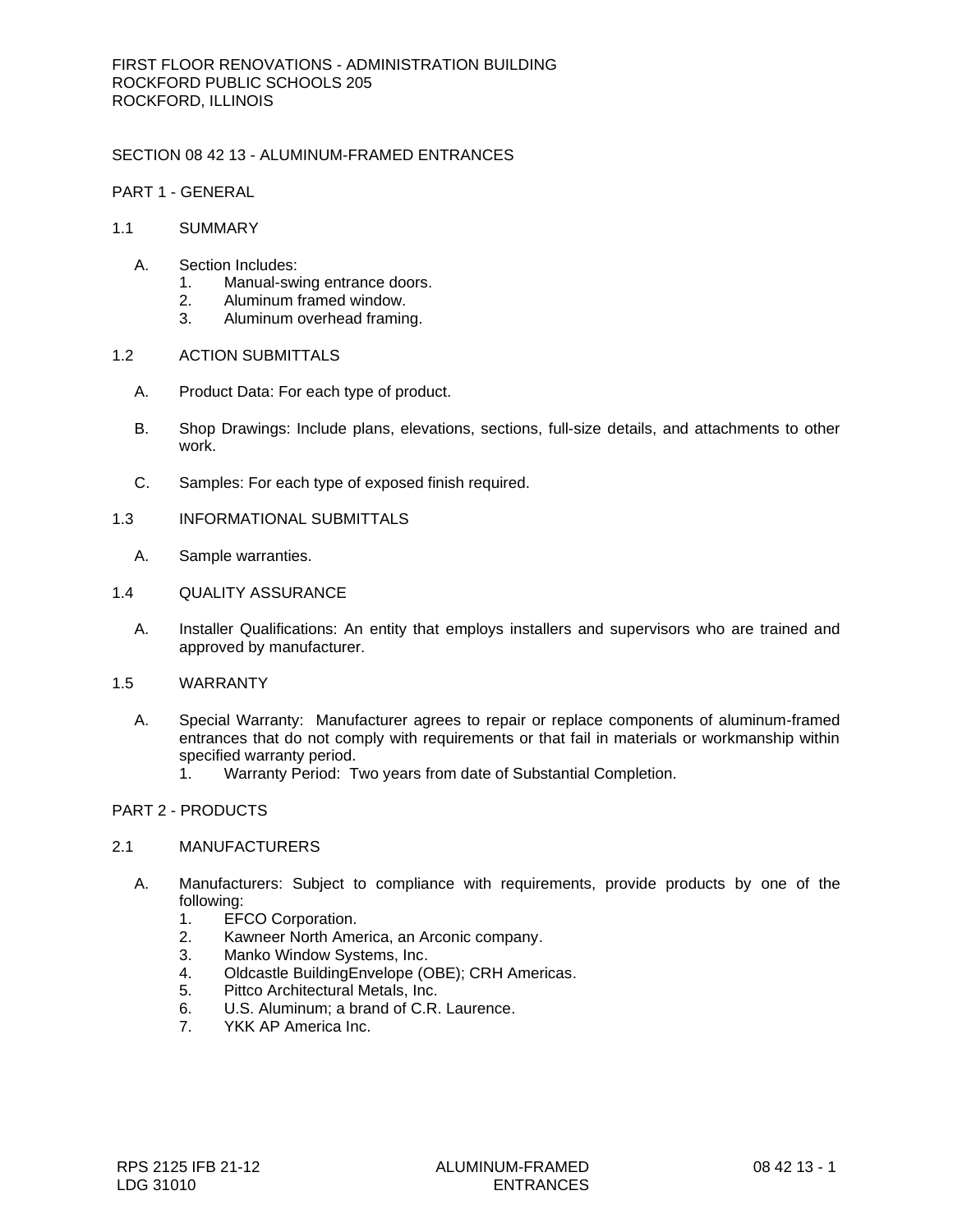# 2.2 PERFORMANCE REQUIREMENTS

- A. General Performance: Comply with performance requirements specified, as determined by testing of aluminum-framed entrances representing those indicated for this Project without failure due to defective manufacture, fabrication, installation, or other defects in construction.
- B. Air Infiltration: Test according to ASTM E 283 for infiltration as follows:
	- 1. Entrance Doors:
		- a. Single Doors: Maximum air leakage of 0.5 cfm/sq. ft. at a static-air-pressure differential of 1.57 lbf/sq. ft..

## 2.3 ENTRANCE DOOR SYSTEMS

- A. Entrance Doors: Manufacturer's standard glazed entrance doors for manual-swing or automatic operation.
	- 1. Door Construction: 1-3/4-inch overall thickness, with minimum 0.125-inch- thick, extruded-aluminum tubular rail and stile members. Mechanically fasten corners with reinforcing brackets that are deeply penetrated and fillet welded or that incorporate concealed tie rods.
	- 2. Door Design: Wide stile; 5-inch nominal width.
	- 3. Glazing Stops and Gaskets: Beveled, snap-on, extruded-aluminum stops and preformed gaskets.
		- a. Provide nonremovable glazing stops on outside of door.
- B. Framing Members: Manufacturer's standard extruded aluminum, minimum 0.125 inch thick and reinforced as required to support imposed loads.
	- 1. Nominal Size: As indicated on Drawings.
	- 2. Thermally broken.
- C. Backer Plates: Manufacturer's standard, continuous backer plates for framing members, if not integral, where framing abuts adjacent construction.
- D. Brackets and Reinforcements: Manufacturer's standard high-strength aluminum with nonstaining, nonferrous shims for aligning system components.
- E. Materials:
	- 1. Aluminum: Alloy and temper recommended by manufacturer for type of use and finish indicated.
		- a. Sheet and Plate: ASTM B 209.
		- b. Extruded Bars, Rods, Profiles, and Tubes: ASTM B 221.
		- c. Extruded Structural Pipe and Tubes: ASTM B 429/B 429M.
		- d. Structural Profiles: ASTM B 308/B 308M.

## 2.4 ENTRANCE DOOR HARDWARE

- A. Entrance Door Hardware: Hardware not specified in this Section is specified in Section 08 71 00 "Door Hardware."
- B. Weather Stripping: Manufacturer's standard replaceable components.
	- 1. Compression Type: Made of ASTM D 2000 molded neoprene or ASTM D 2287 molded PVC.
	- 2. Sliding Type: AAMA 701/702, made of wool, polypropylene, or nylon woven pile with nylon-fabric or aluminum-strip backing.
- C. Weather Sweeps: Manufacturer's standard exterior-door bottom sweep with concealed fasteners on mounting strip.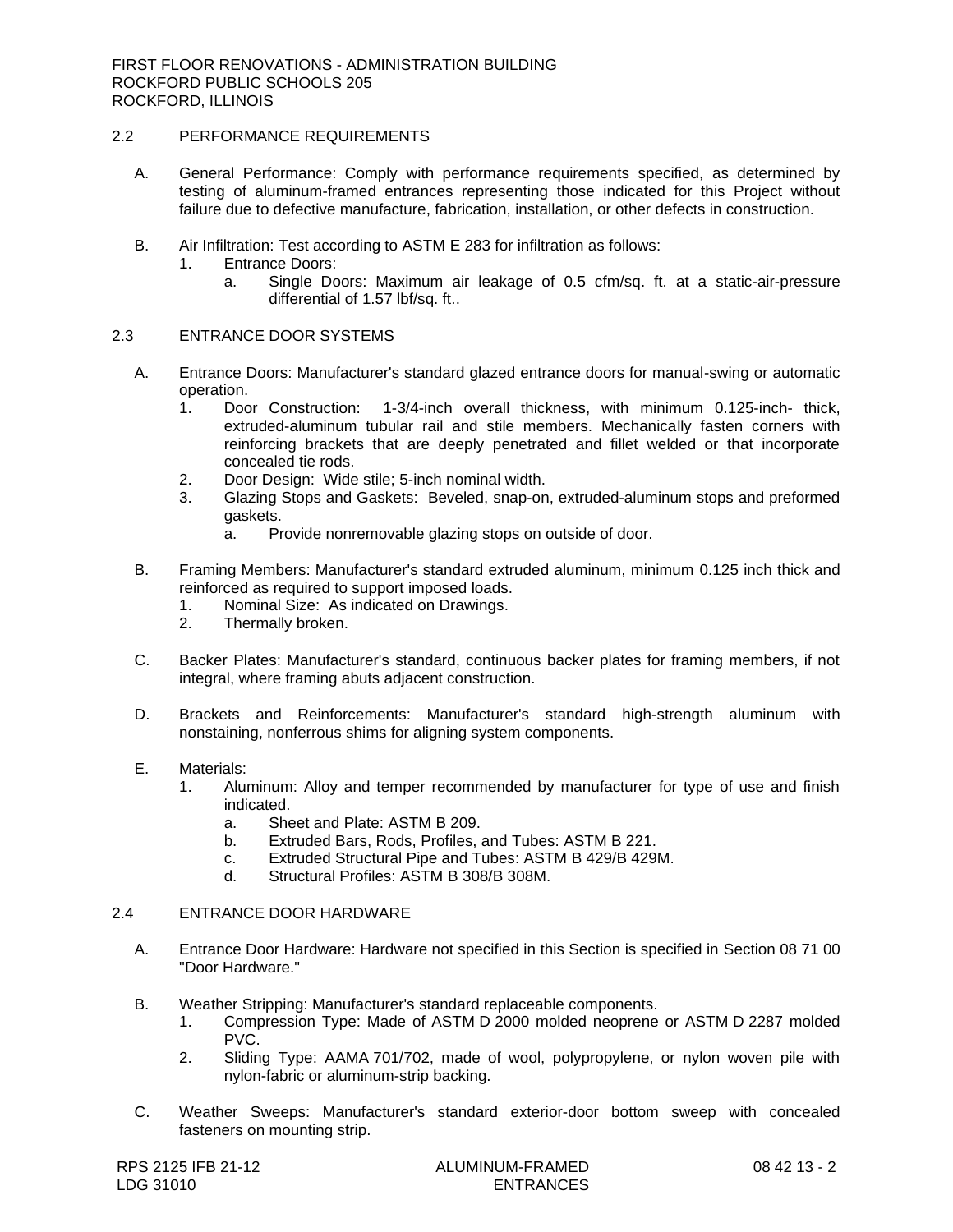FIRST FLOOR RENOVATIONS - ADMINISTRATION BUILDING ROCKFORD PUBLIC SCHOOLS 205 ROCKFORD, ILLINOIS

# 2.5 GLAZING

- A. Glazing: Comply with Section 08 80 00 "Glazing."
- B. Glazing Gaskets: Manufacturer's standard sealed-corner pressure-glazing system of black, resilient elastomeric glazing gaskets, setting blocks, and shims or spacers.
- C. Glazing Sealants: As recommended by manufacturer.

#### 2.6 FABRICATION

- A. Form or extrude aluminum shapes before finishing.
- B. Weld in concealed locations to greatest extent possible to minimize distortion or discoloration of finish. Remove weld spatter and welding oxides from exposed surfaces by descaling or grinding.
- C. Fabricate components that, when assembled, have the following characteristics:
	- 1. Profiles that are sharp, straight, and free of defects or deformations.
	- 2. Accurately fitted joints with ends coped or mitered.
	- 3. Physical and thermal isolation of glazing from framing members.
	- 4. Accommodations for thermal and mechanical movements of glazing and framing to maintain required glazing edge clearances.
	- 5. Fasteners, anchors, and connection devices that are concealed from view to greatest extent possible.
- D. Entrance Door Frames: Reinforce as required to support loads imposed by door operation and for installing entrance door hardware.
- E. Entrance Doors: Reinforce doors as required for installing entrance door hardware.
- F. Entrance Door Hardware Installation: Factory install entrance door hardware to the greatest extent possible. Cut, drill, and tap for factory-installed entrance door hardware before applying finishes.
- G. After fabrication, clearly mark components to identify their locations in Project according to Shop Drawings.

#### 2.7 ALUMINUM FINISHES

A. Color Anodic Finish: AAMA 611, AA-M12C22A42/A44, Class I, 0.018 mm or thicker. 1. Color: Match existing dark bronze or black anodic finish.

## PART 3 - EXECUTION

- 3.1 INSTALLATION
	- A. General:
		- 1. Comply with manufacturer's written instructions.
		- 2. Do not install damaged components.
		- 3. Fit joints to produce hairline joints free of burrs and distortion.
		- 4. Rigidly secure nonmovement joints.
		- 5. Install anchors with separators and isolators to prevent metal corrosion and electrolytic deterioration and to prevent impeding movement of moving joints.
		- 6. Seal perimeter and other joints watertight unless otherwise indicated.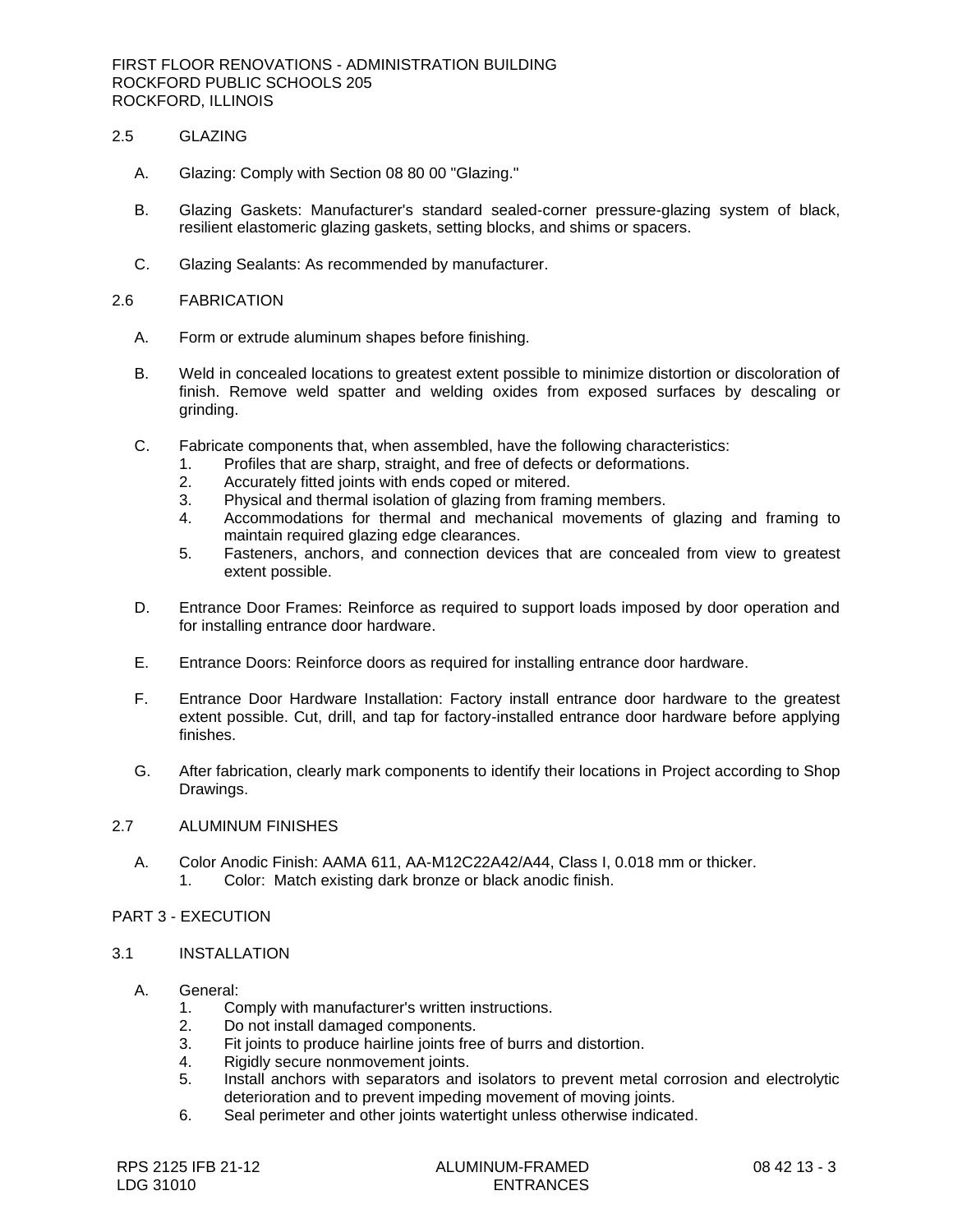- B. Metal Protection:
	- 1. Where aluminum is in contact with dissimilar metals, protect against galvanic action by painting contact surfaces with materials recommended by manufacturer for this purpose or installing nonconductive spacers.
	- 2. Where aluminum is in contact with concrete or masonry, protect against corrosion by painting contact surfaces with bituminous paint.
- C. Set continuous sill members and flashing in full sealant bed, as specified in Section 07 92 00 "Joint Sealants," to produce weathertight installation.
- D. Install components plumb and true in alignment with established lines and grades.
- E. Install glazing as specified in Section 08 80 00 "Glazing."
- F. Entrance Doors: Install doors to produce smooth operation and tight fit at contact points. 1. Exterior Doors: Install to produce weathertight enclosure and tight fit at weather stripping.

END OF SECTION 08 42 13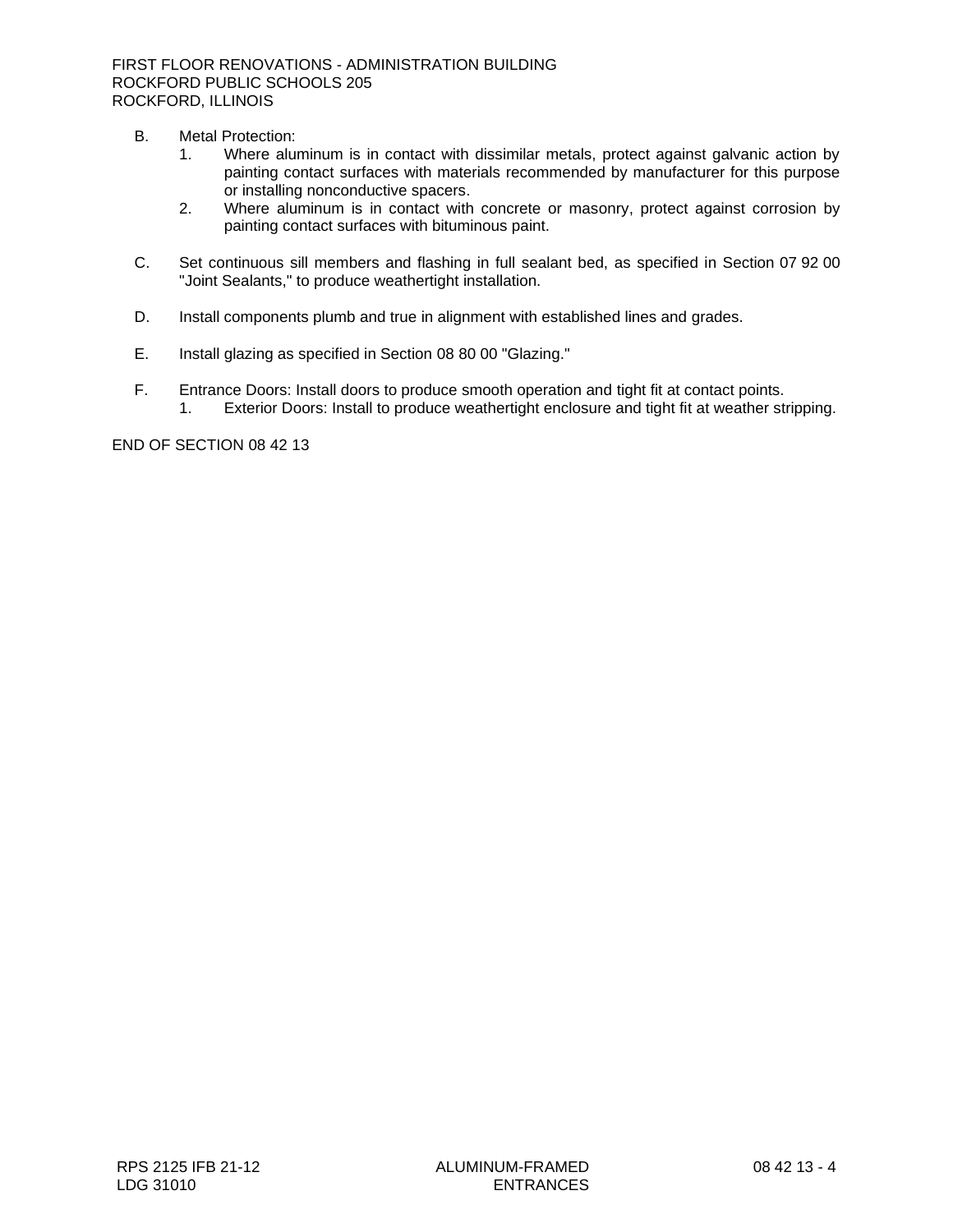|         |                    |             | <b>DOOR INDEX</b> |      |           |
|---------|--------------------|-------------|-------------------|------|-----------|
| Mark    | Heading #          | Mark        | Heading #         | Mark | Heading # |
| 001     | 01                 |             |                   |      |           |
| 115     | $99\,$             |             |                   |      |           |
| 116     | 99                 |             |                   |      |           |
| 118     | $02\,$             |             |                   |      |           |
| 123     | 03                 |             |                   |      |           |
| $125\,$ | $04\,$             |             |                   |      |           |
| 136     | 99                 |             |                   |      |           |
| 137     | $05\,$             |             |                   |      |           |
| 139     | 99                 |             |                   |      |           |
| $141$   | 99                 |             |                   |      |           |
| $142$   | 99                 |             |                   |      |           |
| 146     | ${\bf 06}$         |             |                   |      |           |
| 147A    | 07                 |             |                   |      |           |
| $148\,$ | ${\bf 08}$         |             |                   |      |           |
| 164     | 09<br>$\mathbf{I}$ | $\sim 10^7$ |                   |      |           |
| 165     | ${\bf 09}$         |             |                   |      |           |
| 166     | ${\bf 09}$         |             | $\sim$            |      |           |
| 167     | ${\bf 09}$         |             |                   |      |           |

 $\sim 10^{11}$ 

 $\mathcal{A}^{\mathcal{A}}$  ,  $\mathcal{A}$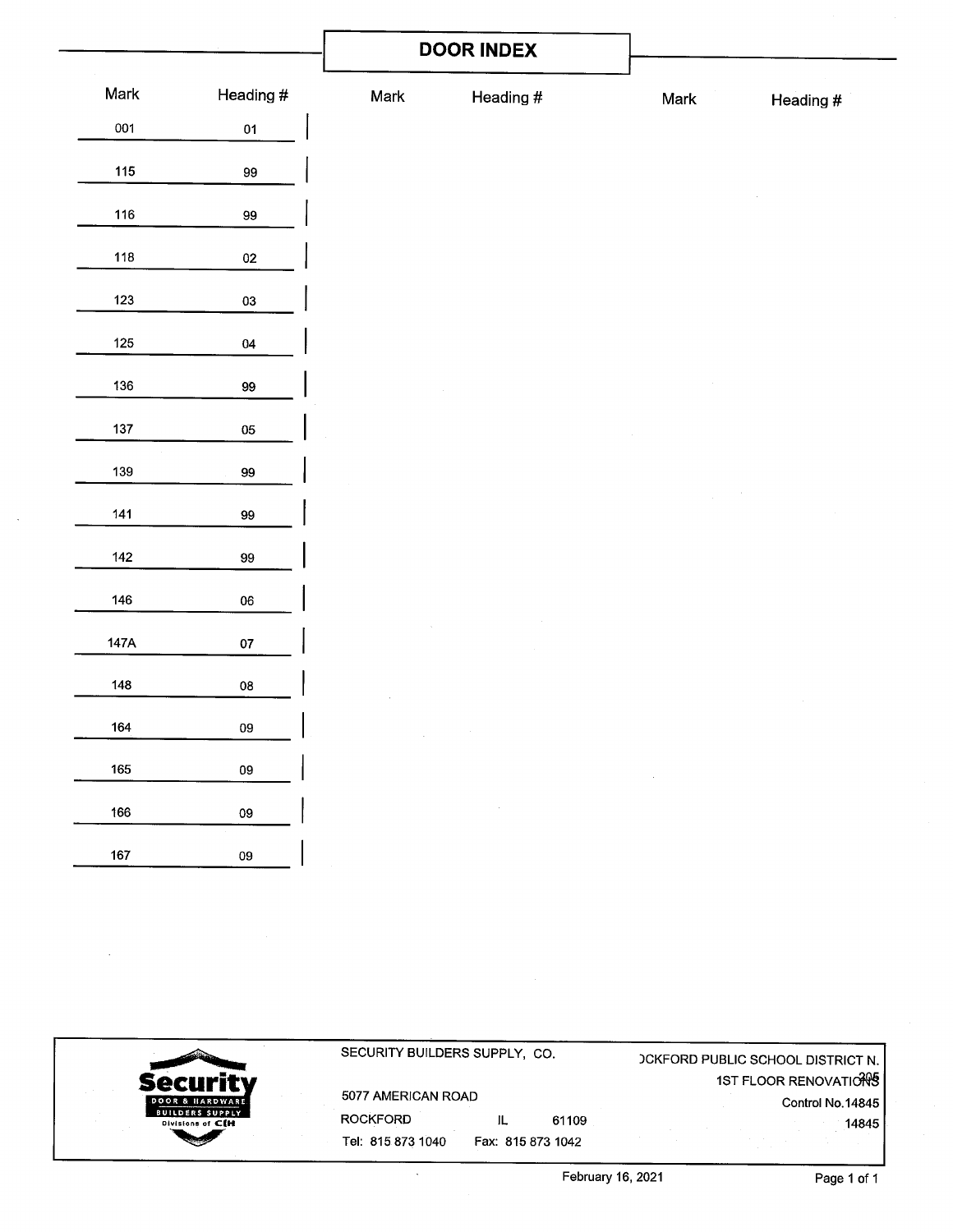|                                                                                                              | Headings                                                                                                                                                                                                                                     |                     |                          |
|--------------------------------------------------------------------------------------------------------------|----------------------------------------------------------------------------------------------------------------------------------------------------------------------------------------------------------------------------------------------|---------------------|--------------------------|
| Heading: 01                                                                                                  |                                                                                                                                                                                                                                              |                     |                          |
| Marks:<br>1<br>001                                                                                           |                                                                                                                                                                                                                                              |                     |                          |
| Each Opening To Have:<br>3<br><b>HINGE, 4 1/2, STD WT</b>                                                    | TA2714 4-1/2 X 4-1/2                                                                                                                                                                                                                         |                     |                          |
| 1<br>PASSAGE SET, WITH THRU BOLTS                                                                            | 28-10U15 X LJ                                                                                                                                                                                                                                | 10B<br><b>US10B</b> | <b>MCK</b><br><b>SAR</b> |
| 1<br><b>WALL STOP</b>                                                                                        | 409                                                                                                                                                                                                                                          | US10BE              | <b>ROC</b>               |
| <b>SILENCER</b><br>1                                                                                         | 608-RKW                                                                                                                                                                                                                                      | <b>GRAY</b>         | <b>ROC</b>               |
| Heading: 02                                                                                                  |                                                                                                                                                                                                                                              |                     |                          |
| Marks:<br>1<br>118                                                                                           |                                                                                                                                                                                                                                              |                     |                          |
| Each Opening To Have:                                                                                        |                                                                                                                                                                                                                                              |                     |                          |
| <b>MORTISE LOCK</b><br>1                                                                                     | SCHLAGE STOREROOM L9080 MORTISE LOCK BODY PART<br>#L283-134                                                                                                                                                                                  |                     | <b>SCH</b>               |
| 1<br><b>MORTISE CYLINDER</b>                                                                                 | 41 X 6-PIN X 13-0938 X MK                                                                                                                                                                                                                    | <b>US10B</b>        | SAR                      |
| <b>ELECTRIC STRIKE</b><br>1                                                                                  | 1600CS-12/24D-613E                                                                                                                                                                                                                           | 613E                | <b>ESH</b>               |
| 1<br><b>CLOSER</b>                                                                                           | 7500                                                                                                                                                                                                                                         | 690                 | <b>NOR</b>               |
| <b>PARTS</b><br>1                                                                                            | SCHLAGE STOREROOM LOCK ARMOR FRONT #09-663                                                                                                                                                                                                   | 613                 | <b>SCH</b>               |
| CARD READER AND ALL ACCESSORIES ARE BY OTHERS.<br>ALL OTHER HARDWARE IS TO BE REUSED FROM THE EXISTING DOOR. | L283-134 IS TO REPLACE THE BODY AND FUNCTION OF THE EXISTING MORTISE PASSAGE SET.<br>LEVER TRIM AND OTHER LOCK COMPONETS ARE TO BE REUSED INCLUDING SCREWS IF NEEDED.<br>PART #09-663 IS THE ARMOR FRONT FOR THE NEW LOCK BODY AND FUNCTION. |                     |                          |
| Heading: 03                                                                                                  |                                                                                                                                                                                                                                              |                     |                          |
| Marks:<br>1<br>123                                                                                           |                                                                                                                                                                                                                                              |                     |                          |
| Each Opening To Have:                                                                                        |                                                                                                                                                                                                                                              |                     |                          |
| <b>LOCKSET</b><br>1                                                                                          | 28-10G04 X LJ X MK                                                                                                                                                                                                                           | <b>US10B</b>        | <b>SAR</b>               |
| <b>ELECTRIC STRIKE</b><br>1                                                                                  | 1600CS-12/24D-613E                                                                                                                                                                                                                           | 613E                | <b>ESH</b>               |
| <b>CLOSER</b>                                                                                                | 7500                                                                                                                                                                                                                                         | 690                 | <b>NOR</b>               |
| CARD READER AND ALL ACCESSORIES ARE BY OTHERS.                                                               |                                                                                                                                                                                                                                              |                     |                          |

ALL OTHER HARDWARE IS TO BE REUSED FROM THE EXISTING DOOR.<br>THE EXISTING DOOR HAS A CYLINDRICAL KNOB LOCK OF AN UNKNOWN MANUFACTURER ALREADY ON IT.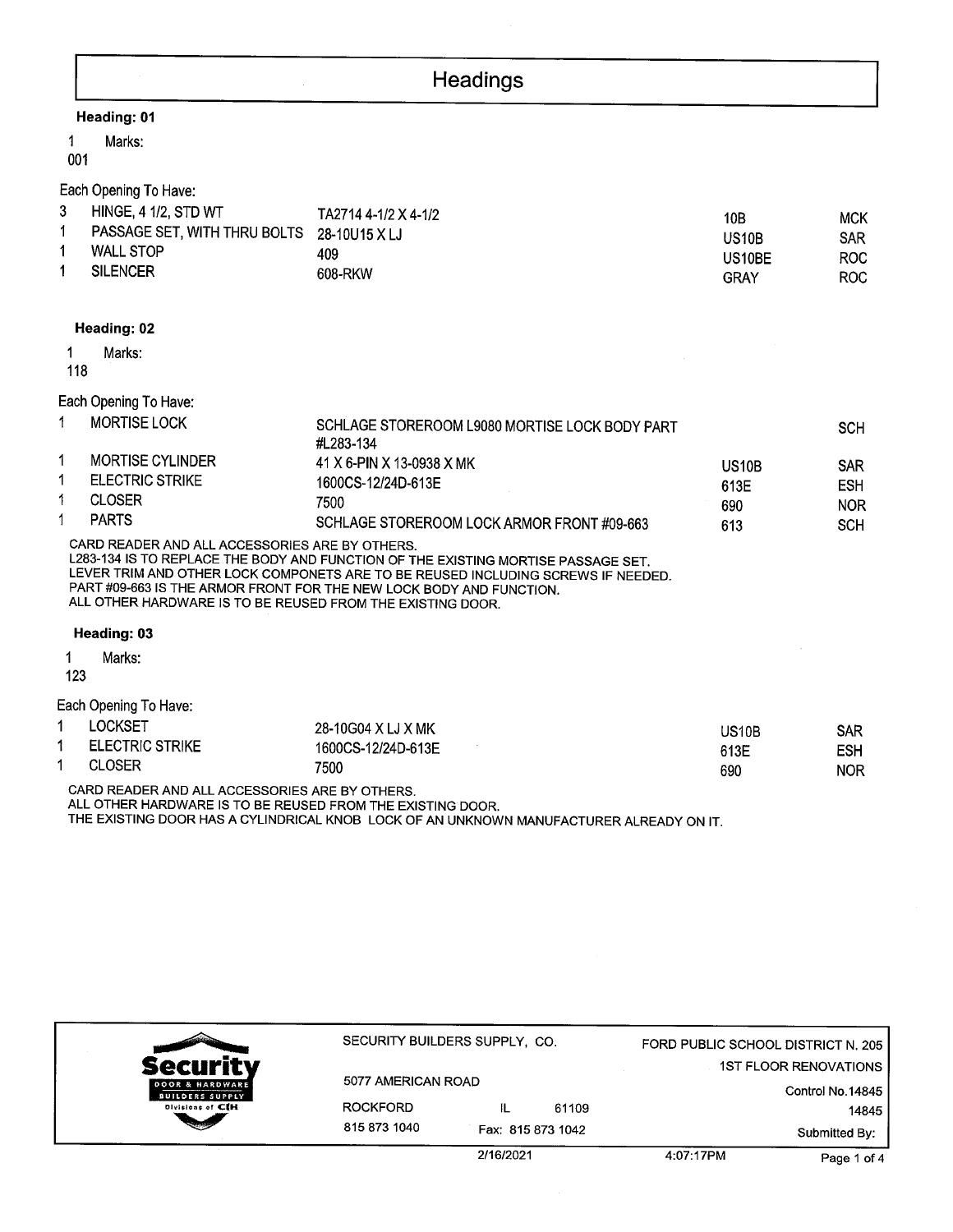# Heading: 04

#### $\mathbf{1}$ Marks:

## 125

Each Opening To Have:

|             | HINGE, 5, HVY WT       | T4A3786 5 X 4-1/2  | 10B                 | <b>MCK</b> |
|-------------|------------------------|--------------------|---------------------|------------|
| 1           | LOCKSET                | 28-10G04 X LJ X MK | US10B               | <b>SAR</b> |
| $\mathbf 1$ | <b>ELECTRIC STRIKE</b> | 1600CS-12/24D-613E | 613E                | <b>ESH</b> |
| 1           | <b>CLOSER</b>          | 7500               | 690                 | <b>NOR</b> |
|             | <b>WALL STOP</b>       | 409                | US <sub>10</sub> BE | ROC.       |
| 3           | <b>SILENCER</b>        | 608-RKW            | GRAY                | ROC.       |

CARD READER AND ALL ACCESSORIES ARE BY OTHERS. ALL OTHER HARDWARE IS TO BE REUSED FROM THE EXISTING DOOR. THE EXISTING DOOR HAS A CYLINDRICAL LOCK ON IT ALREADY OF AN UNKNOWN MANUFACTURER. Heading: 05

Marks:  $\mathbf{1}$ 

137

# Each Opening To Have:

| -3 | <b>HINGE, 4 1/2, STD WT</b> | TA2714 4-1/2 X 4-1/2 | 10B    | <b>MCK</b> |
|----|-----------------------------|----------------------|--------|------------|
|    | <b>LOCKSET</b>              | 28-10G04 X LJ X MK   | US10B  | <b>SAR</b> |
|    | <b>CLOSER</b>               | 7500                 | 690    | <b>NOR</b> |
| 1  | <b>WALL STOP</b>            | 409                  | US10BE | ROC.       |
| 3  | <b>SILENCER</b>             | 608-RKW              | GRAY   | ROC.       |

## Heading: 06

#### $\mathbf{1}$ Marks:

146

### Each Opening To Have:

| 3 | <b>HINGE, 4 1/2, STD WT</b> | TA2714 4-1/2 X 4-1/2 | 10B                | MCK        |
|---|-----------------------------|----------------------|--------------------|------------|
|   | LOCKSET                     | 28-10G04 X LJ X MK   | US <sub>10</sub> B | <b>SAR</b> |
|   | <b>ELECTRIC STRIKE</b>      | 1600CS-12/24D-613E   | 613E               | <b>ESH</b> |
|   | <b>CLOSER</b>               | 7500                 | 690                | <b>NOR</b> |
|   | <b>WALL STOP</b>            | 409                  | US10BE             | <b>ROC</b> |
| 3 | <b>SILENCER</b>             | 608-RKW              | GRAY               | ROC        |

CARD READER AND ALL ACCESSORIES ARE BY OTHERS. ALL OTHER HARDWARE IS TO BE REUSED FROM THE EXISTING DOOR. THE EXISTING DOOR HAS A CYLINDRICAL LOCK ON IT ALREADY OF AN UNKNOWN MANUFACTURER.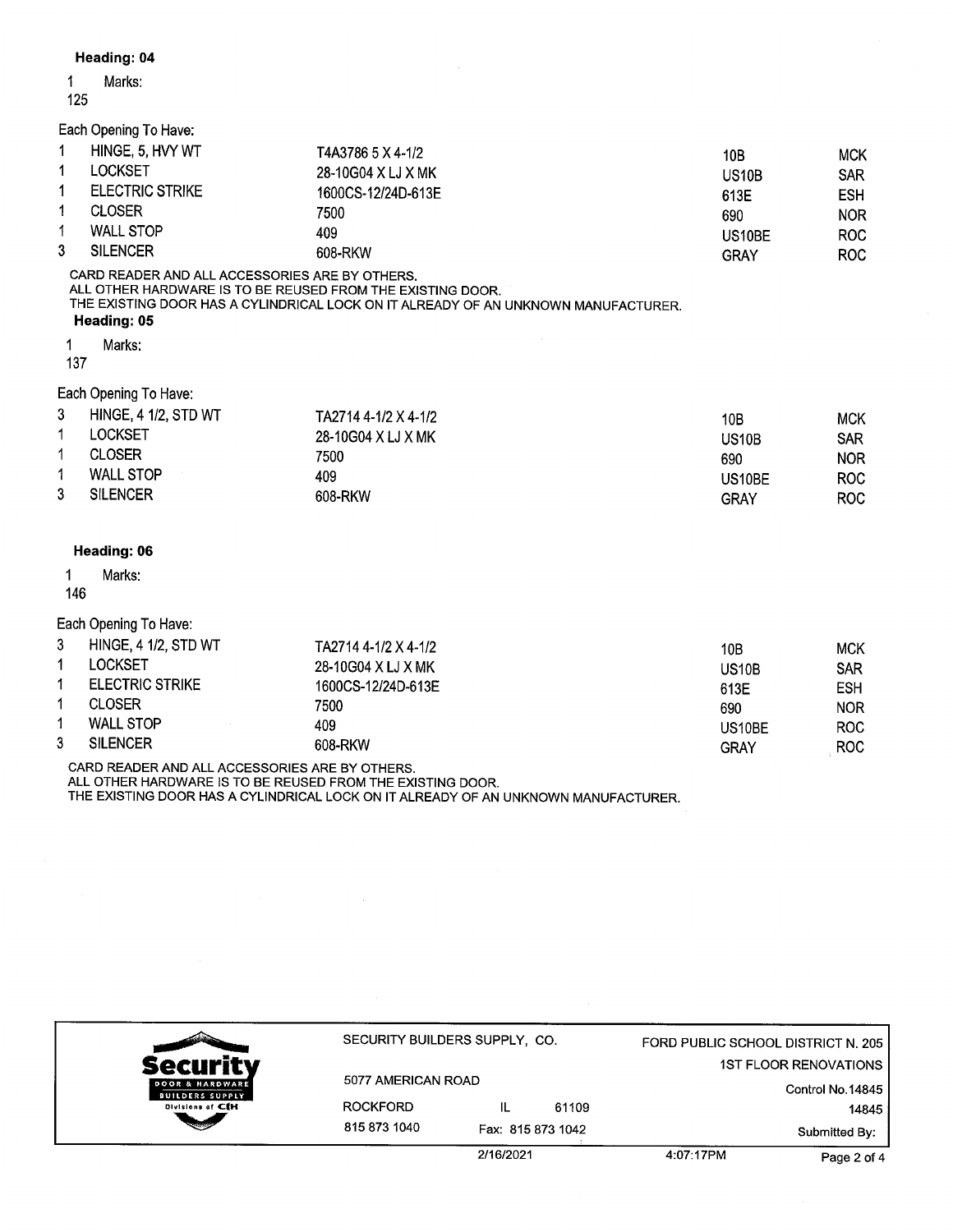# Heading: 07

#### Marks:  $\mathbf{1}$

147A

Each Opening To Have:

|   | <b>CONTINUOUS HINGE</b>         | DFM83                              | D                  | <b>PEM</b> |
|---|---------------------------------|------------------------------------|--------------------|------------|
| 1 | <b>RIM EXIT DEVICE</b>          | EX89-M                             | 313                | <b>ADA</b> |
|   | <b>RIM CYLINDER</b>             | 34 X KD                            | US <sub>10</sub> B | <b>SAR</b> |
|   | <b>ELECTRIC STRIKE</b>          | 9600-12/24D-613 X 2005M3 X 2001M   | 613                | <b>ESH</b> |
|   | SURFACE ELECTROMAGNETIC<br>LOCK | M62                                |                    | <b>ESH</b> |
|   | <b>ANTI-VANDAL PULL</b>         | VRT22 X CFC                        | US32D              | <b>ROC</b> |
|   | <b>CLOSER</b>                   | CLP7500 X 7788 X 6891 X SN-134     | 690                | <b>NOR</b> |
|   | <b>THRESHOLD</b>                | 272D X PEMKOTE X SS/MS&ES25 X 42 W | D                  | <b>PEM</b> |

ELECTRIC STRIKE AND MAG LOCK ARE TO BE WIRED TO RELEASE (FAIL SAFE) WITH EMERGENCY ALARM. CARD READER AND ALL ACCESSORIES ARE BY OTHERS. ALL PERIMETER SEAL IS BY THE DOOR SUPPLIER.

# Heading: 08

1 Marks:

148

# Each Opening To Have:

| 3 | <b>HINGE, 4 1/2, STD WT</b> | TA2714 4-1/2 X 4-1/2 | 10B          | <b>MCK</b> |
|---|-----------------------------|----------------------|--------------|------------|
|   | LOCKSET                     | 28-10G04 X LJ X MK   | <b>US10B</b> | <b>SAR</b> |
|   | <b>ELECTRIC STRIKE</b>      | 1600CS-12/24D-613E   | 613E         | ESH        |
|   | <b>CLOSER</b>               | 7500                 | 690          | <b>NOR</b> |
|   | <b>WALL STOP</b>            | 409                  | US10BE       | ROC.       |
| 3 | <b>SILENCER</b>             | 608-RKW              | GRAY         | ROC.       |

CARD READER AND ALL ACCESSORIES ARE BY OTHERS.

# Heading: 09

 $\overline{\mathbf{4}}$ Marks:

164, 165, 166, 167

# Each Opening To Have:

| <b>HINGE, 4 1/2, STD WT</b><br>CYLINDRICAL LOCK WITH THRU<br>BOLTS CLASSROOM | TA2714 4-1/2 X 4-1/2<br>28-10G37 X LJ X MK | 10B<br>US <sub>10</sub> B | <b>MCK</b><br>SAR |
|------------------------------------------------------------------------------|--------------------------------------------|---------------------------|-------------------|
| <b>WALL STOP</b>                                                             | 409                                        | US10BE                    | <b>ROC</b>        |
| <b>SILENCER</b>                                                              | 608-RKW                                    | GRAY                      | ROC               |

CARD READER AND ALL ACCESSORIES ARE BY OTHERS.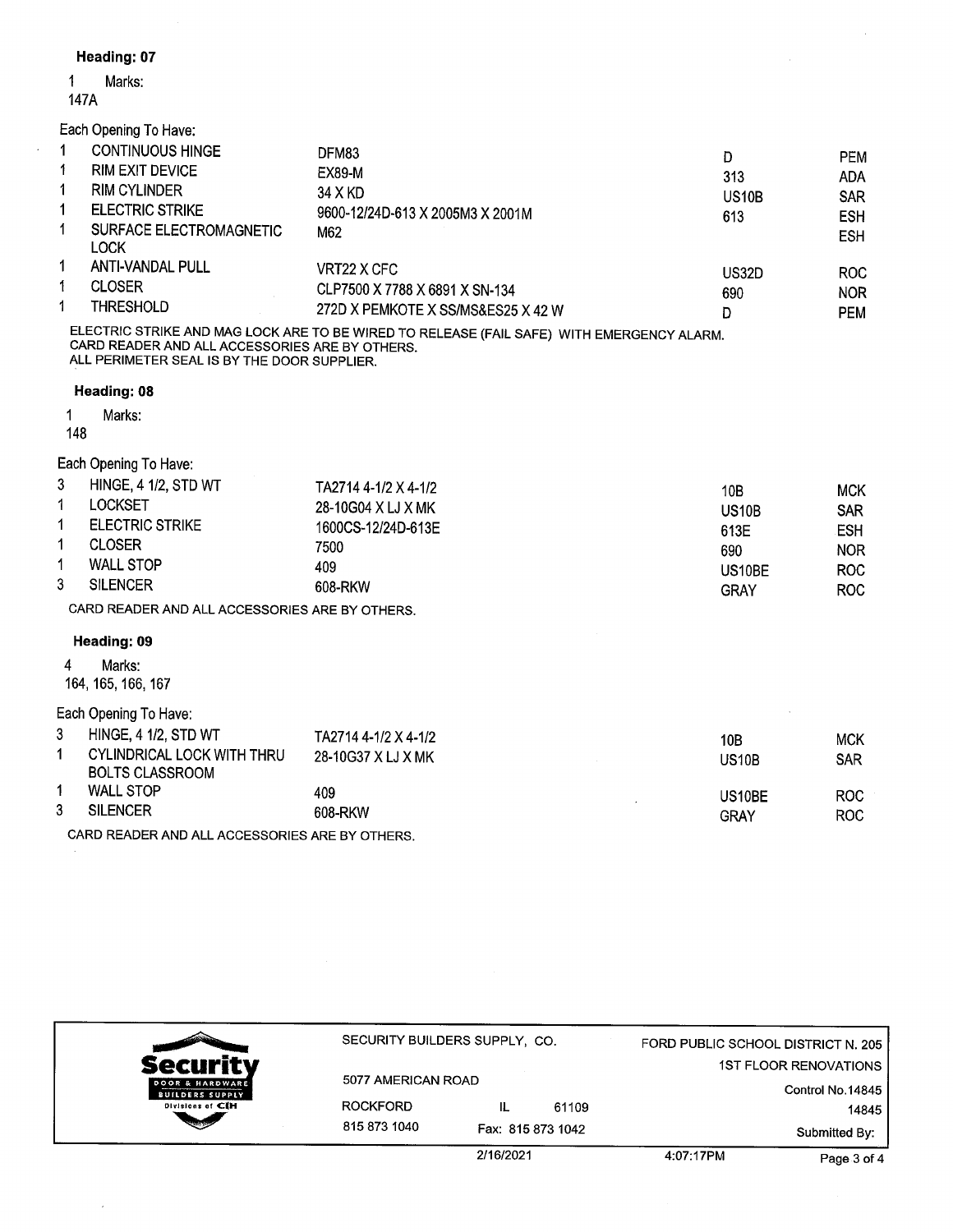Heading: 99

 $6\phantom{a}$ Marks: 115, 116, 136, 139, 141, 142

Each Opening To Have:

**MISCELLANEOUS**  $\mathbf{1}$ 

NO HARDWARE REQUIRED OR EXISTING HARDWARE TO BE REUSED.

B/O

115 AND 116 ARE MORTISE PASSAGE SETS TO BE REUSED.

139 ALREADY GAS A CARD READER AND A LOCKSET AND SHOULD BE AS IT IS.

136, 141, AND 142 APPEAR TO HAVE FUNCTIONAL LOCKS OR PASSAGE SETS THAT DO NOT NEED TO BE REPLACED.

Total # Marks: 18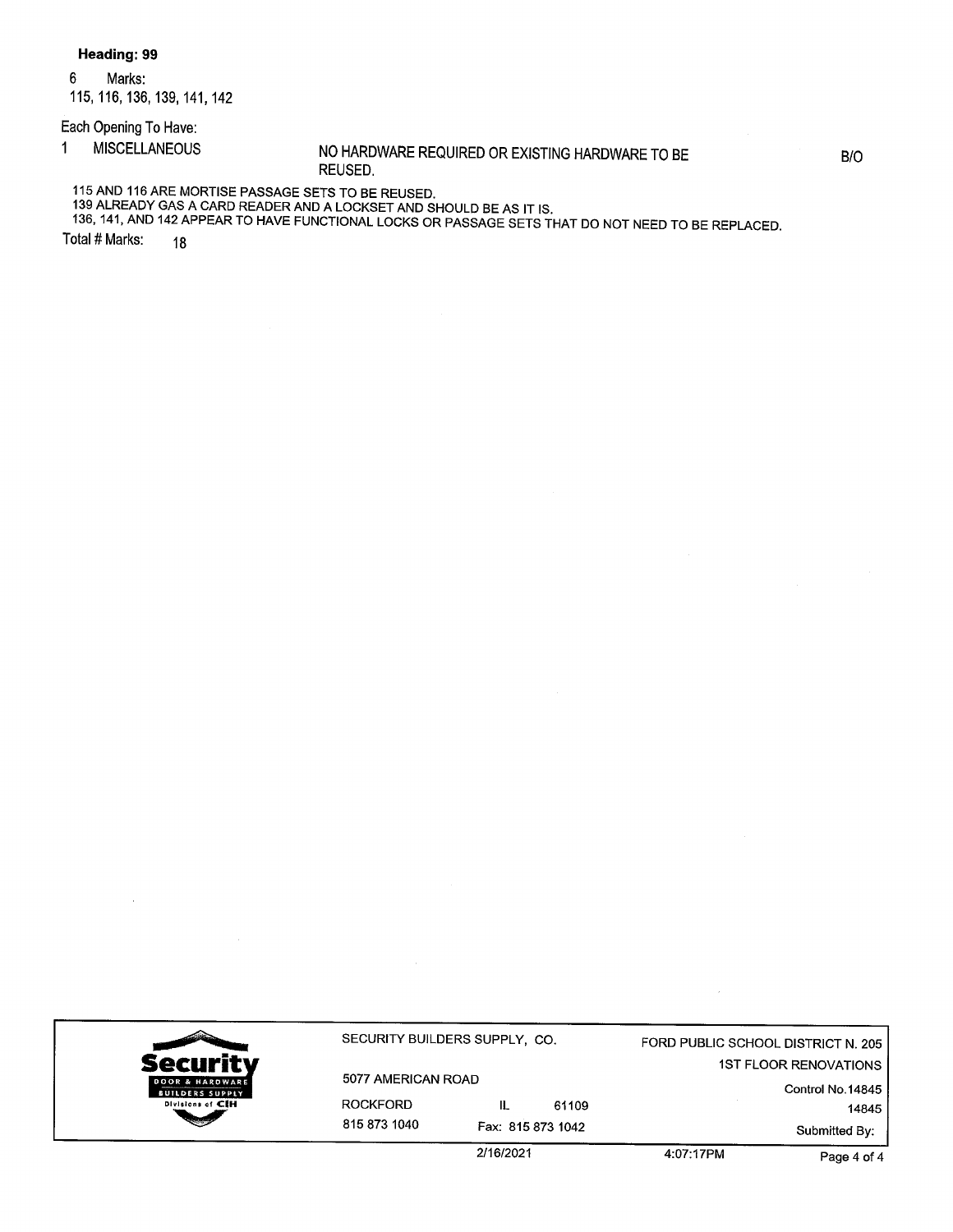SECTION 08 80 00 - GLAZING

PART 1 - GENERAL

## 1.1 SUMMARY

- A. Section includes but is not limited to:
	- 1. Glass for windows, doors, interior borrowed lites, and storefront framing.
	- 2. Overhead glass in aluminum framing.
	- 3. Glazing sealants and accessories.

### 1.2 COORDINATION

- A. Coordinate glazing channel dimensions to provide necessary bite on glass, minimum edge and face clearances, and adequate sealant thicknesses, with reasonable tolerances.
- 1.3 ACTION SUBMITTALS
	- A. Product Data: For each type of product.
	- B. Glass Samples: For each type of glass product other than clear monolithic vision glass; 12 inches square.
	- C. Glazing Schedule: List glass types and thicknesses for each size opening and location. Use same designations indicated on Drawings.

#### 1.4 WARRANTY

- A. Manufacturer's Special Warranty for Coated-Glass Products: Manufacturer agrees to replace coated-glass units that deteriorate within specified warranty period. Deterioration of coated glass is defined as defects developed from normal use that are not attributed to glass breakage or to maintaining and cleaning coated glass contrary to manufacturer's written instructions. Defects include peeling, cracking, and other indications of deterioration in coating.
	- 1. Warranty Period: 10 years from date of Substantial Completion.
- B. Manufacturer's Special Warranty for Laminated Glass: Manufacturer agrees to replace laminated-glass units that deteriorate within specified warranty period. Deterioration of laminated glass is defined as defects developed from normal use that are not attributed to glass breakage or to maintaining and cleaning laminated glass contrary to manufacturer's written instructions. Defects include edge separation, delamination materially obstructing vision through glass, and blemishes exceeding those allowed by referenced laminated-glass standard. 1. Warranty Period: Five years from date of Substantial Completion.
- C. Manufacturer's Special Warranty for Insulating Glass: Manufacturer agrees to replace insulating-glass units that deteriorate within specified warranty period. Deterioration of insulating glass is defined as failure of hermetic seal under normal use that is not attributed to glass breakage or to maintaining and cleaning insulating glass contrary to manufacturer's written instructions. Evidence of failure is the obstruction of vision by dust, moisture, or film on interior surfaces of glass.
	- 1. Warranty Period: 10 years from date of Substantial Completion.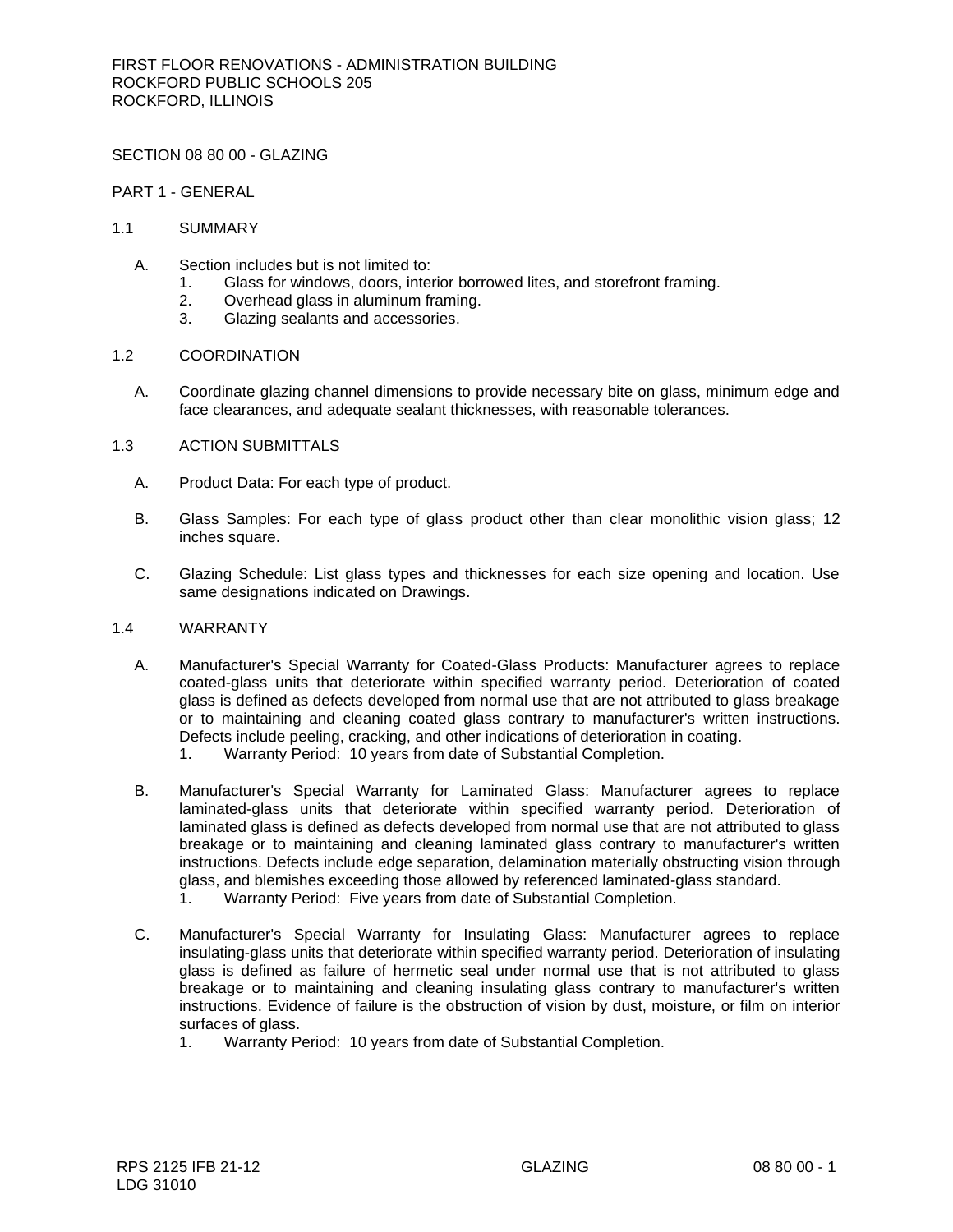PART 2 - PRODUCTS

#### 2.1 PERFORMANCE REQUIREMENTS

- A. Safety Glazing: Where safety glazing is indicated, provide glazing that complies with 16 CFR 1201, Category II.
- 2.2 GLASS PRODUCTS, GENERAL
	- A. Glazing Publications: Comply with published recommendations of glass product manufacturers and organizations below unless more stringent requirements are indicated. See these publications for glazing terms not otherwise defined in this Section or in referenced standards.
		- 1. GANA Publications: "Laminated Glazing Reference Manual" and "Glazing Manual."
		- 2. IGMA Publication for Insulating Glass: SIGMA TM-3000, "North American Glazing Guidelines for Sealed Insulating Glass Units for Commercial and Residential Use."
	- B. Safety Glazing Labeling: Where safety glazing is indicated, permanently mark glazing with certification label of the SGCC or another certification agency acceptable to authorities having jurisdiction. Label shall indicate manufacturer's name, type of glass, thickness, and safety glazing standard with which glass complies.
	- C. Insulating-Glass Certification Program: Permanently marked either on spacers or on at least one component lite of units with appropriate certification label of IGCC.

### 2.3 GLASS PRODUCTS

A. Fully Tempered Float Glass: ASTM C 1048, Kind FT (fully tempered), Condition A (uncoated) unless otherwise indicated, Type I, Class 1 (clear) or Class 2 (tinted) as indicated, Quality-Q3.

## 2.4 LAMINATED GLASS

- A. Laminated Glass: ASTM C 1172. Use materials that have a proven record of no tendency to bubble, discolor, or lose physical and mechanical properties after fabrication and installation.
	- 1. Construction: Laminate glass with polyvinyl butyral interlayer to comply with interlayer manufacturer's written instructions.
	- 2. Interlayer Thickness: Provide thickness not less than that indicated and as needed to comply with requirements.
	- 3. Interlayer Color: Translucent white.

## 2.5 INSULATING GLASS

- A. Insulating-Glass Units: Factory-assembled units consisting of sealed lites of glass separated by a dehydrated interspace, qualified according to ASTM E 2190.
	- 1. Sealing System: Dual seals.
	- 2. Perimeter Spacer: Manufacturer's standard spacer material and construction.

# 2.6 GLAZING SEALANTS

- A. General:
	- 1. Compatibility: Compatible with one another and with other materials they contact, including glass products, seals of insulating-glass units, and glazing channel substrates, under conditions of service and application, as demonstrated by sealant manufacturer based on testing and field experience.
	- 2. Suitability: Comply with sealant and glass manufacturers' written instructions for selecting glazing sealants suitable for applications indicated and for conditions existing at time of installation.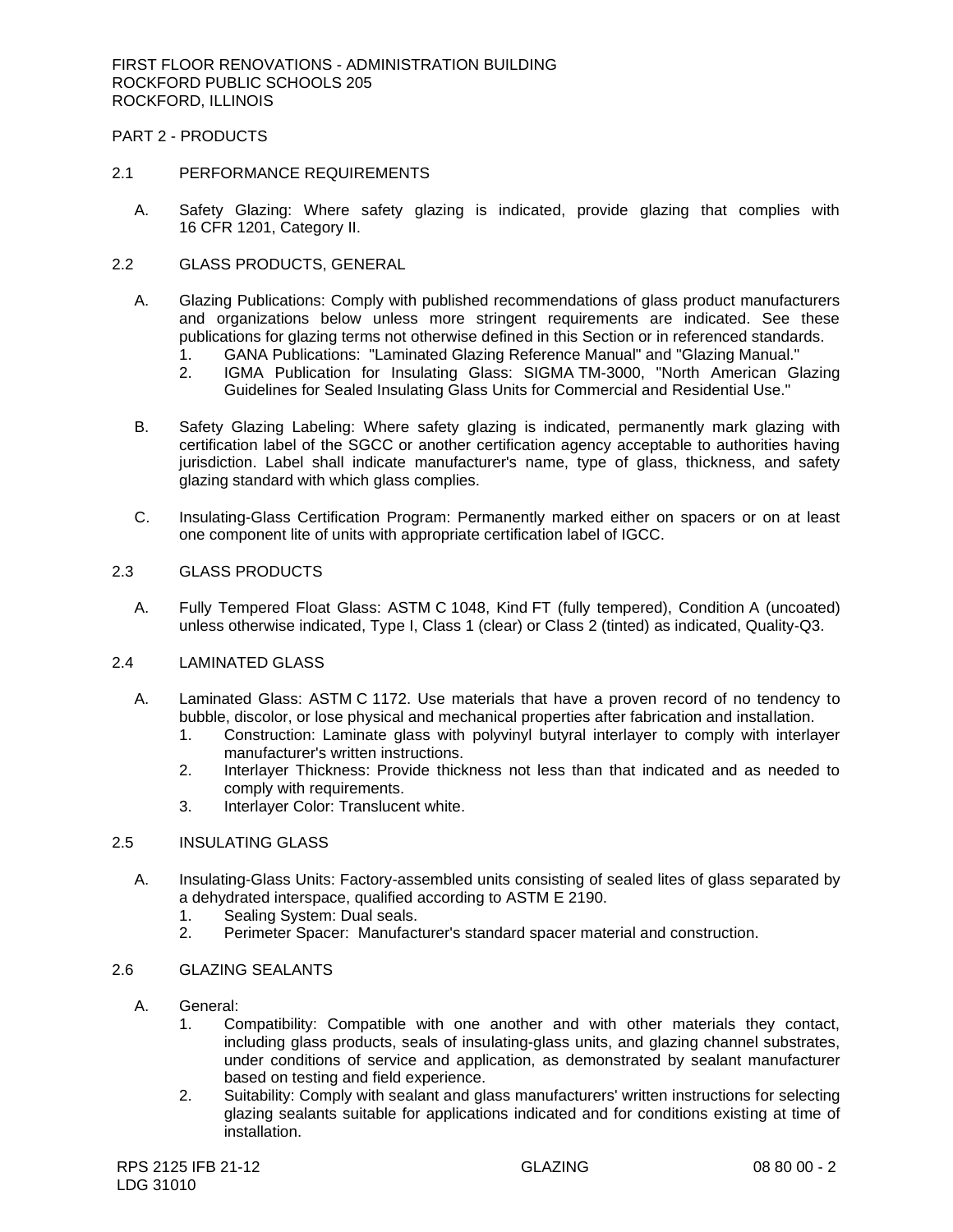3. Colors of Exposed Glazing Sealants: As selected by Architect from manufacturer's full range.

# 2.7 MISCELLANEOUS GLAZING MATERIALS

- A. Cleaners, Primers, and Sealers: Types recommended by sealant or gasket manufacturer.
- B. Setting Blocks: Elastomeric material with a Shore, Type A durometer hardness of 85, plus or minus 5.
- C. Spacers: Elastomeric blocks or continuous extrusions of hardness required by glass manufacturer to maintain glass lites in place for installation indicated.
- D. Edge Blocks: Elastomeric material of hardness needed to limit glass lateral movement (side walking).
- E. Cylindrical Glazing Sealant Backing: ASTM C 1330, Type O (open-cell material), of size and density to control glazing sealant depth and otherwise produce optimum glazing sealant performance.

PART 3 - EXECUTION

- 3.1 GLAZING, GENERAL
	- A. Comply with combined written instructions of manufacturers of glass, sealants, gaskets, and other glazing materials, unless more stringent requirements are indicated, including those in referenced glazing publications.
	- B. Protect glass edges from damage during handling and installation. Remove damaged glass from Project site and legally dispose of off Project site. Damaged glass includes glass with edge damage or other imperfections that, when installed, could weaken glass, impair performance, or impair appearance.
	- C. Apply primers to joint surfaces where required for adhesion of sealants, as determined by preconstruction testing.
	- D. Install setting blocks in sill rabbets, sized and located to comply with referenced glazing publications, unless otherwise required by glass manufacturer. Set blocks in thin course of compatible sealant suitable for heel bead.
	- E. Do not exceed edge pressures stipulated by glass manufacturers for installing glass lites.
	- F. Provide spacers for glass lites where length plus width is larger than 50 inches.
	- G. Provide edge blocking where indicated or needed to prevent glass lites from moving sideways in glazing channel, as recommended in writing by glass manufacturer and according to requirements in referenced glazing publications.

## 3.2 GASKET GLAZING (DRY)

A. Installation with Drive-in Wedge Gaskets: Center glass lites in openings on setting blocks, and press firmly against soft compression gasket by inserting dense compression gaskets formed and installed to lock in place against faces of removable stops. Start gasket applications at corners and work toward centers of openings. Compress gaskets to produce a weathertight seal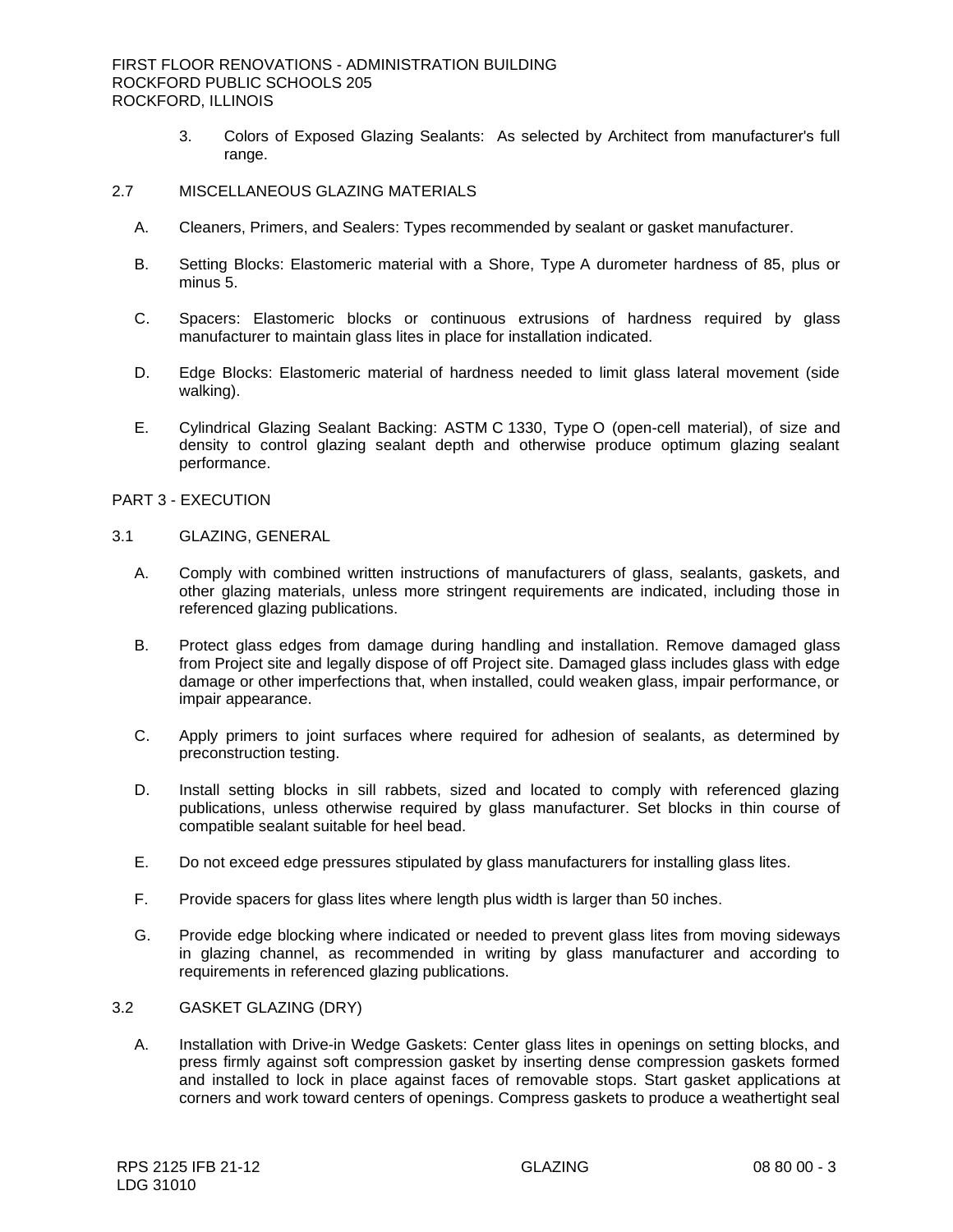without developing bending stresses in glass. Seal gasket joints with sealant recommended by gasket manufacturer.

B. Install gaskets so they protrude past face of glazing stops.

## 3.3 SEALANT GLAZING (WET)

- A. Install continuous spacers, or spacers combined with cylindrical sealant backing, between glass lites and glazing stops to maintain glass face clearances and to prevent sealant from extruding into glass channel and blocking weep systems until sealants cure. Secure spacers or spacers and backings in place and in position to control depth of installed sealant relative to edge clearance for optimum sealant performance.
- B. Force sealants into glazing channels to eliminate voids and to ensure complete wetting or bond of sealant to glass and channel surfaces.
- C. Tool exposed surfaces of sealants to provide a substantial wash away from glass.
- 3.4 CLEANING AND PROTECTION
	- A. Immediately after installation remove nonpermanent labels and clean surfaces.
	- B. Protect glass from contact with contaminating substances resulting from construction operations. Examine glass surfaces adjacent to or below exterior concrete and other masonry surfaces at frequent intervals during construction, but not less than once a month, for buildup of dirt, scum, alkaline deposits, or stains.
		- 1. If, despite such protection, contaminating substances do come into contact with glass, remove substances immediately as recommended in writing by glass manufacturer. Remove and replace glass that cannot be cleaned without damage to coatings.
	- C. Remove and replace glass that is damaged during construction period.
- 3.5 MONOLITHIC GLASS SCHEDULE
	- A. Glass Type GL-1: Clear fully tempered float glass.
		- 1. Minimum Thickness: 6 mm.
		- 2. Safety glazing required.
- 3.6 LAMINATED GLASS SCHEDULE
	- A. Glass Type GL-2: Clear laminated glass with two plies of fully tempered float glass.
		- 1. Interlayer Thickness: 0.030 inch.<br>2. Safety glazing required.
		- Safety glazing required.
- 3.7 INSULATING GLASS SCHEDULE
	- A. Glass Type GL-3: Low-E-coated, insulating glass.
		- 1. Overall Unit Thickness: 1 inch.
		- 2. Minimum Thickness of Each Glass Lite: 6 mm.
		- 3. Outdoor Lite: Fully tempered float glass; clear or tinted to match existing.
		- 4. Interspace Content: Air.
		- 5. Indoor Lite: Fully tempered clear float glass.
		- 6. Low-E Coating: Pyrolytic or sputtered on second or third surface.
		- 7. Safety glazing required.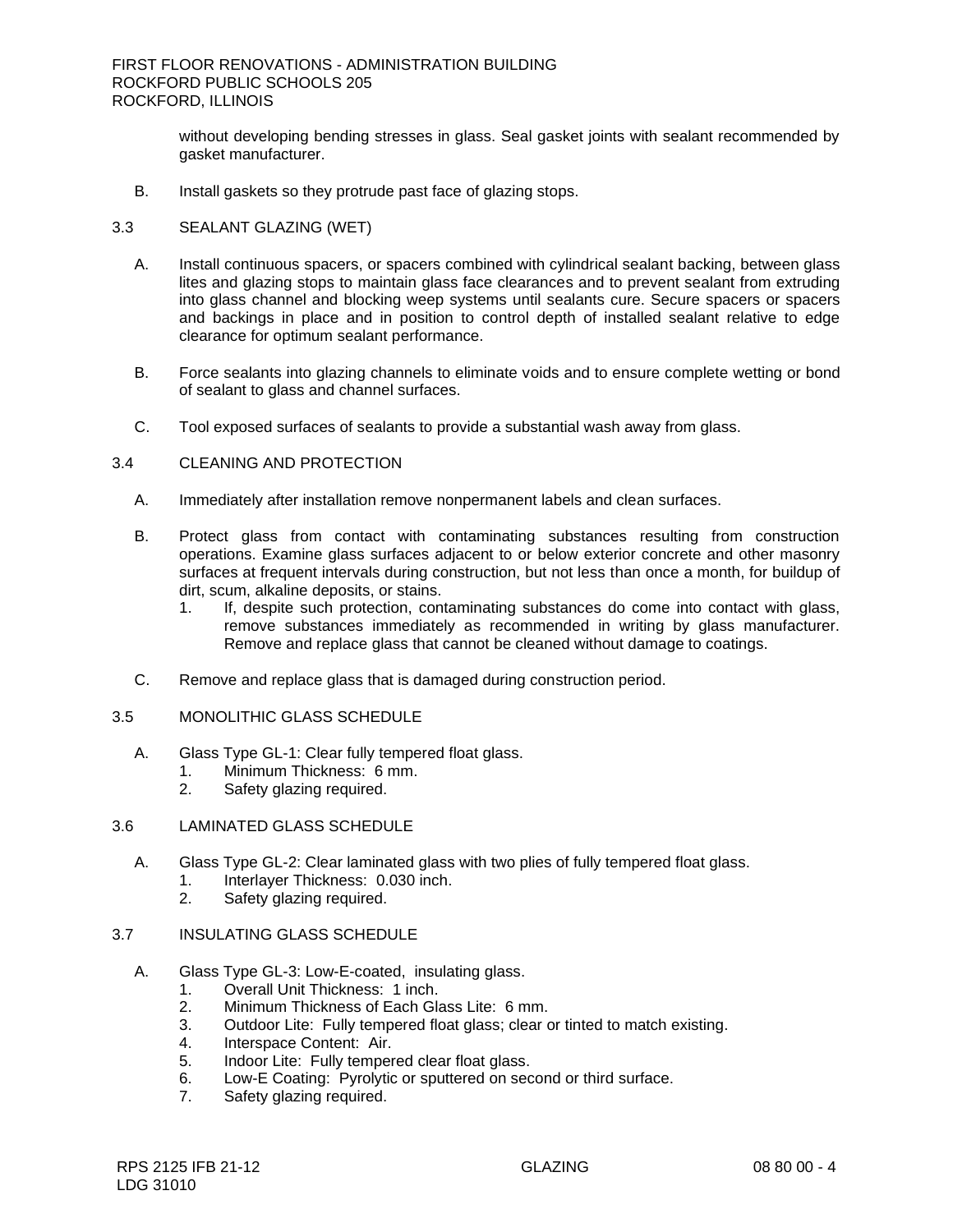FIRST FLOOR RENOVATIONS - ADMINISTRATION BUILDING ROCKFORD PUBLIC SCHOOLS 205 ROCKFORD, ILLINOIS

END OF SECTION 08 80 00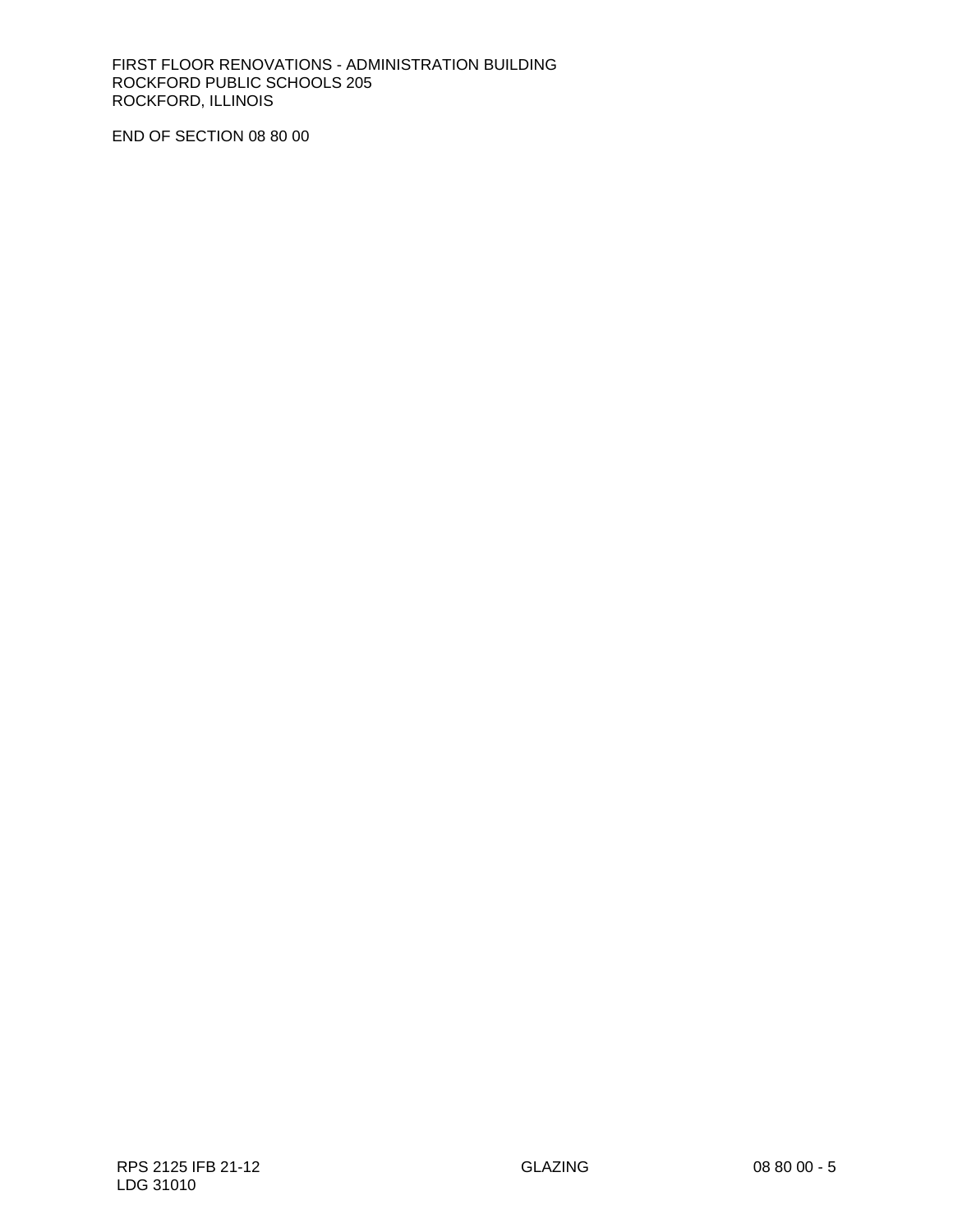# SECTION 09 22 16 - NON-STRUCTURAL METAL FRAMING

PART 1 - GENERAL

## 1.1 SUMMARY

- A. Section Includes: 1. Non-load-bearing steel framing systems for interior partitions.
- 1.2 ACTION SUBMITTALS
	- A. Product Data: For each type of product.

## PART 2 - PRODUCTS

- 2.1 PERFORMANCE REQUIREMENTS
	- A. Fire-Test-Response Characteristics: For fire-resistance-rated assemblies that incorporate nonload-bearing steel framing, provide materials and construction identical to those tested in assembly indicated, according to ASTM E 119 by an independent testing agency.
	- B. STC-Rated Assemblies: For STC-rated assemblies, provide materials and construction identical to those tested in assembly indicated on Drawings, according to ASTM E 90 and classified according to ASTM E 413 by an independent testing agency.
	- C. Horizontal Deflection: For wall assemblies, limited to 1/360 of the wall height based on horizontal loading of 10 lbf/sq. ft.

# 2.2 FRAMING SYSTEMS

- A. Framing Members, General: Comply with ASTM C 754 for conditions indicated.
	- 1. Steel Sheet Components: Comply with ASTM C 645 requirements for metal unless otherwise indicated.
	- 2. Protective Coating: ASTM A 653/A 653M, G40, hot-dip galvanized unless otherwise indicated.
- B. Studs and Tracks: ASTM C 645.
	- 1. Steel Studs and Tracks:
		- a. Minimum Base-Metal Thickness:
			- 1) Metal Studs Supporting Partitions with Stone Tile Finish: 20 gage or heavier, per TCNA requirements.
			- 2) Metal Studs Supporting Partitions without Stone Tile Finish: As required by performance requirements for horizontal deflection.
		- b. Depth: As indicated on Drawings.
- C. Slip-Type Head Joints: Where indicated, provide one of the following:
	- 1. Double-Track System: ASTM C 645 top outer tracks, inside track with 2-inch-deep flanges in thickness not less than indicated for studs and fastened to studs, and outer track sized to friction-fit over inner track.
	- 2. Deflection Track: Steel sheet top track manufactured to prevent cracking of finishes applied to interior partition framing resulting from deflection of structure above; in thickness not less than indicated for studs and in width to accommodate depth of studs.
- D. Hat-Shaped, Rigid Furring Channels: ASTM C 645.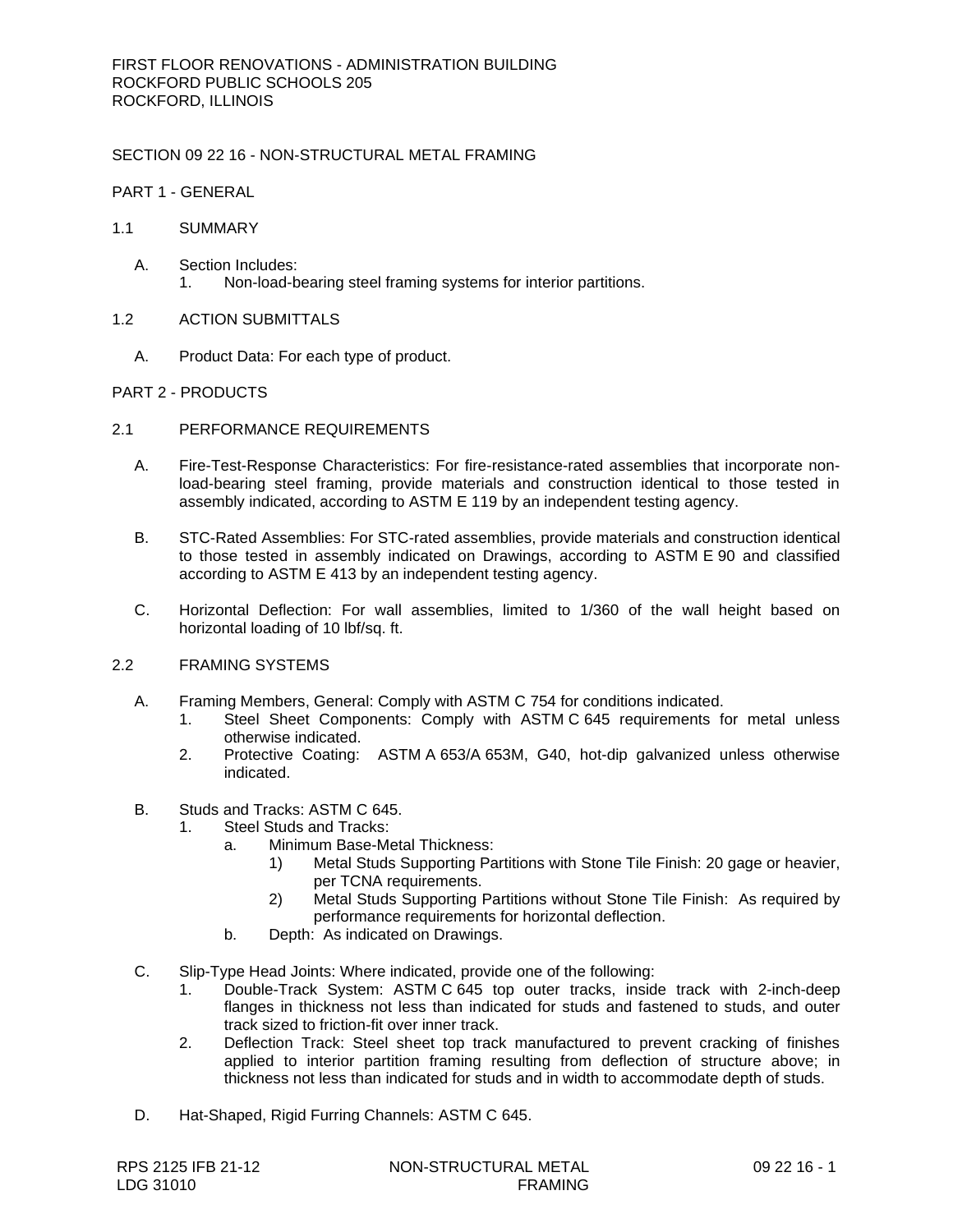1. Minimum Base-Metal Thickness: 0.0179 inch.

# 2.3 AUXILIARY MATERIALS

- A. General: Provide auxiliary materials that comply with referenced installation standards.
	- 1. Fasteners for Steel Framing: Of type, material, size, corrosion resistance, holding power, and other properties required to fasten steel members to substrates.
- B. Isolation Strip at Exterior Walls: Provide one of the following:
	- 1. Asphalt-Saturated Organic Felt: ASTM D 226/D 226M, Type I (No. 15 asphalt felt), nonperforated.
	- 2. Foam Gasket: Adhesive-backed, closed-cell vinyl foam strips that allow fastener penetration without foam displacement, 1/8 inch thick, in width to suit steel stud size.

# PART 3 - EXECUTION

- 3.1 INSTALLATION, GENERAL
	- A. Installation Standard: ASTM C 754.
		- 1. Gypsum Board Assemblies: Also comply with requirements in ASTM C 840 that apply to framing installation.
	- B. Install framing and accessories plumb, square, and true to line, with connections securely fastened.
	- C. Install supplementary framing, and blocking to support fixtures, equipment services, heavy trim, grab bars, toilet accessories, furnishings, or similar construction.
	- D. Install bracing at terminations in assemblies.
	- E. Do not bridge building control and expansion joints with non-load-bearing steel framing members. Frame both sides of joints independently.

# 3.2 INSTALLING FRAMED ASSEMBLIES

- A. Install framing system components according to spacings indicated, but not greater than spacings required by referenced installation standards for assembly types.
- B. Where studs are installed directly against exterior masonry walls or dissimilar metals at exterior walls, install isolation strip between studs and exterior wall.
- C. Install studs so flanges within framing system point in same direction.
- D. Install tracks at floors and overhead supports. Extend framing full height to structural supports or substrates above suspended ceilings except where partitions are indicated to terminate at suspended ceilings. Continue framing around ducts that penetrate partitions above ceiling.
	- 1. Slip-Type Head Joints: Where framing extends to overhead structural supports, install to produce joints at tops of framing systems that prevent axial loading of finished assemblies.
	- 2. Door Openings: Screw vertical studs at jambs to jamb anchor clips on door frames; install track section (for cripple studs) at head and secure to jamb studs.
		- a. Install two studs at each jamb unless otherwise indicated.
		- b. Install cripple studs at head adjacent to each jamb stud, with a minimum 1/2-inch clearance from jamb stud to allow for installation of control joint in finished assembly.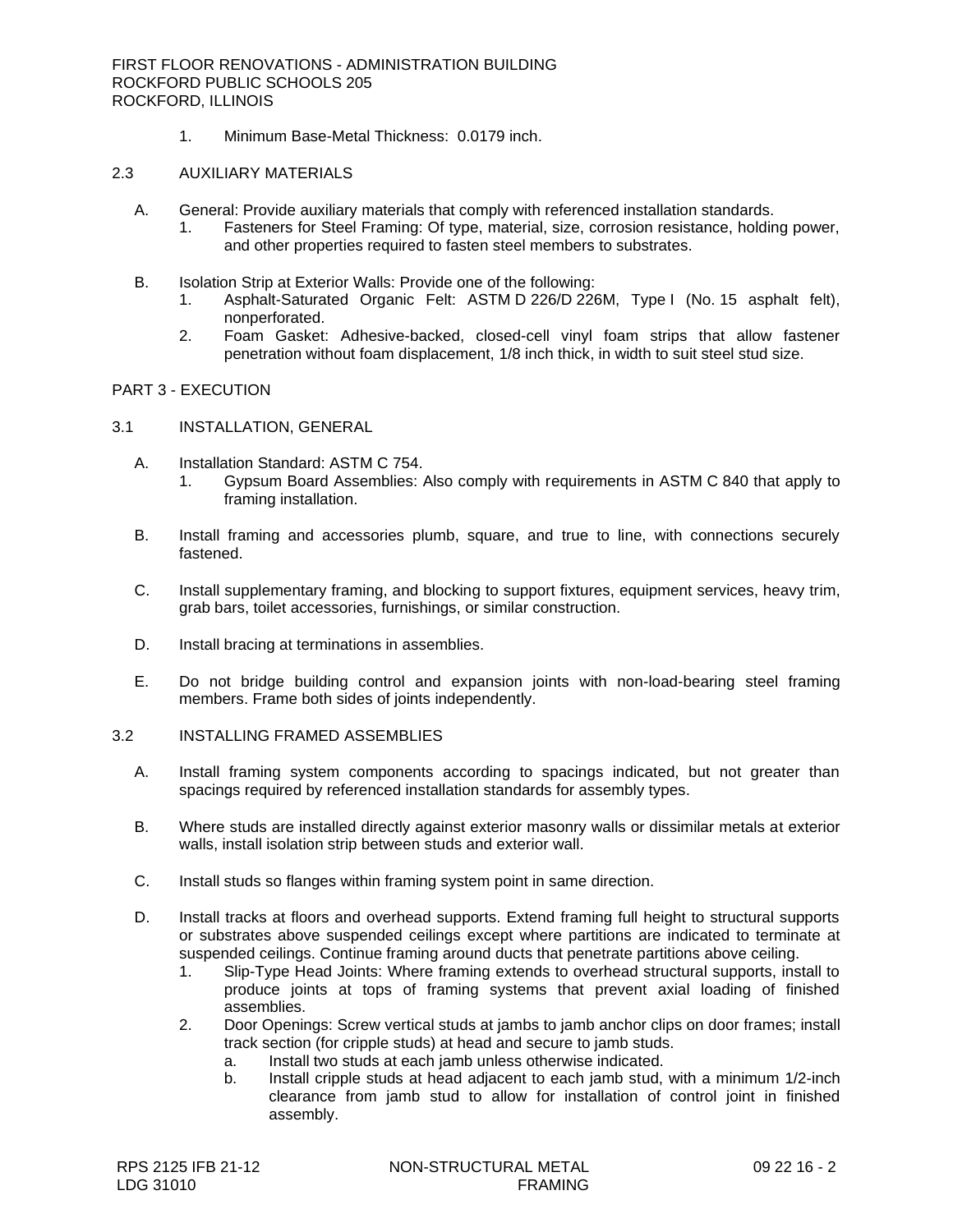- c. Extend jamb studs through suspended ceilings and attach to underside of overhead structure.
- 3. Other Framed Openings: Frame openings other than door openings the same as required for door openings unless otherwise indicated. Install framing below sills of openings to match framing required above door heads.
- 4. Sound-Rated Partitions: Install framing to comply with sound-rated assembly indicated.
- E. Installation Tolerance: Install each framing member so fastening surfaces vary not more than 1/8 inch from the plane formed by faces of adjacent framing.

END OF SECTION 09 22 16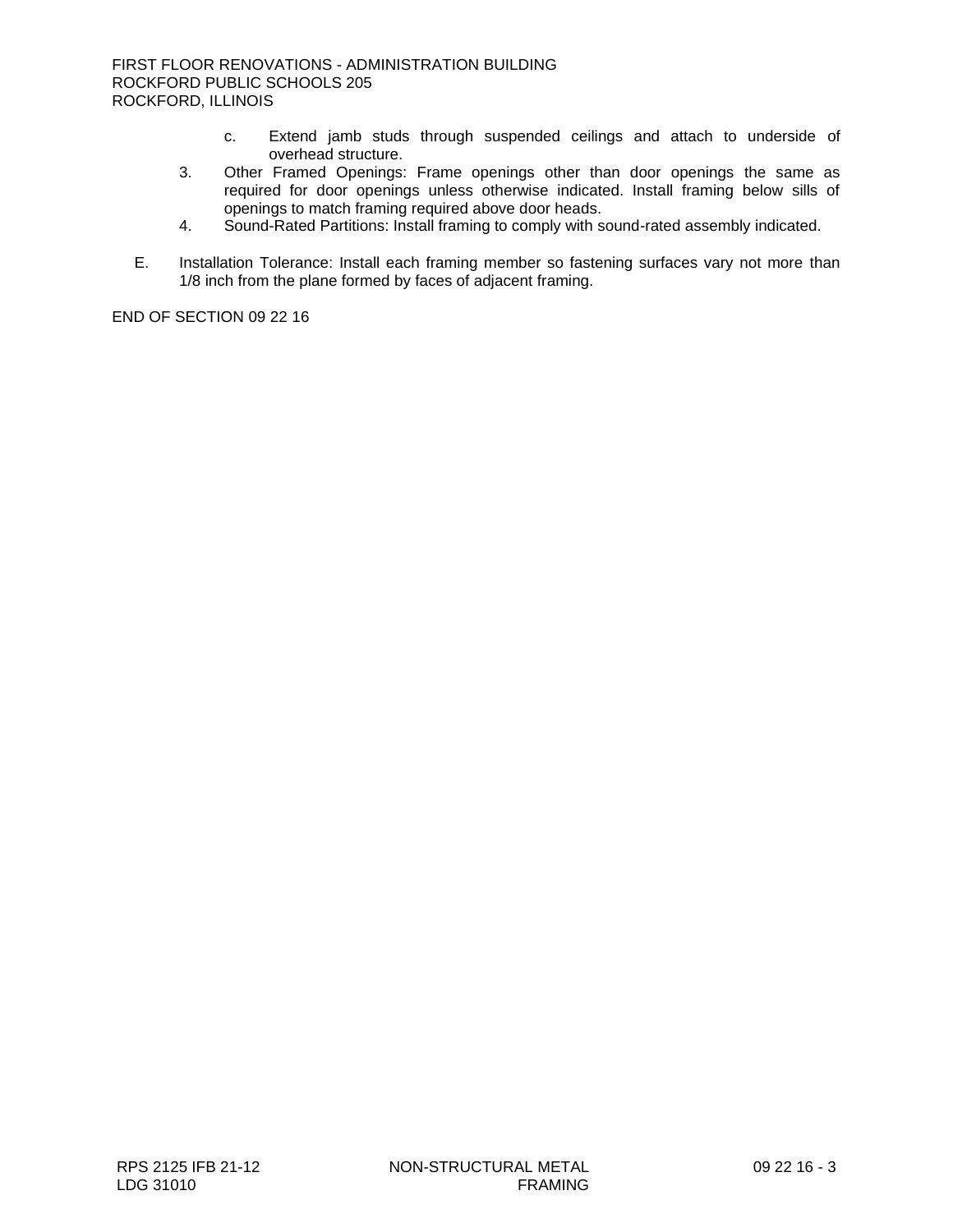SECTION 09 29 00 - GYPSUM BOARD

PART 1 - GENERAL

- 1.1 SUMMARY
	- A. Section Includes: 1. Interior gypsum board.
- 1.2 ACTION SUBMITTALS
	- A. Product Data: For each type of product.

## PART 2 - PRODUCTS

- 2.1 PERFORMANCE REQUIREMENTS
	- A. STC-Rated Assemblies: For STC-rated assemblies, provide materials and construction identical to those tested in assembly indicated according to ASTM E 90 and classified according to ASTM E 413 by an independent testing agency.
- 2.2 GYPSUM BOARD, GENERAL
	- A. Size: Provide maximum lengths and widths available that will minimize joints in each area and that correspond with support system indicated.
- 2.3 INTERIOR GYPSUM BOARD
	- A. Gypsum Board, Type X: ASTM C 1396/C 1396M.
		- 1. [Manufacturers:](http://www.specagent.com/Lookup?ulid=12043) Subject to compliance with requirements, provide products by one of the following:
			- a. [American Gypsum.](http://www.specagent.com/Lookup?uid=123457104191)
			- b. [CertainTeed Corporation; Saint-Gobain North America.](http://www.specagent.com/Lookup?uid=123457104192)
			- c. [Continental Building Products, LLC.](http://www.specagent.com/Lookup?uid=123457104199)
			- d. [Georgia-Pacific Gypsum LLC.](http://www.specagent.com/Lookup?uid=123457104194)
			- e. [National Gypsum](http://www.specagent.com/Lookup?uid=123457104195) Company.
			- f. [PABCO Gypsum.](http://www.specagent.com/Lookup?uid=123457104196)
			- g. [USG Corporation.](http://www.specagent.com/Lookup?uid=123457104198)
		- 2. Thickness: 5/8 inch.
		- 3. Long Edges: Tapered.

# 2.4 TRIM ACCESSORIES

- A. Interior Trim: ASTM C 1047.
	- 1. Material: Galvanized or aluminum-coated steel sheet, rolled zinc, plastic, or paper-faced galvanized-steel sheet.
	- 2. Shapes:
		- a. Cornerbead.
		- b. LC-Bead: J-shaped; exposed long flange receives joint compound.
		- c. Expansion (control) joint.

# 2.5 JOINT TREATMENT MATERIALS

A. General: Comply with ASTM C 475/C 475M.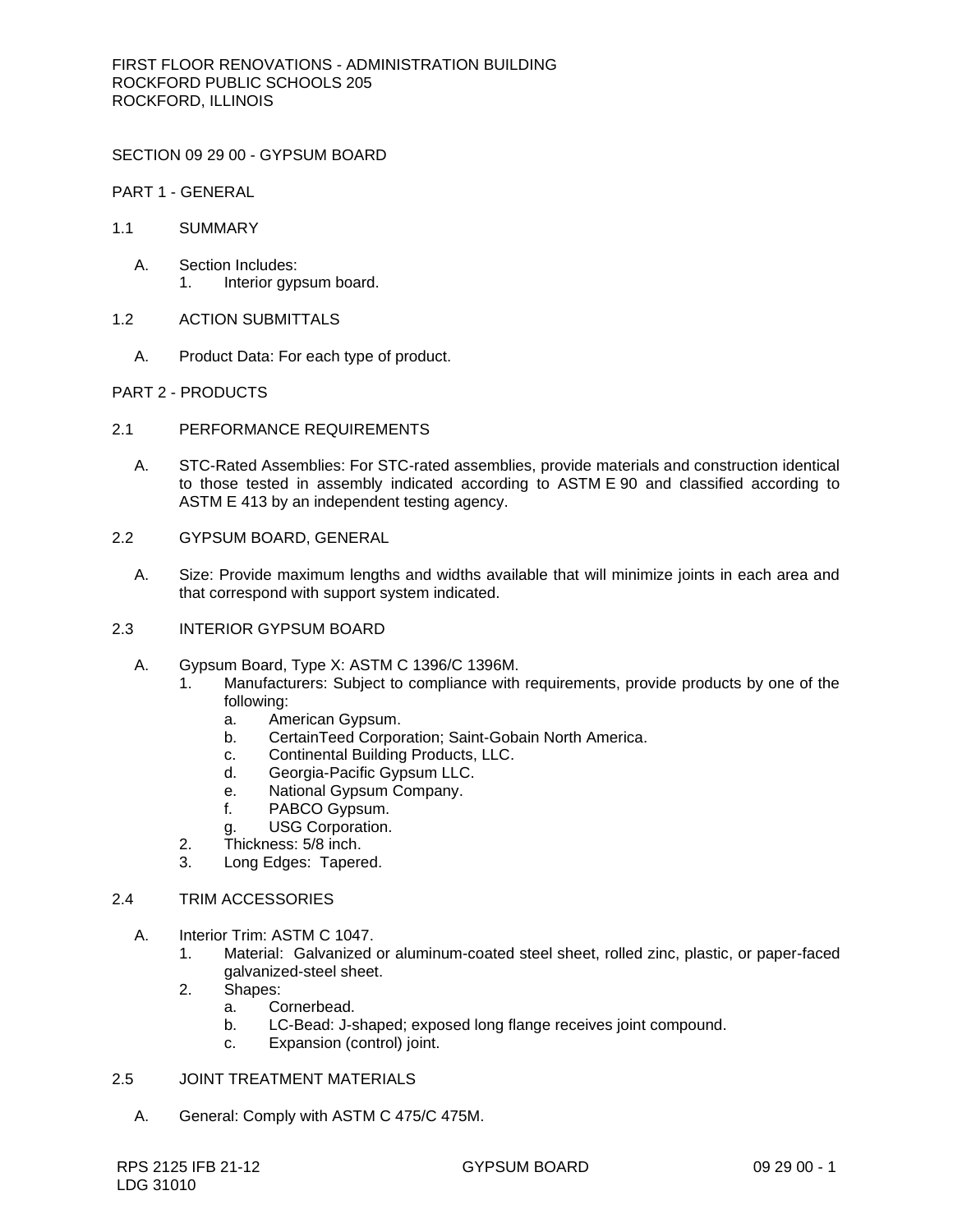FIRST FLOOR RENOVATIONS - ADMINISTRATION BUILDING ROCKFORD PUBLIC SCHOOLS 205 ROCKFORD, ILLINOIS

- B. Joint Tape:
	- 1. Interior Gypsum Board: Paper.
- C. Joint Compound for Interior Gypsum Board: For each coat, use formulation that is compatible with other compounds applied on previous or for successive coats.
	- 1. Prefilling: At open joints, rounded or beveled panel edges, and damaged surface areas, use setting-type taping compound.
	- 2. Embedding and First Coat: For embedding tape and first coat on joints, fasteners, and trim flanges, use setting-type taping compound.
		- a. Use setting-type compound for installing paper-faced metal trim accessories.
	- 3. Fill Coat: For second coat, use setting-type, sandable topping compound.
	- 4. Finish Coat: For third coat, use setting-type, sandable topping compound.

### 2.6 AUXILIARY MATERIALS

- A. General: Provide auxiliary materials that comply with referenced installation standards and manufacturer's written instructions.
- B. Steel Drill Screws: ASTM C 1002 unless otherwise indicated.
- C. Sound-Attenuation Blankets: ASTM C 665, Type I (blankets without membrane facing) produced by combining thermosetting resins with mineral fibers manufactured from glass, slag wool, or rock wool.
	- 1. Fire-Resistance-Rated Assemblies: Comply with mineral-fiber requirements of assembly.
- D. Acoustical Sealant: Manufacturer's standard nonsag, paintable, nonstaining latex sealant complying with ASTM C 834. Product effectively reduces airborne sound transmission through perimeter joints and openings in building construction as demonstrated by testing representative assemblies according to ASTM E 90.
- PART 3 EXECUTION
- 3.1 APPLYING AND FINISHING PANELS
	- A. Examine panels before installation. Reject panels that are wet, moisture damaged, and mold damaged.
	- B. Comply with ASTM C 840.
	- C. Isolate perimeter of gypsum board applied to non-load-bearing partitions at structural abutments. Provide 1/4- to 1/2-inch-wide spaces at these locations and trim edges with edge trim where edges of panels are exposed. Seal joints between edges and abutting structural surfaces with acoustical sealant.
	- D. For trim with back flanges intended for fasteners, attach to framing with same fasteners used for panels. Otherwise, attach trim according to manufacturer's written instructions.
	- E. Prefill open joints, rounded or beveled edges, and damaged surface areas.
	- F. Apply joint tape over gypsum board joints, except for trim products specifically indicated as not intended to receive tape.
	- G. Gypsum Board Finish Levels: Finish panels to levels indicated below and according to ASTM C 840:
		- 1. Level 1: Ceiling plenum areas, concealed areas, and where indicated.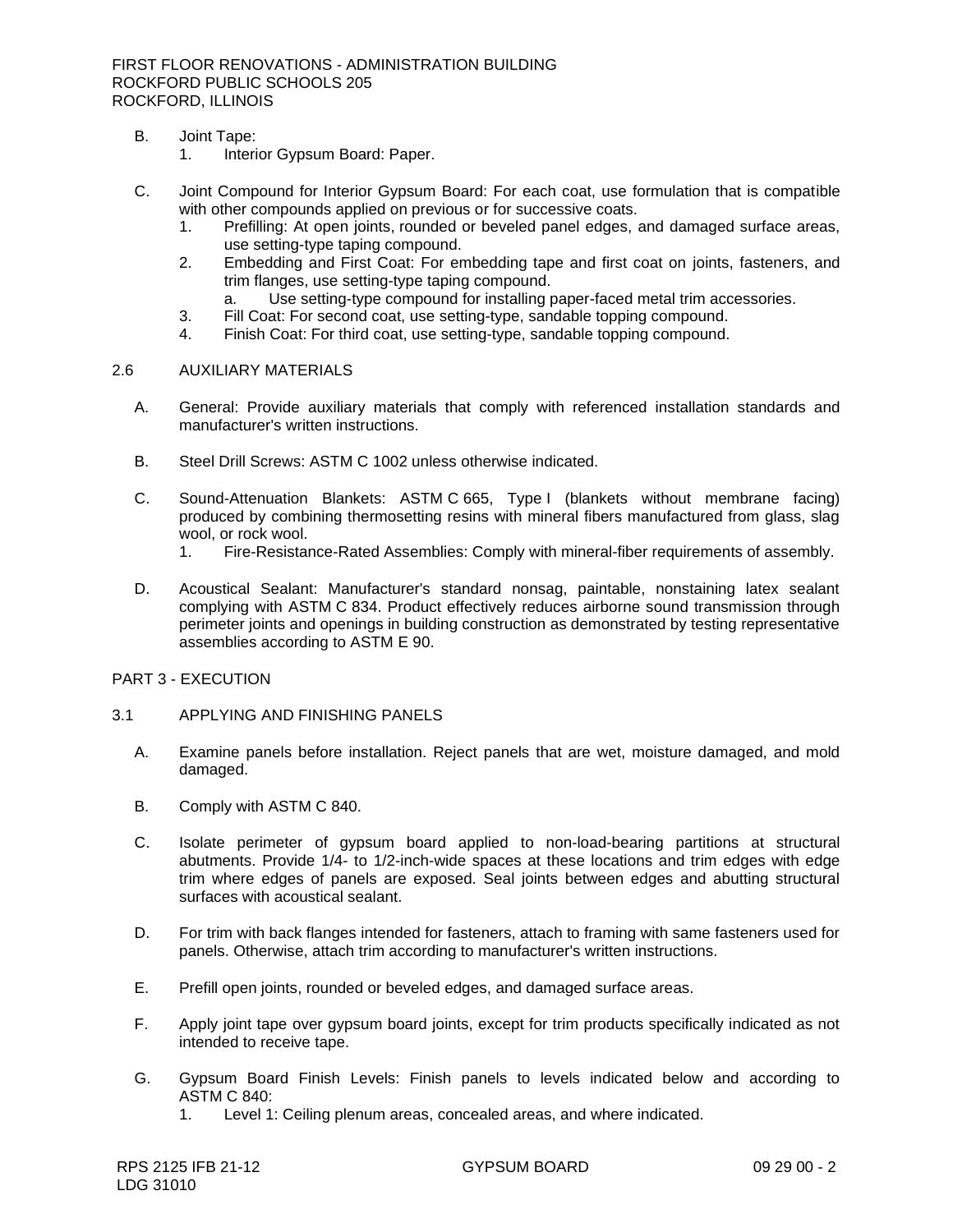### FIRST FLOOR RENOVATIONS - ADMINISTRATION BUILDING ROCKFORD PUBLIC SCHOOLS 205 ROCKFORD, ILLINOIS

2. Level 5: At panel surfaces that will be exposed to view unless otherwise indicated.

#### 3.2 PROTECTION

- A. Protect installed products from damage from weather, condensation, direct sunlight, construction, and other causes during remainder of the construction period.
- B. Remove and replace panels that are wet, moisture damaged, and mold damaged.

END OF SECTION 09 29 00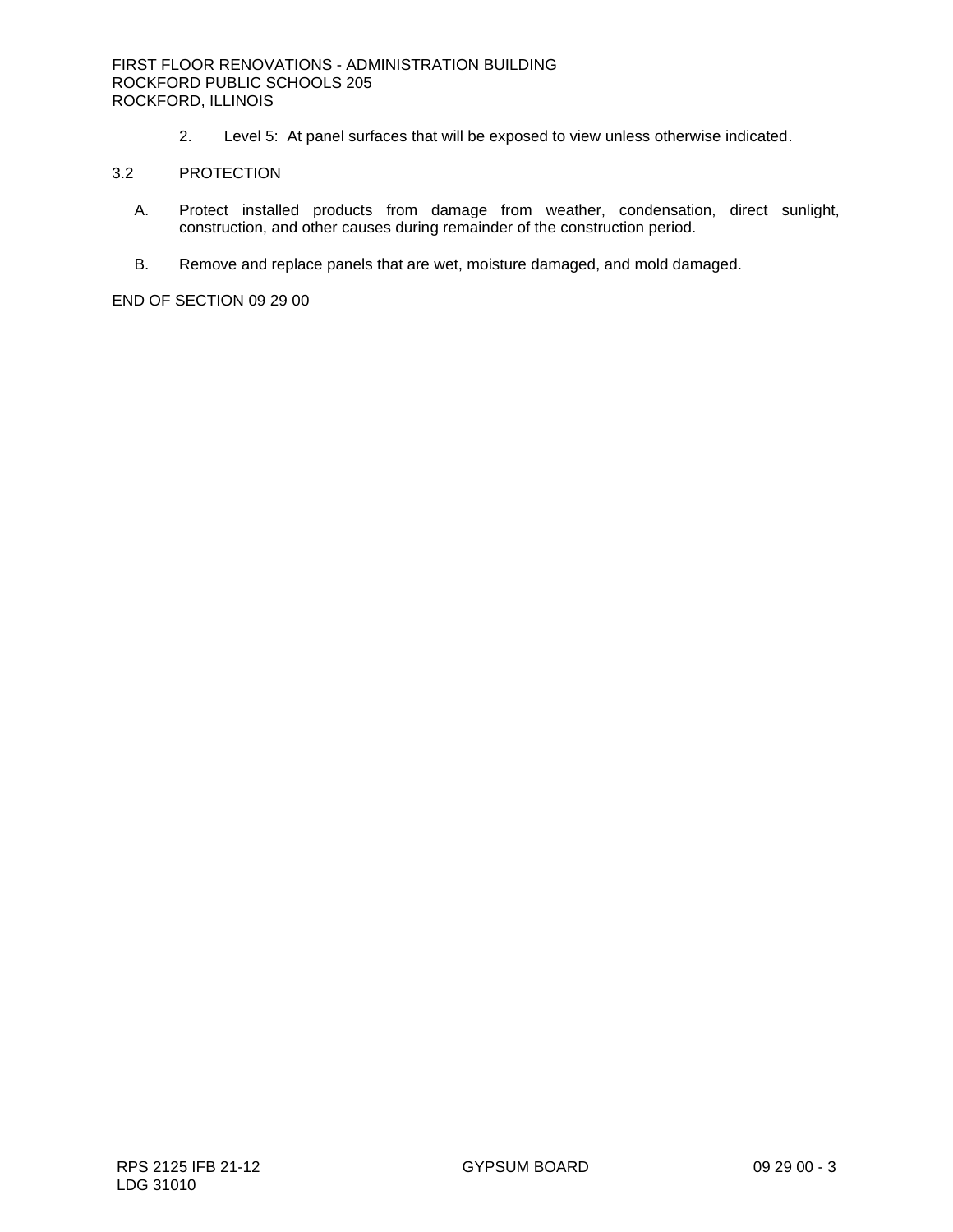## SECTION 09 51 13 - ACOUSTICAL PANEL CEILINGS

PART 1 - GENERAL

- 1.1 SUMMARY
	- A. Section includes acoustical panels and exposed suspension systems for interior ceilings.
- 1.2 ACTION SUBMITTALS
	- A. Product Data: For each type of product.
	- B. Samples: For each exposed product and for each color and texture specified.
- 1.3 INFORMATIONAL SUBMITTALS
	- A. Coordination Drawings: Reflected ceiling plans, drawn to scale, and coordinated with each other, using input from installers of the items involved.
- 1.4 CLOSEOUT SUBMITTALS
	- A. Maintenance data.

### PART 2 - PRODUCTS

- 2.1 PERFORMANCE REQUIREMENTS
	- A. Surface-Burning Characteristics: Comply with ASTM E 84; testing by a qualified testing agency. Identify products with appropriate markings of applicable testing agency.
		- 1. Flame-Spread Index: Class A according to ASTM E 1264.<br>2. Smoke-Developed Index: 50 or less.
		- Smoke-Developed Index: 50 or less.
- 2.2 ACOUSTICAL PANELS
	- A. Acoustical Panel Products: Specified on Drawings.
- 2.3 METAL SUSPENSION SYSTEM
	- A. Metal Suspension System Products: Specified on Drawings.
	- B. Metal Suspension-System Standard: Manufacturer's standard, direct-hung, metal suspension system and accessories according to ASTM C 635/C 635M.
- 2.4 ACCESSORIES
	- A. Attachment Devices: Size for five times the design load indicated in ASTM C 635/C 635M, Table 1, "Direct Hung," unless otherwise indicated. Comply with seismic design requirements.
- 2.5 METAL EDGE MOLDINGS AND TRIM
	- A. Roll-Formed, Sheet-Metal Edge Moldings and Trim: Type and profile indicated or, if not indicated, manufacturer's standard moldings for edges and penetrations; formed from sheet metal of same material, finish, and color as that used for exposed flanges of suspension-system runners.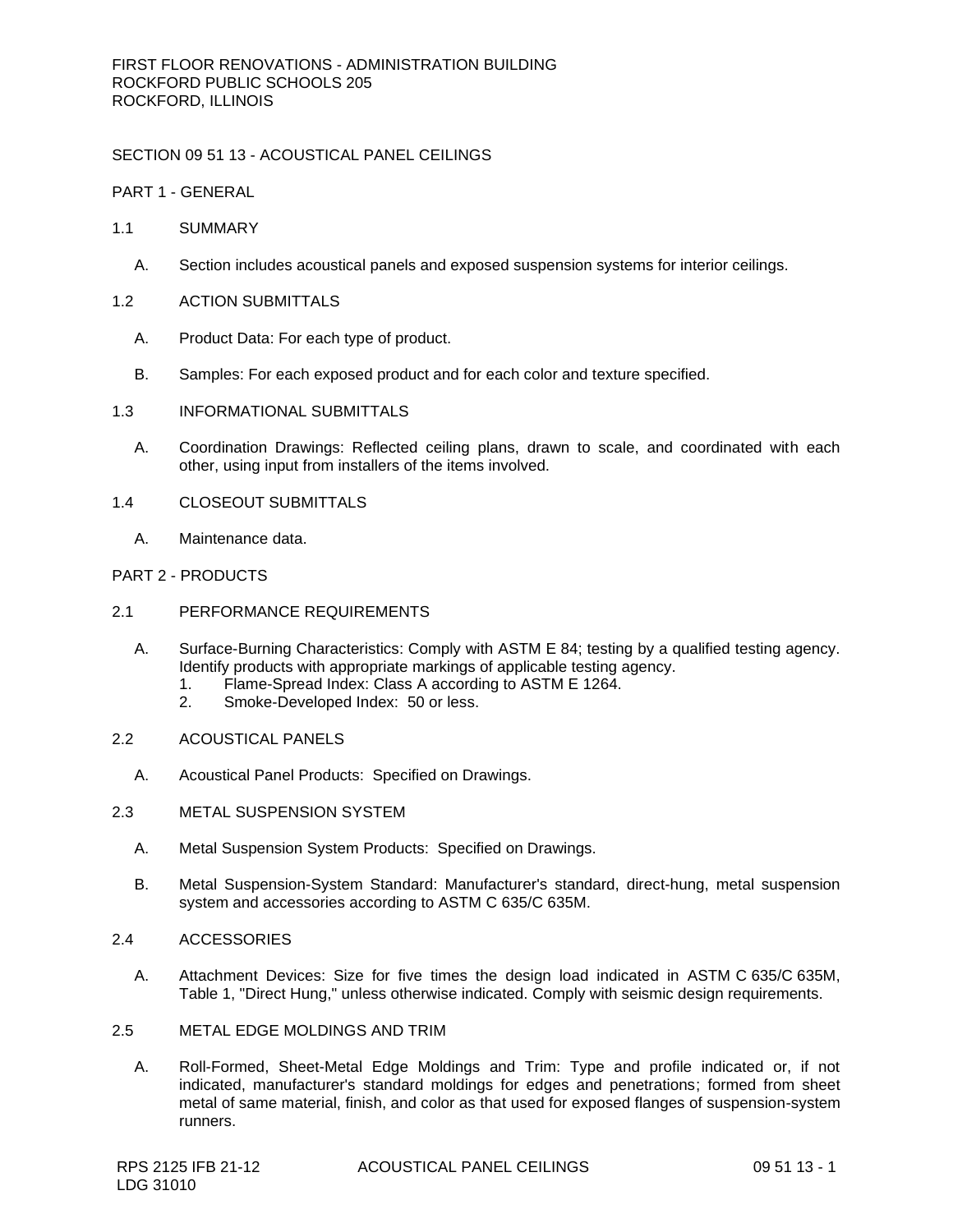# PART 3 - EXECUTION

#### 3.1 PREPARATION

- A. Measure each ceiling area and establish layout of acoustical panels to balance border widths at opposite edges of each ceiling. Avoid using less-than-half-width panels at borders unless otherwise indicated.
- B. Layout openings for penetrations centered on the penetrating items.

#### 3.2 INSTALLATION

- A. Install acoustical panel ceilings according to ASTM C 636/C 636M and manufacturer's written instructions.
- B. Install edge moldings and trim of type indicated at perimeter of acoustical ceiling area and where necessary to conceal edges of acoustical panels.
	- 1. Apply acoustical sealant in a continuous ribbon concealed on back of vertical legs of moldings before they are installed.
	- 2. Do not use exposed fasteners, including pop rivets, on moldings and trim.

END OF SECTION 09 51 13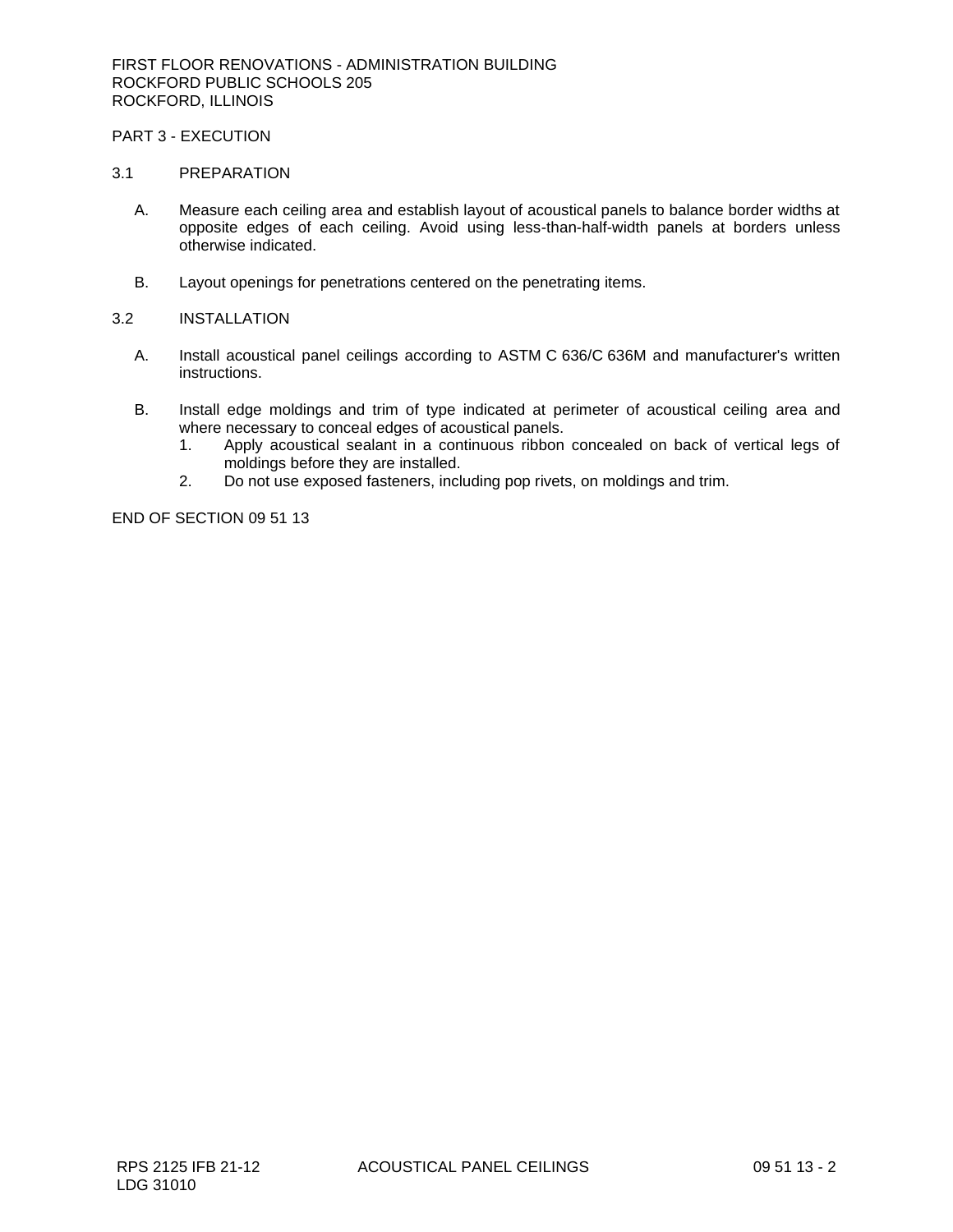## SECTION 12 36 61.16 - SOLID SURFACING COUNTERTOPS

### PART 1 - GENERAL

- 1.1 SUMMARY
	- A. Section Includes:
		- 1. Solid surface material countertops.
		- 2. Solid surface material backsplashes.
		- 3. Solid surface material end splashes.
		- 4. Solid surface material window sills.
- 1.2 ACTION SUBMITTALS
	- A. Product Data: For countertop materials.
	- B. Shop Drawings: For countertops. Show materials, finishes, edge and backsplash profiles, methods of joining, and cutouts for plumbing fixtures.
	- C. Samples: For each type of material exposed to view.

## PART 2 - PRODUCTS

- 2.1 SOLID SURFACE COUNTERTOP MATERIALS
	- A. Solid Surface Material: Homogeneous-filled plastic resin complying with ICPA SS-1.
		- 1. Products, Colors, and Patterns: Specified on Drawings.
		- 2. Type: Provide Standard type unless Special Purpose type is indicated.
	- B. Particleboard: ANSI A208.1, Grade M-2-Exterior Glue.
- 2.2 COUNTERTOP FABRICATION
	- A. Fabricate countertops according to solid surface material manufacturer's written instructions and to the AWI/AWMAC/WI's "Architectural Woodwork Standards." 1. Grade: Custom.
	- B. Countertops: 1/2-inch- thick, solid surface material with front edge built up with same material.
	- C. Backsplashes: 1/2-inch- thick, solid surface material.
	- D. Joints: Fabricate countertops in sections for joining in field.
	- E. Cutouts and Holes:
		- 1. Plumbing Fixtures: Make cutouts for fixtures in shop using template or pattern furnished by fixture manufacturer. Form cutouts to smooth, even curves.
- 2.3 INSTALLATION MATERIALS
	- A. Adhesive: Product recommended by solid surface material manufacturer.
	- B. Sealant for Countertops: Comply with applicable requirements in Section 07 92 00 "Joint Sealants."